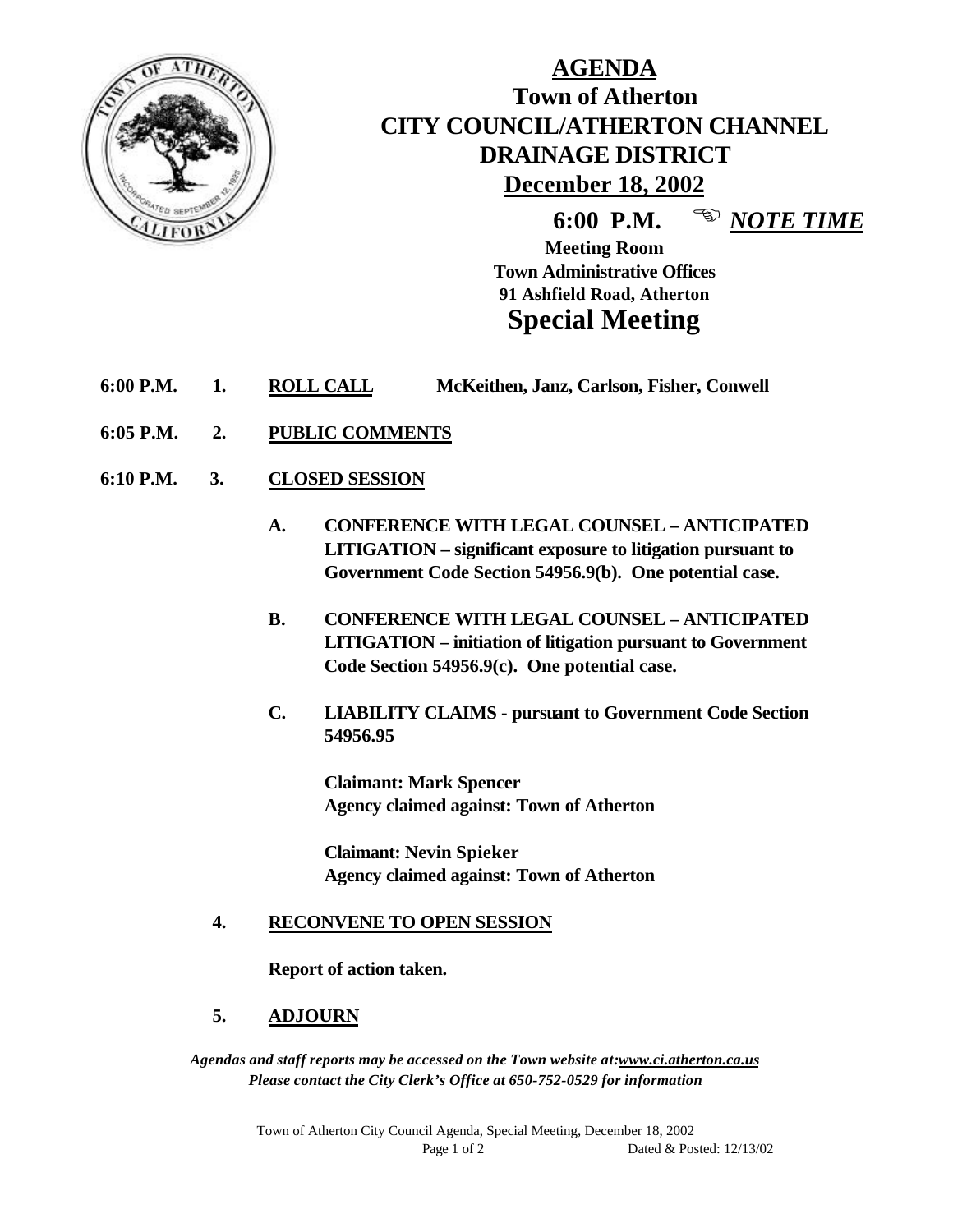Pursuant to the Americans with Disabilities Act, if you need special assistance in this meeting, please contact the City Clerk's Office at (650) 752-0529. Notification of 48 hours prior to the meeting will enable the City to make reasonable arrangements to ensure accessibility to this meeting. (29 CRF 35.104 ADA Title II)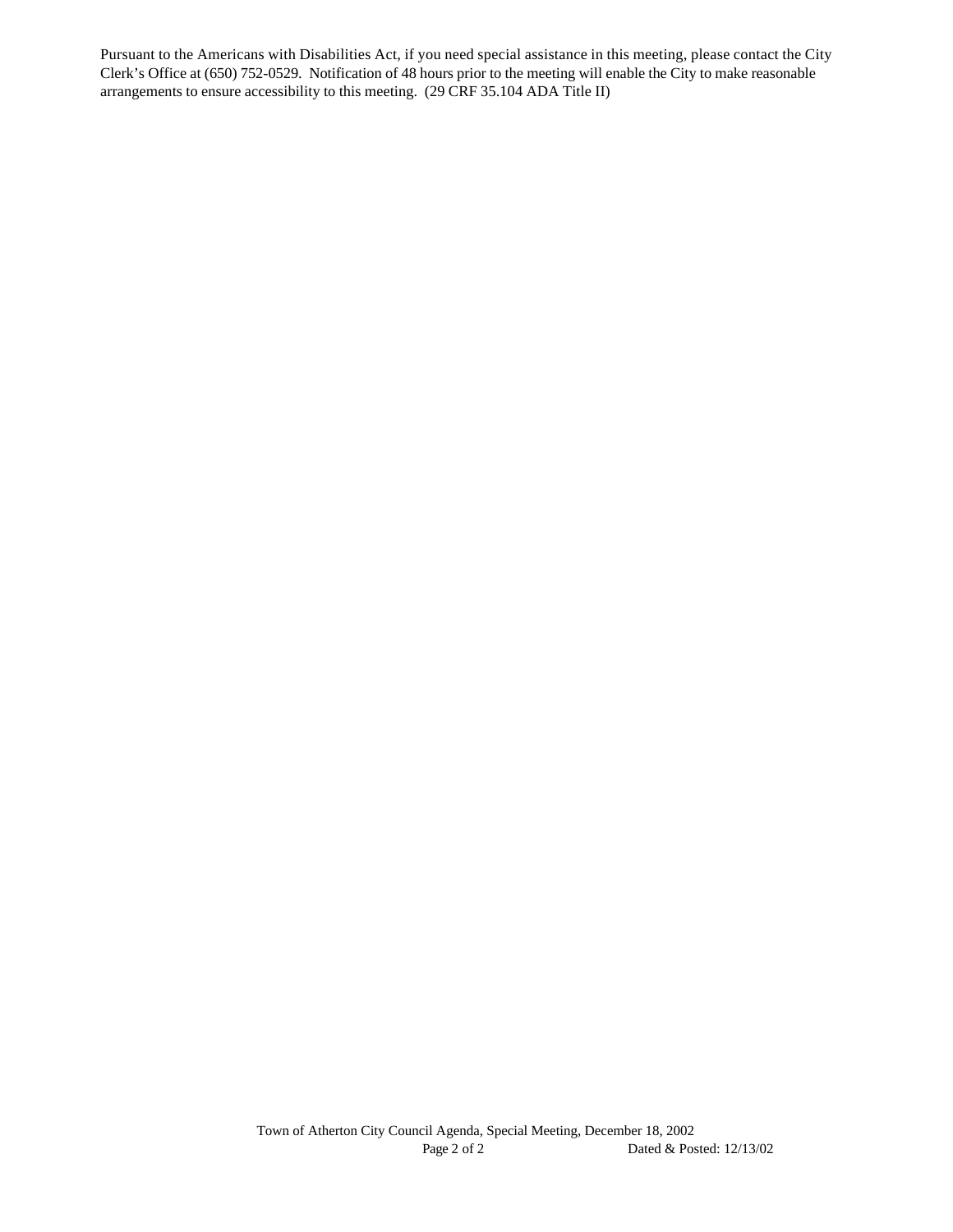

# **AGENDA Town of Atherton CITY COUNCIL/ATHERTON CHANNEL DRAINAGE DISTRICT December 18, 2002 7:00 p.m. TOWN COUNCIL CHAMBERS** 94 Ashfield Road Atherton, California

## **REGULAR MEETING**

- **7:00 P.M. 1. PLEDGE OF ALLEGIANCE**
- **7:03 P.M. 2. ROLL CALL McKeithen, Janz, Carlson, Fisher, Conwell**
- **7:05 P.M. 3. PRESENTATIONS/APPOINTMENTS**
	- **A. Proclamation for Police Chaplain Mike Ryan**
	- **B. Presentations to Outgoing Council Member Dianne (Didi) M. Fisher**
	- **C. Presentation to Outgoing Mayor Alan B. Carlson**
	- **D. Presentation to Charles Marsala for service on Town Committees**
	- **E. Appointment of two members to the Park and Recreation Commission per the recommendation of the Council Screening Committee.**
- **7:25 P.M. 4. COUNCIL REPORTS**
- **7:40 P.M. 5. INDUCTION OF NEW COUNCIL MEMBERS**
- **7:45 P.M. 6. CITY COUNCIL REORGANIZATION**

**Selection of Mayor and Vice Mayor**

- **7:55 P.M. 7. PUBLIC COMMENTS (only for items which are not on the agenda – limit of three minutes per person)**
- **8:10 P.M. 8. STAFF REPORTS**
- **8:15 P.M. 9. COMMUNITY ORGANIZATION ROUNDTABLE REPORT (Directed by Resolution No. 99-6)**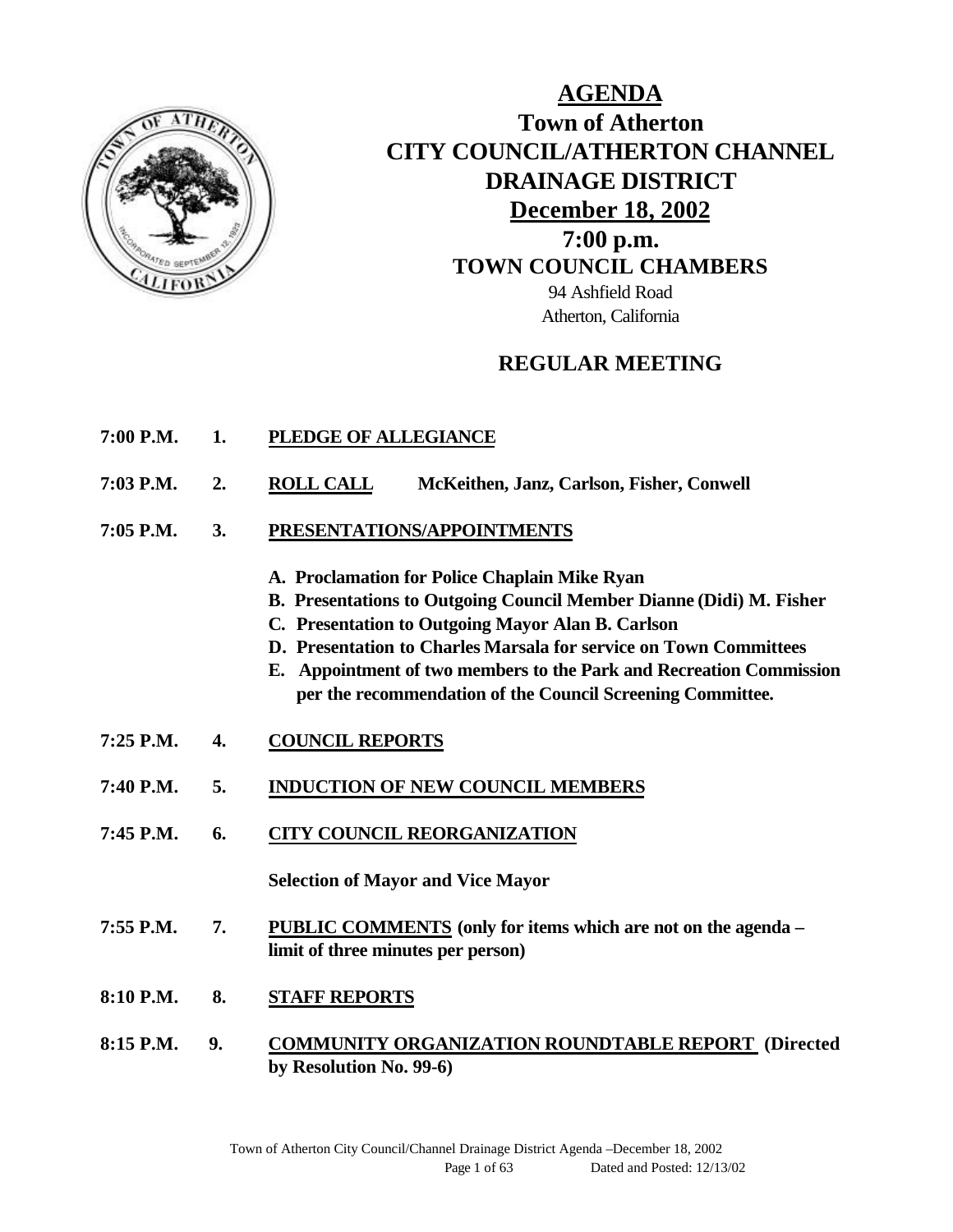#### **8:15 P.M. CONSENT CALENDAR (Items 10 – 17)**

- **10. APPROVAL OF MINUTES OF SPECIAL JOINT CITY COUNCIL/ PARK AND RECREATION COMMISSION MEETING OF NOVEMBER 19, 2002, SPECIAL COUNCIL MEETING OF NOVEMBER 20, 2002, AND REGULAR COUNCIL MEETING OF NOVEMBER 20, 2002**
- **11. APPROVAL OF BILLS AND CLAIMS FOR NOVEMBER 2002 IN THE AMOUNT OF \$1, 537,496**
- **12. ACCEPTANCE OF MONTHLY FINANCIAL REPORT FOR NOVEMBER 2002**
- **13. ADOPTION OF ORDINANCE AMENDING TITLE 15 OF THE ATHERTON MUNICIPAL CODE ADOPTING CURRENT BUILDING, PLUMBING, MECHANICAL, ADMINISTRATIVE, HOUSING, ELECTRICAL, AND ABATEMENT OF DANGEROUS BUILDINGS CODES**

**Recommendation: Adopt Ordinance No. \_\_\_, amending Chapter 15 of the Atherton Municipal Code adopting current Uniform Building and Safety Codes, and waive further reading.**

**14. ADOPTION OF AN ORDINANCE AMENDING ATHERTON MUNICIPAL CODE SECTION 3.16.080 RELATED TO PURCHASING PROCEDURES**

**Recommendation: Adopt Ordinance No. \_\_\_, amending Chapter 3.16 of the Atherton Municipal Code setting requirements for purchase orders, and waive further reading.**

**15. AMENDMENT TO CONTRACT FOR SERVICES – TOWN OF ATHERTON/STUBBS AND LEONE**

**Recommendation: Review and approve an amendment to the current contract for services increasing hourly rates.**

#### **16. APPROVAL OF CONTRACT FOR RETENTION OF COUNSEL**

**Recommendation: Authorize the City Manager to execute an agreement with the City of Palo Alto for legal services to be provided by Mr. Lance Bayer in the case of conflicts encountered by the City Attorney.**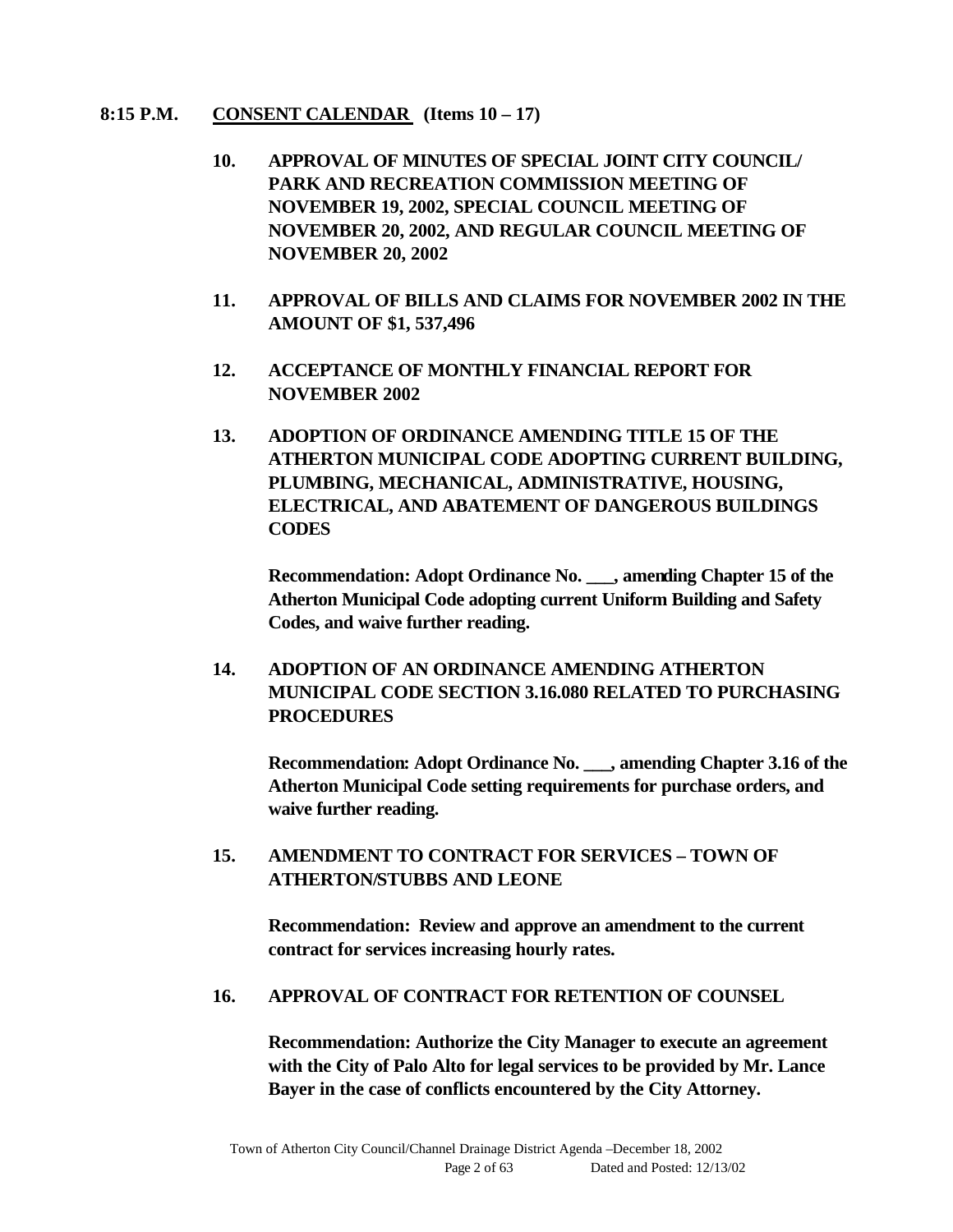#### **17. ACCEPTANCE OF ELECTRIC VEHICLE**

**Recommendation: Accept the donation of an electric car from Hayward Ford.**

#### **PUBLIC HEARING (Item 18)**

**8:20 P.M. 18. PUBLIC HEARING – 150 VALPARAISO AVENUE, APPEAL OF CONDITIONAL USE PERMIT DECISION BY PLANNING COMMISSION – DRIVEWAY CONDITION**

> **Recommendation: Hear presentation of staff report. Open the public hearing, consider testimony, close public hearing. Consider upholding the Planning Commission decision to modify the Conditional Use Permit as stated in the staff report.**

**REGULAR AGENDA (Items 19 – 22)**

**8:50 P.M. 19. CONSIDERATION OF LINDENWOOD HOMES ASSOCIATION PROPOSAL TO CONSTRUCT AN ENTRANCE GATE AT OAK GROVE AVENUE**

> **Recommendation: Consider the request of the Lindenwood Homes Association to construct a "Gate" at Oak Grove Avenue, and give appropriate direction to staff.**

**9:15 P.M. 20. LEAGUE OF CALIFORNIA CITIES MAYORS AND COUNCIL MEMBERS INSTITUTE**

> **Recommendation: Consider and possibly approve Council Member(s) attendance at the League of California Cities Mayors and Council Members Institute, January 8 – 10, 2003 in Sacramento.**

**9:25 P.M. 21. DISCUSSION AND POSSIBLE ACTION – CONSIDER DEVELOPMENT OF A POLICY FOR THE NAMING OF TOWN OF ATHERTON BUILDINGS AND FACILITIES**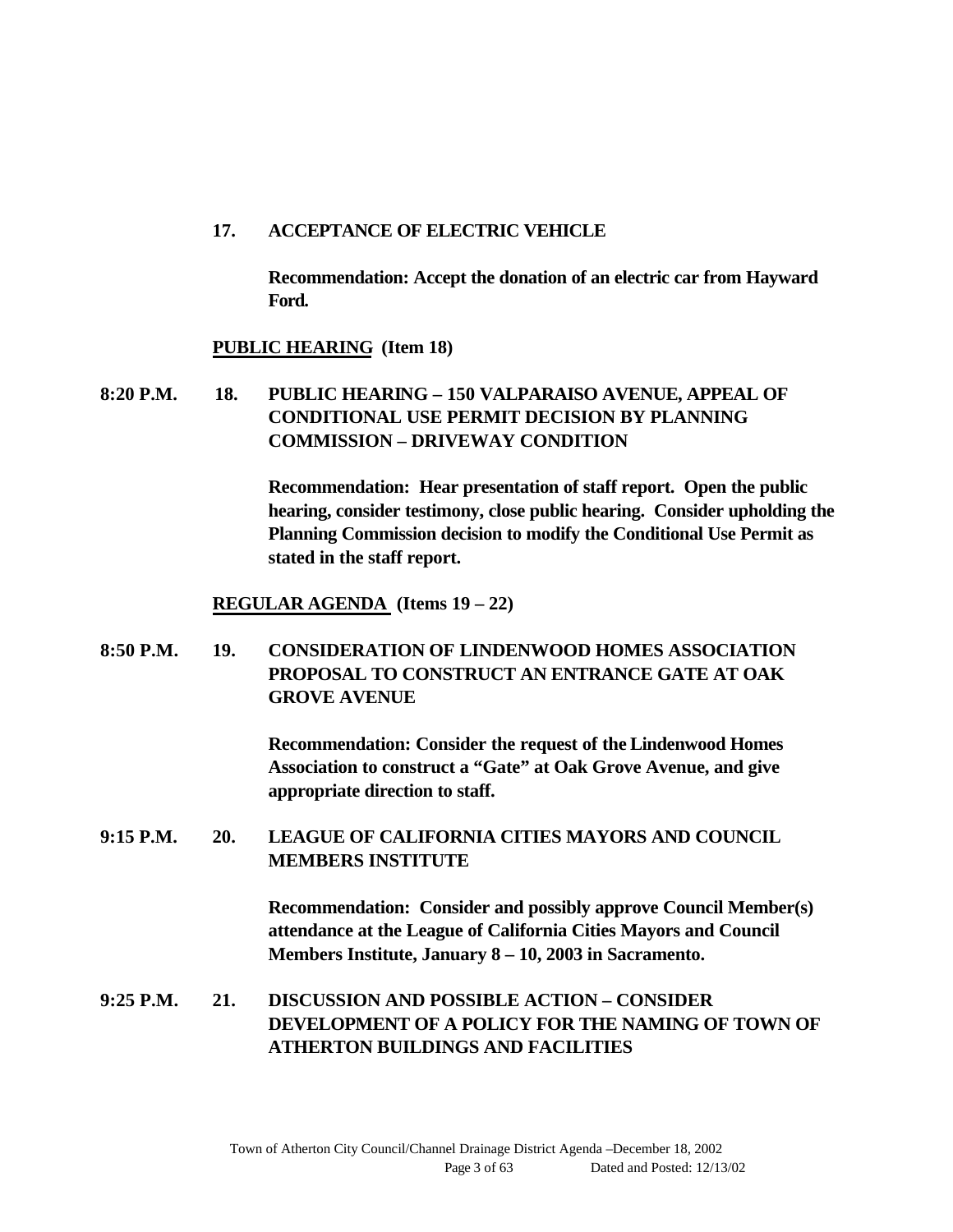**Recommendation: Consider if it is appropriate to establish a City Council policy for naming Town buildings and facilities.**

## **9:40 P.M. 22. DISCUSSION AND POSSIBLE ACTION – CONSIDER POSSIBLE DIRECTION TO STAFF REGARDING THE DEVELOPMENT OF A POLICY REGARDING THE PLACEMENT OF HYPERLINKS ON THE TOWN WEBSITE**

**Recommendation: Direct the City Attorney and the City Clerk to survey other jurisdictions and prepare a draft policy for consideration by the City Council regarding computer web page linkage and e-mail retention.**

- **9:50 P.M. 23. PUBLIC COMMENTS**
- **10:00 P.M. 24. ADJOURNMENT**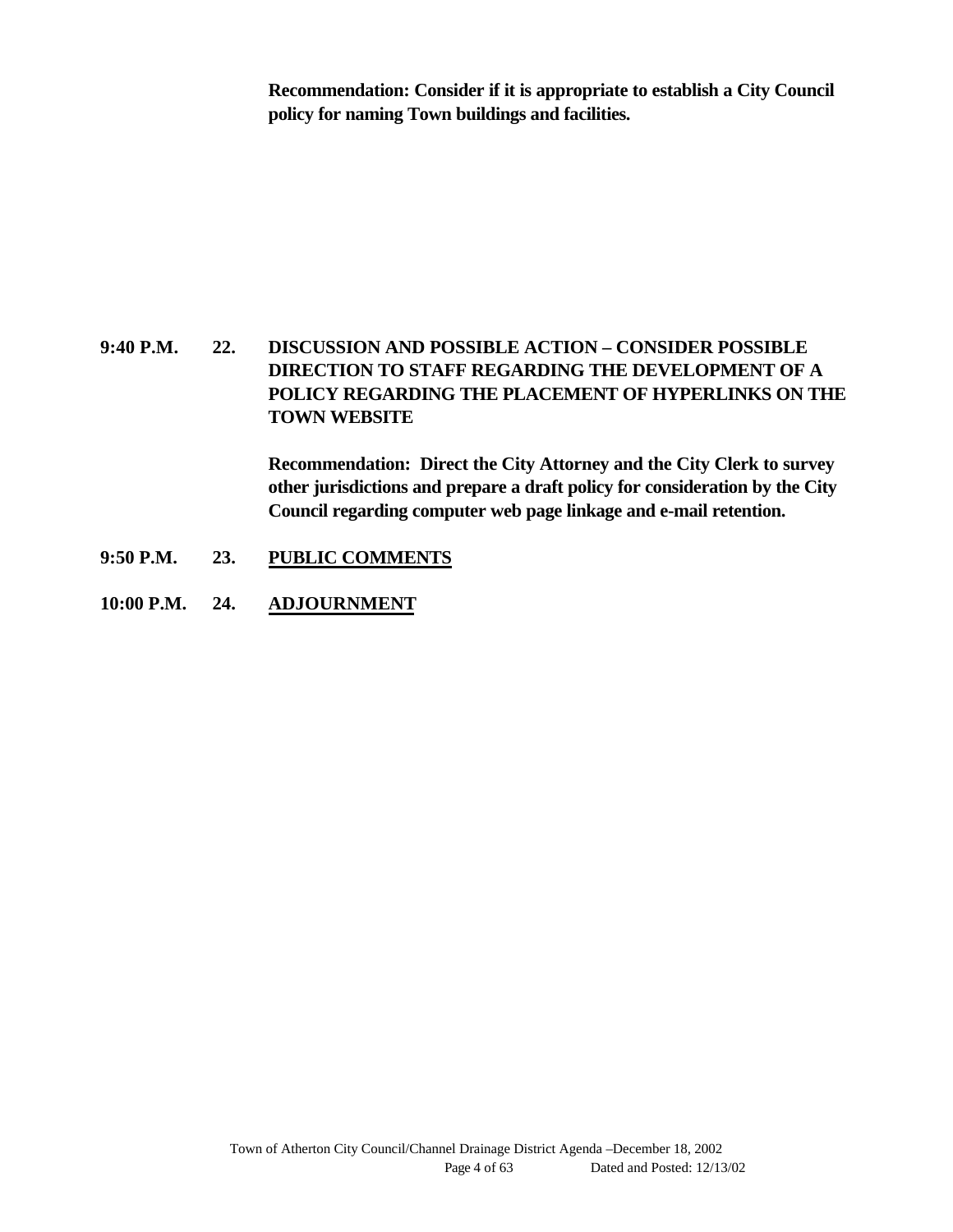#### *Agendas and staff reports may be accessed on the Town website at: www.ci.atherton.ca.us* F *Please contact the City Clerk's Office at 650.752.0529 with any questions*

Pursuant to the Americans with Disabilities Act, if you need special assistance in this meeting, please contact the City Clerk's Office at (650) 752-0529. Notification of 48 hours prior to the meeting will enable the City to make reasonable arrangements to ensure accessibility to this meeting. (29 CRF 35.104 ADA Title II)



# **DRAFT MINUTES Town of Atherton CITY COUNCIL/PARK AND RECREATION COMMISSION November 19, 2002 6:30 P.M Pavilion Holbrook-Palmer Park, 150 Watkins Avenue Atherton, California Special Joint Meeting**

**Mayor Carlson called the meeting to order at 6:35 p.m.**

#### **1. PLEDGE OF ALLEGIANCE**

**2. ROLL CALL**

**PRESENT: City Council**

**Kathy McKeithen James R. Janz Alan B. Carlson Dianne M. Fisher William R. Conwell**

**Park and Recreation Commission Mike McPherson Marion Oster Paul Tonelli (arrived at 6:55 p.m.) Charles Marsala**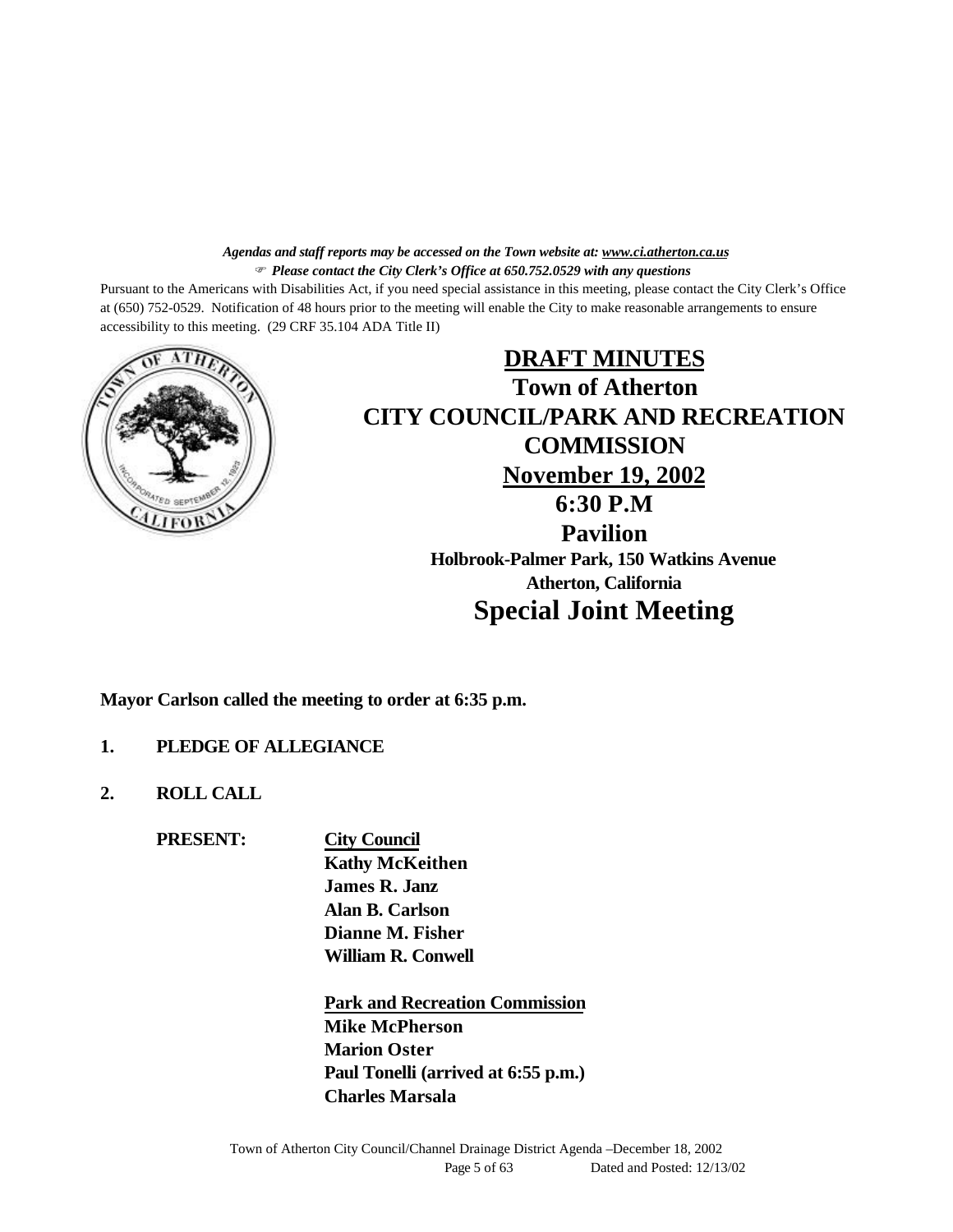#### **Jeanne Wangsness Jim Massey**

#### **ALSO PRESENT: Jim Robinson, City Manager Jean Cardona, Park Program Manager**

#### **3. PUBLIC COMMENTS**

**Ken Hettman, Stockbridge Herb Erickson, 2 Euclid Jan Simonds, 26 Wilburn**

**Colleen Anderson, 72 Parker Bob Huber, 1 Frederick**

**Discussion ensued between those in favor of and those against devoting a portion of Holbrook-Palmer Park to a dogs off-leash area.**

**City Manager Robinson stated that there was a request to cancel the regularly scheduled December 4, 2002 meeting of the Park and Recreation Commission and to move the regularly scheduled January meeting to January 8, 2003, since the first Wednesday of the month in January was a holiday, New Year's Day.**

**MOTION (PARK AND RECREATION COMMISSION) – to move the January meeting of the Park and Recreation Commission to January 8, 2003 and to postpone the decision on canceling the December 4, 2002 meeting until the end of tonight's meeting when it is determined whether the Commission needs to meet again to further revise the Strategic Park and Recreation Plan based on Council direction.**

**M/S Oster/Marsala Ayes: 6 Noes: 0 Absent: 0 Abstain: 0**

**(Note: Since later in the meeting, the Council gave direction to the Commission to further revise the Strategic Park and Recreation Plan, it was determined that the December 4, 2002 meeting would be held.)**

#### **REGULAR AGENDA**

**4. DISCUSSION AND POSSIBLE ACTION – Strategic Park and Recreation Plan. Review, Public Comments, and Consideration of Adoption of the proposed Strategic Park and Recreation Plan by the Park and Recreation Commission and City Council.**

**Park and Recreation Commission Chair Mike McPherson presented an overview of the process of how the Strategic Park and Recreation Plan was revised, and the process of public input.**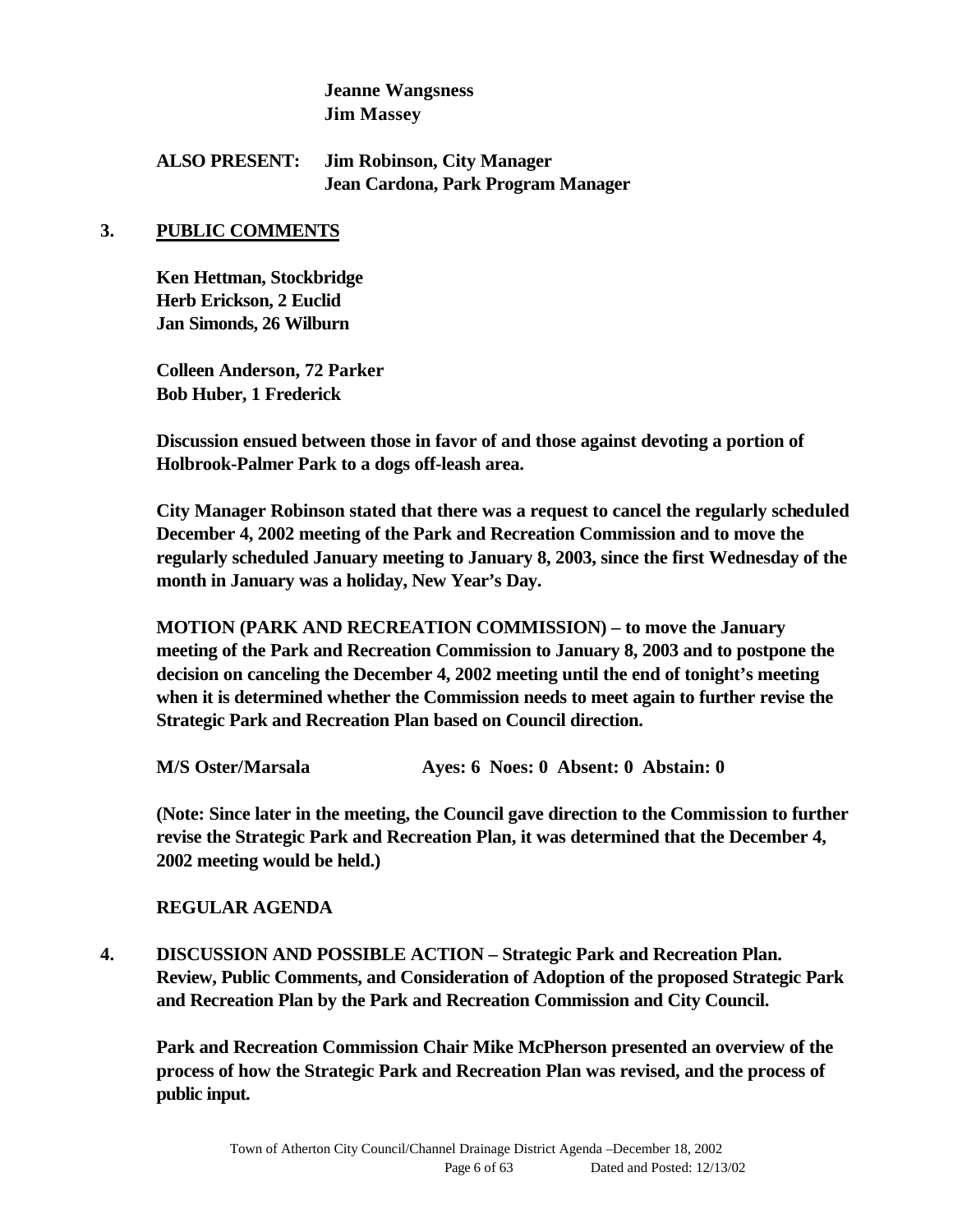**Each Council Member reviewed the Draft Strategic Park and Recreation Plan and explained his or her suggestions and requests for revisions.**

**Mayor Carlson stated that the Park and Recreation Commission is directed to take back these Council comments, fine tune the document based on this input, and bring the Plan back to the City Council.**

**Significant discussion ensued between the City Council and the Park and Recreation Commission regarding the future of the Pavilion at Holbrook-Palmer Park, and whether to renovate, rebuild or otherwise upgrade the Pavilion facility.**

**Vice Mayor Janz stated that he would like to see an analysis of what it costs to operate the Pavilion and the revenue the Town receives from the facility.**

**It was determined that a menu of options for upgrades with costs attached to each should be developed, to include but not be limited to lighting, kitchen, restrooms, storage, French doors, flooring, ceiling, and "punching out the corners" of the building to expand the usable space.**

**Park Program Manager Cardona stated that the Town loses bookings during certain seasons since the Pavilion only seats 125 people maximum.**

**It was decided that City Manager Robinson and Park Program Manager Cardona would develop a list of options for upgrading the Pavilion, with costs for each option.**

#### **5. ADJOURN**

**The meeting adjourned at 8:50 p.m.**

**Respectfully submitted,**

**Sharon Barker, City Clerk**

**By:**

*s/Linda Kelly***\_\_\_\_\_\_\_\_\_\_\_\_\_\_\_**

**Linda Kelly Assistant to the City Manager**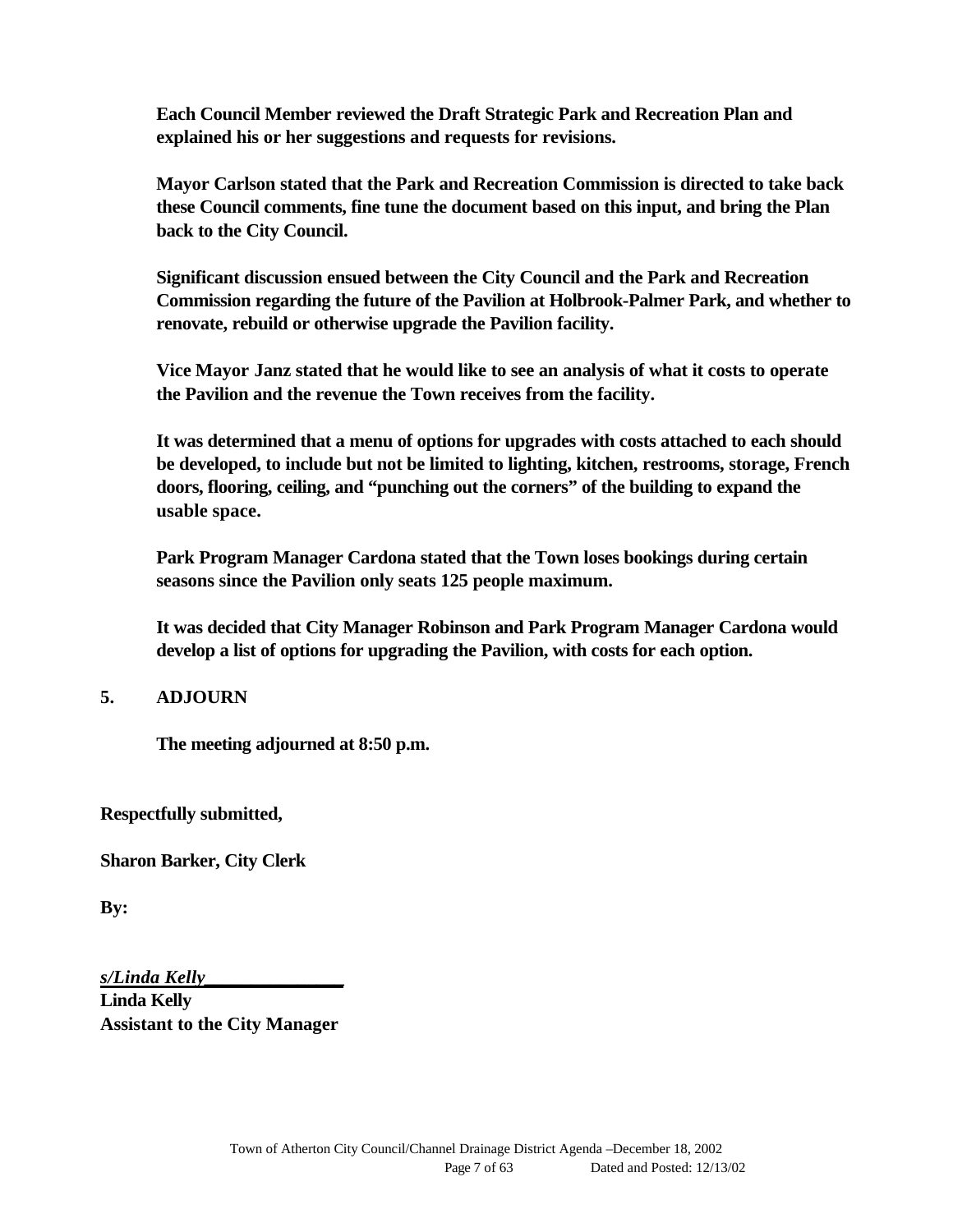

**Draft Minutes Town of Atherton CITY COUNCIL/ATHERTON CHANNEL DRAINAGE DISTRICT November 20, 2002 6:00 P.M. Meeting Room Town Administrative Offices 91 Ashfield Road, Atherton Special Meeting**

**Mayor Carlson called the meeting to order at 6:05 p.m.**

**1. ROLL CALL**

**PRESENT: Kathy McKeithen James R. Janz Dianne M. Fisher William R. Conwell Alan B. Carlson**

**City Manager Jim Robinson and City Attorney Marc Hynes were also present.**

**2. PUBLIC COMMENTS**

**There were no public comments.**

**3. CLOSED SESSION**

**The Council adjourned to Closed Session at 6:10 p.m.**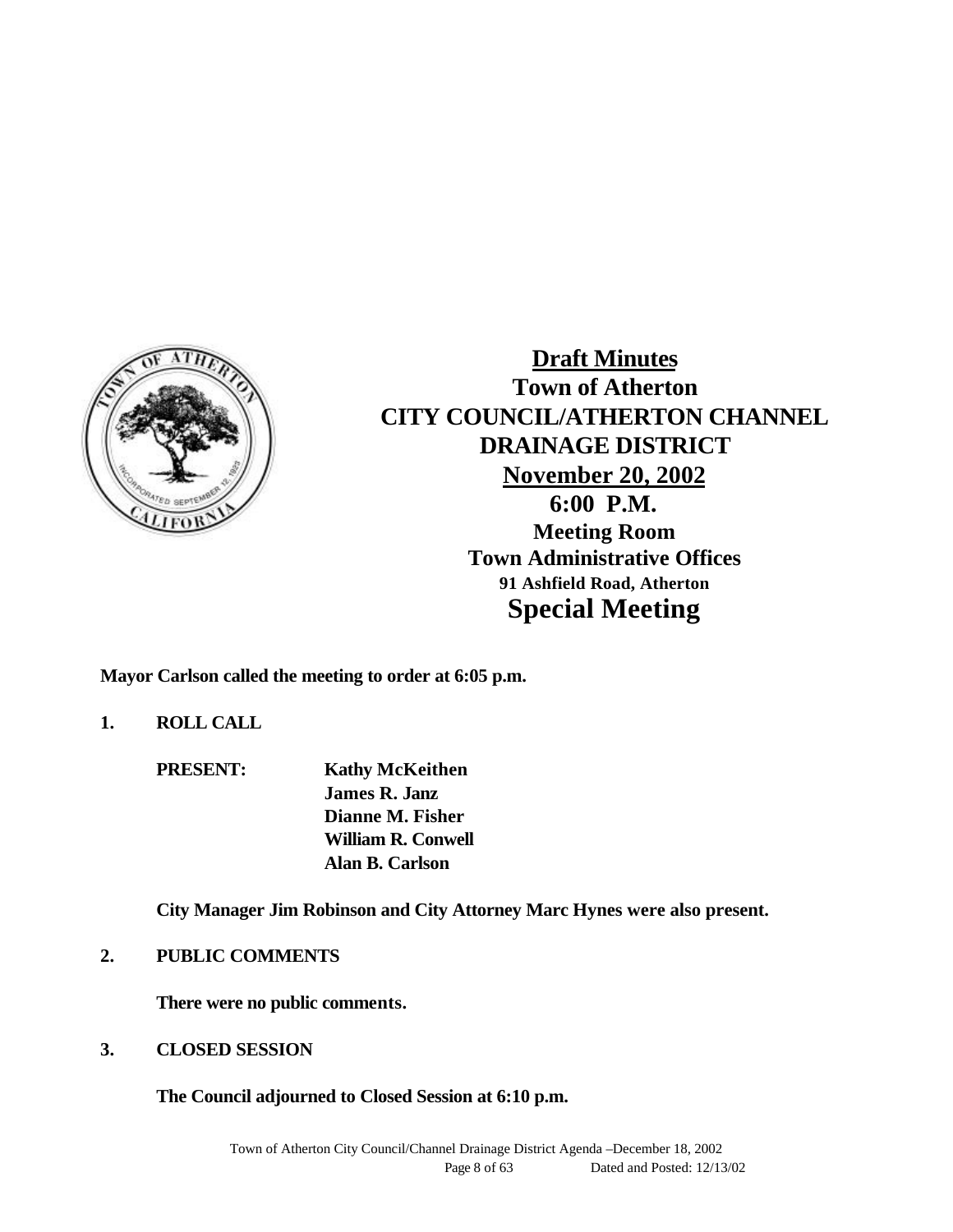#### **4. RECONVENE TO OPEN SESSION**

**Report of action taken:**

**A. CONFERENCE WITH LEGAL COUNSEL – ANTICIPATED LITIGATION pursuant to Government Code Section 54956.9(c) Three potential cases.**

**Instructions were given to the City Attorney.**

**One potential case was added after the agenda was published. No action was taken.**

#### **B. LIABILITY CLAIMS - pursuant to Government Code Section 54956.95**

**Claimant: Hartford Insurance (Dershuen Tang)**

**Agency claimed against: Town of Atherton**

**The Council unanimously voted to deny the claim.**

**Claimant: Mark Spencer Agency claimed against: Town of Atherton**

**No action was taken.**

#### **5. ADJOURN**

**The meeting adjourned at 7:10 p.m.**

**Respectfully submitted,**

**Alan B. Carlson, Mayor**

**\_\_\_\_\_\_\_\_\_\_\_\_\_\_\_\_\_\_\_\_\_\_\_\_\_\_\_\_\_**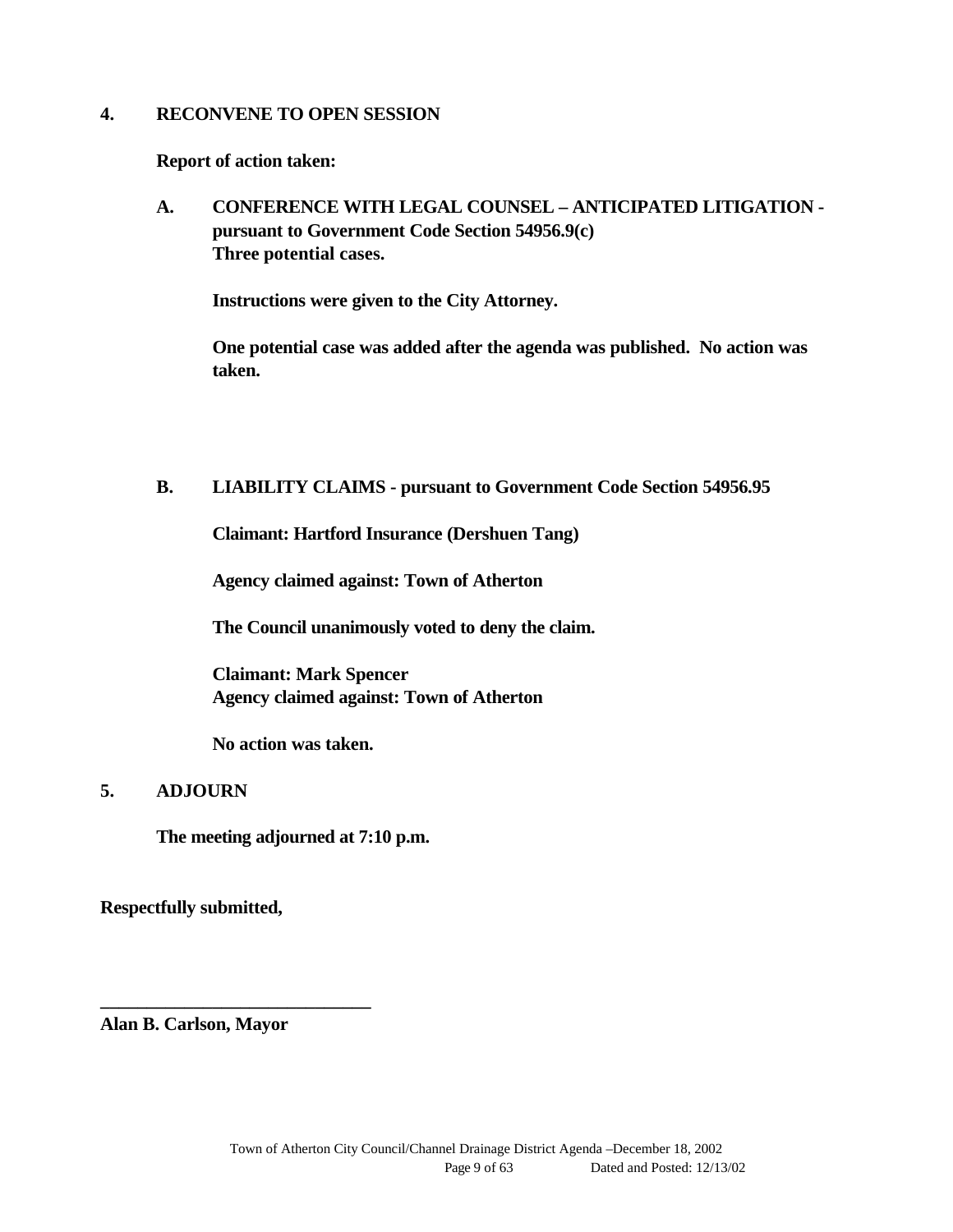

**Draft Minutes Town of Atherton CITY COUNCIL/ATHERTON CHANNEL DRAINAGE DISTRICT November 20, 2002 7:00 p.m. TOWN COUNCIL CHAMBERS** 94 Ashfield Road Atherton, California

#### **REGULAR MEETING**

**Mayor Carlson called the meeting to order at 7:12 p.m.**

- **1. PLEDGE OF ALLEGIANCE**
- **2. ROLL CALL**
	- **PRESENT: Kathy McKeithen James R. Janz Alan B. Carlson Dianne M. Fisher William R. Conwell**

**City Manager Jim Robinson and City Attorney Marc Hynes were also present.**

#### **3. PRESENTATIONS**

**A. Red Ribbon Week Poster Winners Police Chief Robert Brennan introduced D.A.R.E. Officer Bruce Potts and his wife Ruth, who conducted a poster contest at St. Joseph's School. Mayor Carlson presented awards to the following contest winners:**

| <b>Karly Newman</b>    | <b>Hannah Hsieh</b>      |
|------------------------|--------------------------|
| <b>Kendall Levison</b> | <b>Natalie Krikorian</b> |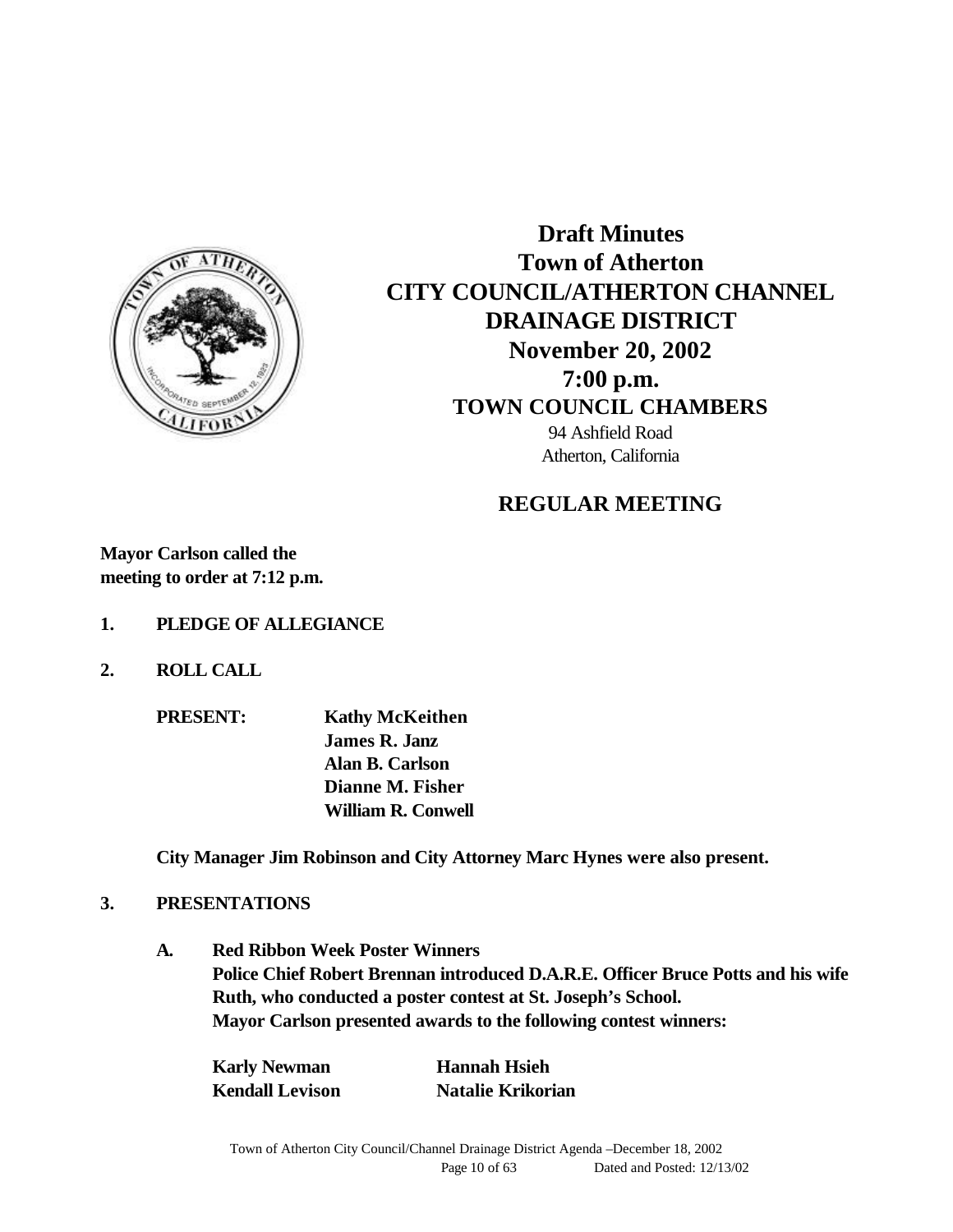**Katie Armstrong John Braskamp Robert Dunlevie Serena Gupta Stephanie Baladi Katie Sims Samantha Levison Austin Chadwick**

**B. Mayor Carlson presented a Certificate of Appreciation to Marguerette Paponis for her service on the Atherton Arts Committee. A Certificate will be mailed to Polly Berquist who was not present to receive her Certificate for service on the Park and Recreation Commission.**

## **4. COUNCIL REPORTS**

- **Council Member Conwell reported on the Criminal Justice Commission meeting held today. A presentation was given by a representative from the County Rehabilitation Center. The City/County Association of Governments is working to hire a lobbyist to represent the area. The San Francisco Airport Roundtable met and received a report that complaint calls for aircraft noise have decreased as a result of the new "Fly Quiet" program. Council Member Conwell announced that he was elected the new Chair of the San Mateo County Criminal Justice Commission.**
	- **Council Member Fisher reported that the Library JPA did not meet this month. The General Plan Committee will meet December 11. The Finance and Facilities Committees held a joint meeting on November 6. Possible changes to the business license ordinance and concept plans for facilities improvements were discussed. Council Member Fisher reported that the D.A.R.E. helicopter landing event at St. Joseph's School was a success.**
	- **Council Member Janz reported on the October 17 ABAG General Assembly which featured discussion of Bay Area smart growth issues. Council Member Janz will attend the ABAG Executive Board meeting Thursday, November 21 and the Council of Cities meeting on November 22. The Atherton Channel Drainage District Subcommittee met November 4.**
	- **Council Member McKeithen reported on the November 4 Atherton Channel Drainage District Sub-committee meeting. BKF, the engineers performing a survey of the Upper Channel, reported to the Sub-committee. Council Member McKeithen reported that she, along with Council Member Janz and the City Manager, met with Supervisor Rich Gordon to discuss the possible reorganization of the District with San Mateo County Flood Control District. A meeting with Cal-Trans is scheduled this week.**
	- **Mayor Carlson reported on the Joint City Council/Park and Recreation Commission meeting on November 19. The five-year Park and Recreation Strategic Plan was reviewed and will be reviewed further by the Park and Recreation Commission. He attended the Joint Finance and Facilities Committee meeting, and commended the Finance Department for establishing long range plans in anticipation of reduced revenue.**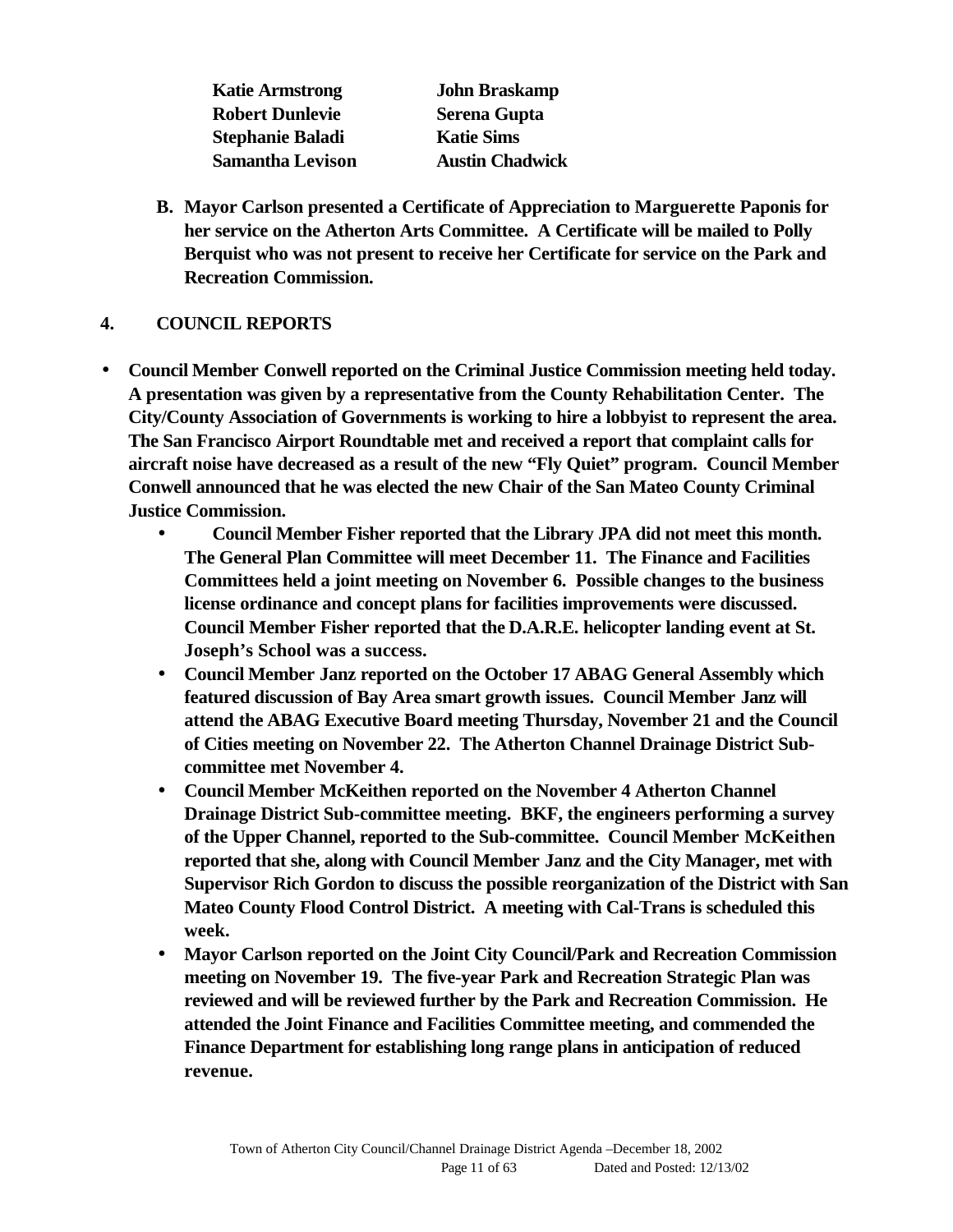• **Mayor Carlson also reported that the Town received an appeal of the Planning Commission decision regarding the Sacred Heart driveway issue after this Council agenda was published.**

**The Mayor called for a motion to set a public hearing date to hear the appeal.**

**MOTION - to set December 18, 2002 as the date for a public hearing to hear the appeal of the Planning Commission decision in regard to the Sacred Heart driveway issue.**

**M/S Fisher/Conwell Ayes: 5 Noes: 0 Absent: 0 Abstain: 0 5. PUBLIC COMMENTS**

- **Marion Oster, Atherton Heritage Association, gave a report on author Gertude**
- **Jerry Carlson, 95 Mount Vernon Lane, reported on the ACIL meeting at which Selby Lane School issues were addressed.**

## **6. STAFF REPORTS**

**Atherton.**

**City Attorney Marc Hynes reported out the following action from the closed session held at 6:00 p.m.:**

**A. CONFERENCE WITH LEGAL COUNSEL – ANTICIPATED LITIGATION - pursuant to Government Code Section 54956.9(c) Three potential cases.**

**Instructions were given to the City Attorney.**

**One potential case was added after the agenda was published. No action was taken.**

 **B. LIABILITY CLAIMS - pursuant to Government Code Section 54956.95**

**Claimant: Hartford Insurance (Dershuen Tang) Agency claimed against: Town of Atherton**

**The Council voted unanimously to deny the claim.**

**Claimant: Mark Spencer Agency claimed against: Town of Atherton**

**No action was taken.**

#### **7. COMMUNITY ORGANIZATION ROUNDTABLE REPORT**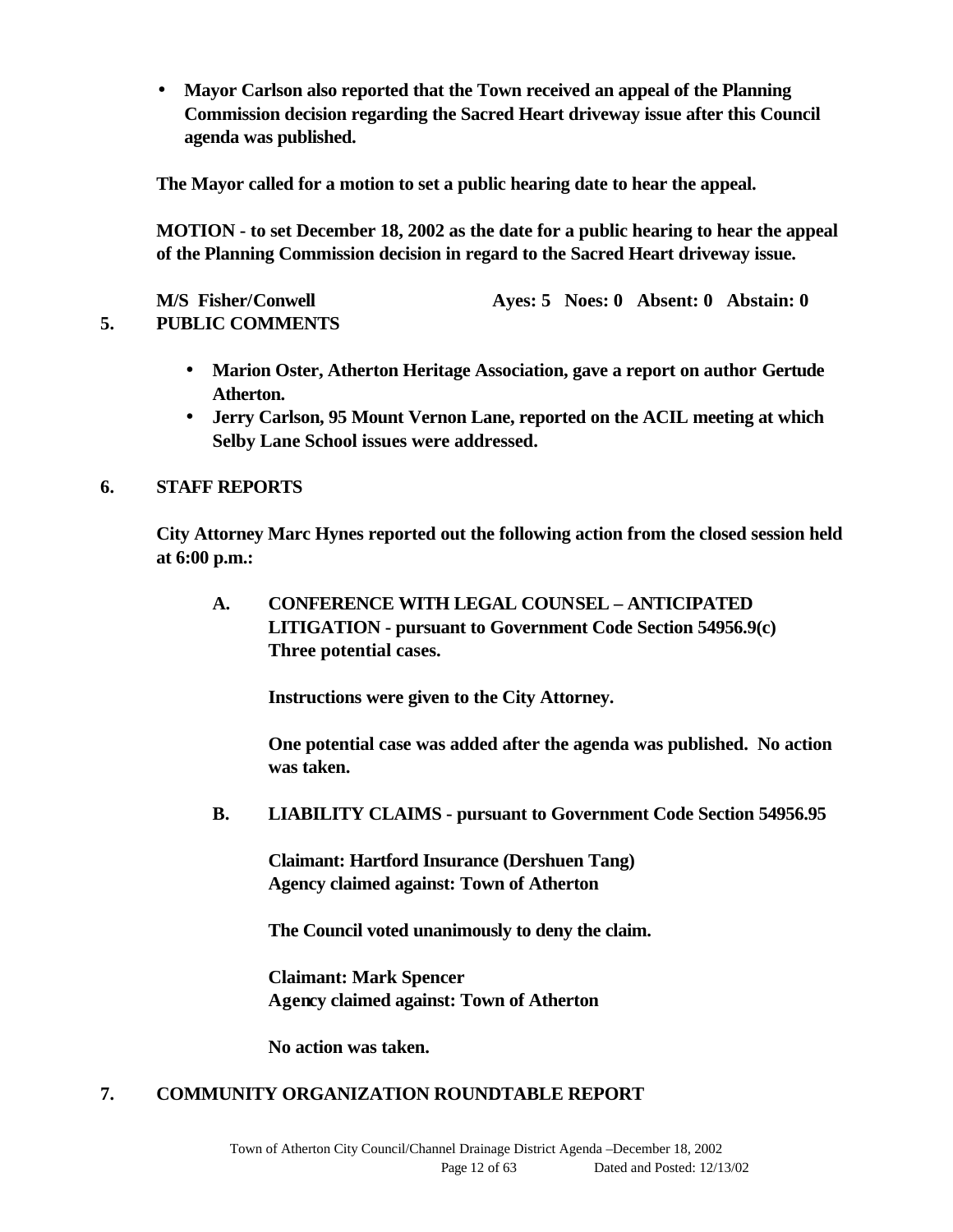**Sharon Turner, a member of the Atherton Crime Prevention Task Force, gave a brief report on the role of the Task Force. The Task Force participates in community activities and assists in publishing the Atherton Resident Handbook.**

#### **CONSENT CALENDAR**

**MOTION – to approve the Consent Calendar as presented.**

**M/S McKeithen/Janz Ayes: 5 Noes: 0 Absent: 0 Abstain: 0**

- **8. APPROVED MINUTES OF SPECIAL AND REGULAR MEETINGS OF OCTOBER 16, 2002**
- **9. APPROVED BILLS AND CLAIMS FOR OCTOBER, 2002 IN THE AMOUNT OF \$671,923**
- **10. ACCEPTED MONTHLY FINANCIAL REPORT FOR OCTOBER 2002**
- **11. ADOPTED RESOLUTION NO. 02-31 AMENDING COMMUNITY ORGANIZATION ROUNDTABLE RESOLUTION NO. 99-6**

**Adopted Resolution No. 02-31 amending Resolution No. 99-6, based on direction given at the October 16, 2002 City Council meeting.**

#### **12. LIBRARY RE-ROOFING PROJECT**

**Approved the award of a contract to Platinum Roofing for re-roofing the Library at a cost of \$24,989.**

## **13. ACCEPTED THE STATUS REPORT ON THE INFORMATION TECHNOLOGY AGREEMENT WITH THE CITY OF PALO ALTO**

#### **PUBLIC HEARINGS**

## **14. PUBLIC HEARING - GENERAL PLAN AMENDMENT INCLUDING UPDATE TO HOUSING ELEMENT AND NEGATIVE DECLARATION**

**Town Planner Neal Martin presented the staff report for this item. The following items were before the Council: consider adoption of a resolution adopting the Housing Element Update, 2002 General Plan Proposed Revisions, and the Initial Study and Draft Negative Declaration. The Draft Housing Element has undergone review by the Atherton General Plan Committee and the Planning Commission. It has been submitted to the State Department of Housing and Community Development (HCD), however, they have**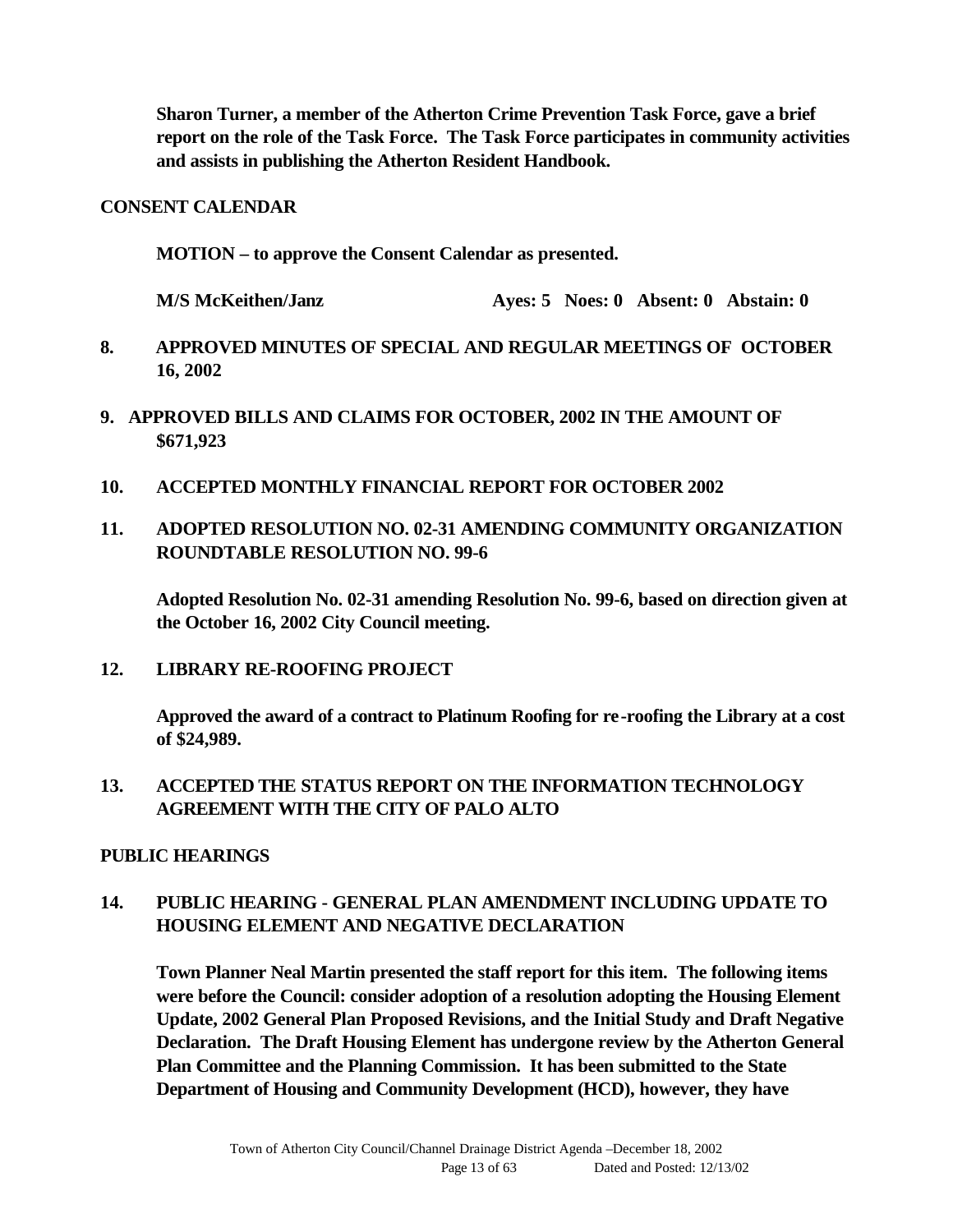**indicated that the Housing Element should be resubmitted for a more formal review. The Planner recommended that the Council proceed with the public hearing, adopt both the General Plan and the Housing Element at this time and resubmit the Housing Element to HCD for comments. If necessary, the Element could be amended by the Council upon receiving the comments from HCD.**

**Discussion ensued regarding the Association of Bay Area Government's role in assigning housing needs numbers according to income categories. The Town is required to plan for 107 new units meeting above moderate income requirements, 27 units in moderate income levels, 10 in low income levels, and 22 in very low income levels.**

**Enforcement of the housing requirements was discussed. The Planner stated that the Housing Element is updated every five years at which time the Town must provide information on how it has met housing needs.**

**Mayor Carlson opened the public hearing. No comments were heard. Mayor Carlson closed the public hearing.**

**The Council made the following comments and corrections to the proposed documents:**

**Draft Housing Element –**

**Page 15 – add a reference to define "NM & A Population Projections".**

**Page 21 – add information to last sentence explaining that the Planning Consultants will monitor U.S. Census information (Planner will follow up).**

**Page 40 – replace "critic" with "cities" in paragraph under Section 3.246.**

**Page 47 – follow up to ensure that the annual budget includes a contribution to the Shelter Network.**

**Page 56 – Planning staff to follow up on agreements with the institutions (schools) implementing income and rental rate objectives.**

**General Plan –**

**Section 1.530 – Town desires to replace portable buildings housing certain Town activities.**

**Section 4.235 – insert "and" after "Holbrook Palmer Park" and a comma after "Reading Park".**

**MOTION – to adopt Resolution No. 02-32 entitled "A Resolution of the City Council of the Town of Atherton adopting the Draft Housing Element (2001 update), the General Plan Proposed Revisions 2002, and the Draft Negative Declaration for the General Plan Review and Housing Element Update Projects, with the modification that the following sentence be added to Section 1.530 of the General Plan: "the Town desires to consolidate**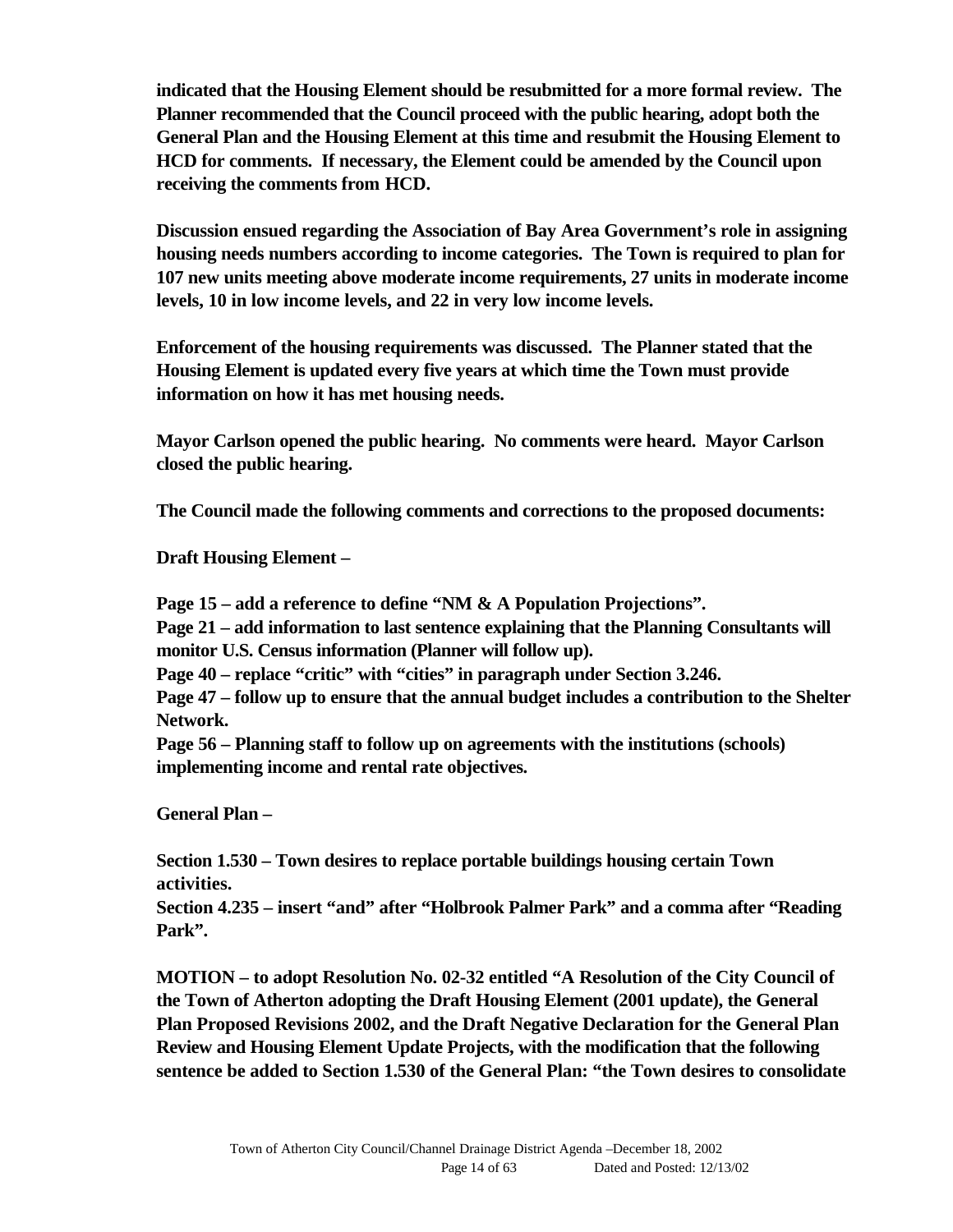**these activities (re: housed in portable buildings) within a permanent Town building if and when feasible", and correcting the typographical errors as noted.**

**M/S Janz/McKeithen Ayes: 5 Noes: 0 Absent: 0 Abstain: 0** 

## **15. PUBLIC HEARING – ORDINANCE AMENDING TITLE 15 OF THE ATHERTON MUNICIPAL CODE ADOPTING CURRENT BUILDING, PLUMBING, MECHANICAL, ADMINISTRATIVE, HOUSING, ELECTRICAL, AND ABATEMENT OF DANGEROUS BUILDINGS CODES**

**Building Official Mike Hood presented the staff report for this item. State law requires cities to adopt the current industry model building codes every three years. The State mandates adoption of the codes. Staff has recommended that the Council adopt the 2001 editions of the California Building, Electrical, Plumbing, and Mechanical Codes, and readopt the Uniform Housing Code, 1997 Edition, the Uniform Code for the Abatement of Dangerous Buildings, 1997 Edition, and the Uniform Administrative Code, 1997 Edition.**

**Council Member Janz asked for several corrections to the proposed ordinance including a clarification to the title to state that the ordinance would repeal Ordinance 510 and all other ordinances in conflict with the new ordinance. Additionally he asked that each chapter include language that notes the 2001 Building Codes are published by the International Conference of Building Officials. Council Member McKeithen asked for several changes to make the language in the chapters consistent, including removing the administrative and enforcement sections from the electrical code chapter, and adding "subject to the additions, deletions and amendments thereto as provided in this chapter" to the end of the "Adopted" section of each chapter.**

**Mayor Carlson opened the public hearing. There was no comment on the proposed ordinance. The public hearing was closed.**

**MOTION – to approve the amendment of Chapter 15 of the Atherton Municipal Code, repealing Ordinance 510, and all other ordinances in conflict with the ordinance so introduced, and adopt the most recent editions of the 2001 California Codes for the building, electrical, plumbing and mechanical, and readopt Uniform Housing Code 1997 edition, Uniform Code for the Abatement of Dangerous Buildings 1997 edition, and the Uniform Administrative Code, 1997 edition, such ordinance being subject to amendments and modifications made at this meeting, and further move to waive further reading.**

**M/S Janz/McKeithen Ayes: 5 Noes: 0 Absent: 0 Abstain: 0**

#### **REGULAR AGENDA**

## **16. PROPOSED REVISION TO ATHERTON MUNICIPAL CODE SECTION 3.16.080 RELATED TO PURCHASING PROCEDURES**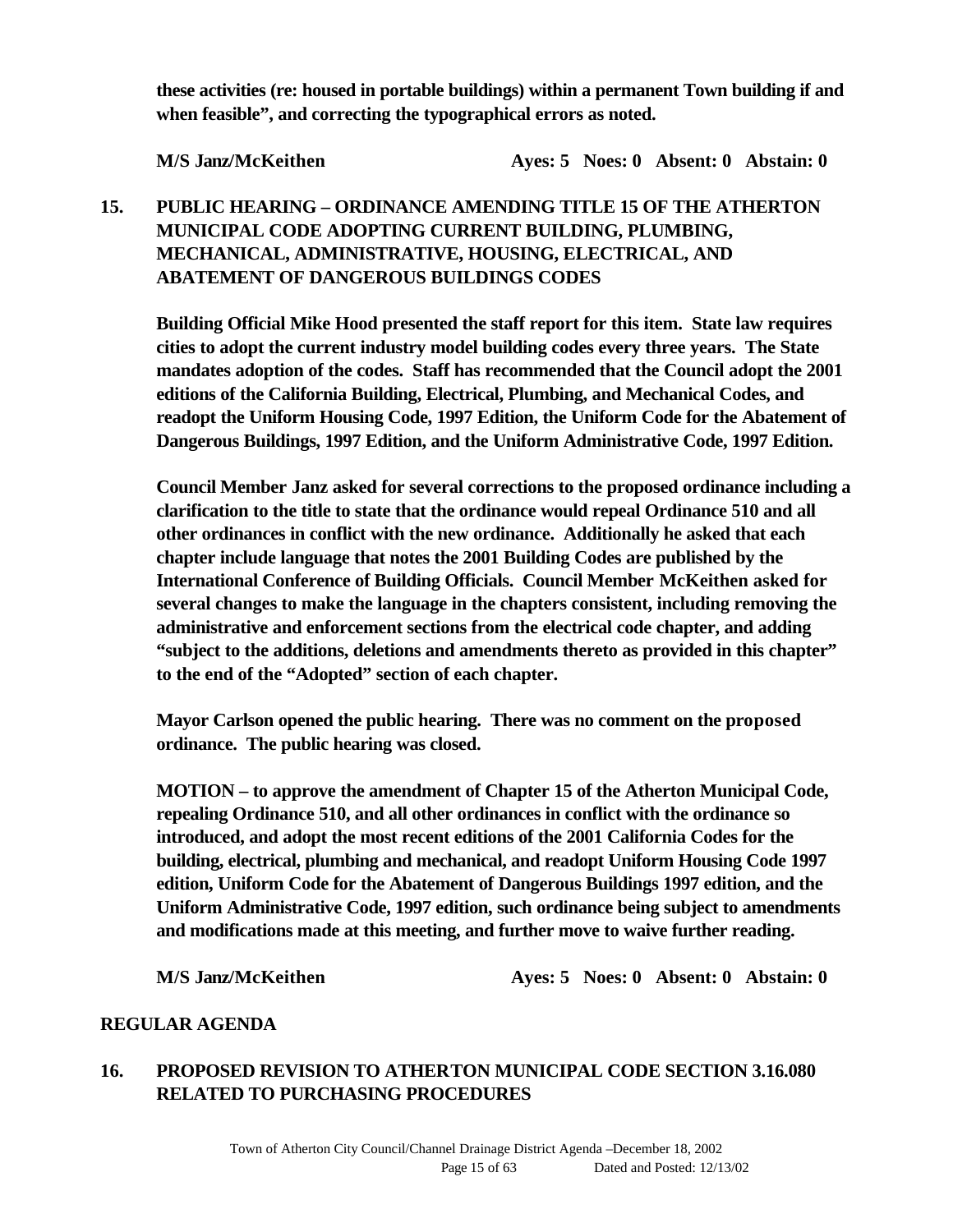**Finance Director John P. Johns presented the staff report for this item. Currently, the Municipal Code requires that purchases in the amount of \$250 or more shall be made only by a purchase order, or a written contract which has been approved by the City Manager. It is staff's recommendation to raise the threshold for which purchase orders are required from \$250 to \$750. Finance Director Johns stated that raising the threshold would reduce the level of administrative effort required to administer the purchasing ordinance without negatively impacting budgetary controls. The Town auditors concurred with the proposal.**

**The Council expressed concerns with loosening current requirements, and asked the Finance Director if it would be possible to track how the new purchase order module, which provides on-line requisitioning, is working, and return to the Council with a report in six months.**

**MOTION – to introduce the ordinance amending Chapter 3.16 of the Atherton Municipal Code setting the requirements for purchase orders, adding a sunset provision that the purchase order limit will revert back to \$250 in six months if the item does not return to the City Council.**

**M/S Fisher/Janz Ayes: 4 Noes: 1 (McKeithen) Absent: 0 Abstain: 0**

## **17. APPOINTMENT OF A REPRESENTATIVE FROM THE CITY COUNCIL TO ATTEND AND VOTE AT A CITY SELECTION COMMITTEE SPECIAL MEETING TO BE HELD NOVEMBER 22, 2002**

**Council Member Conwell stated that the vote will not take place at the November City Selection Committee meeting. The Council took no action.**

#### **18. CONSIDERATION OF DRAFT STRATEGIC PARK AND RECREATION PLAN**

**Discussion on this item was deferred until after the Park and Recreation Commission considers it at their December 4 meeting.**

#### **19. PUBLIC COMMENTS**

**None.**

#### **20. ADJOURNMENT**

**The meeting adjourned at 9:25 p.m.**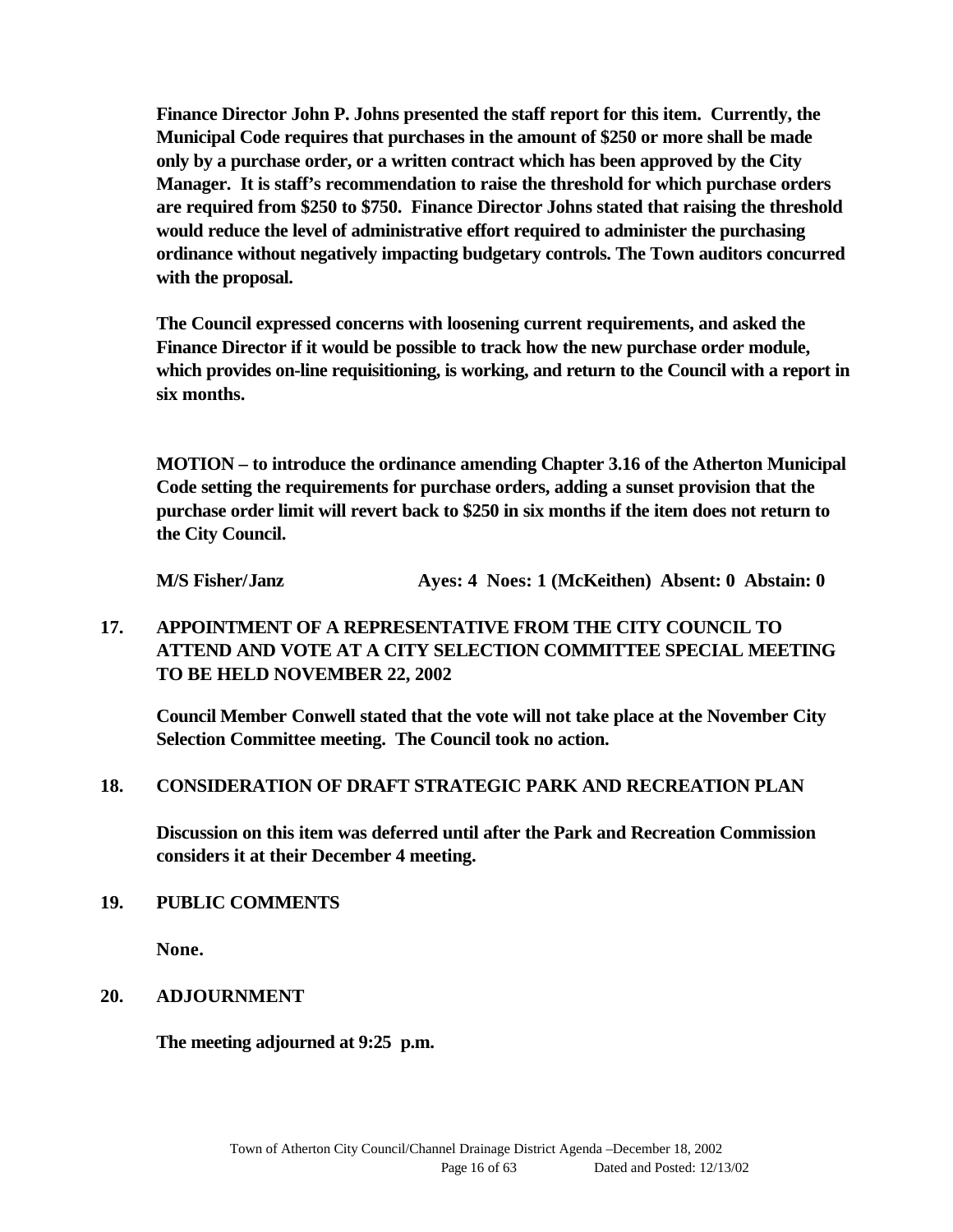**Respectfully submitted,**

**Sharon Barker, City Clerk**

**\_\_\_\_\_\_\_\_\_\_\_\_\_\_\_\_\_\_\_\_\_\_\_\_\_\_\_\_\_\_**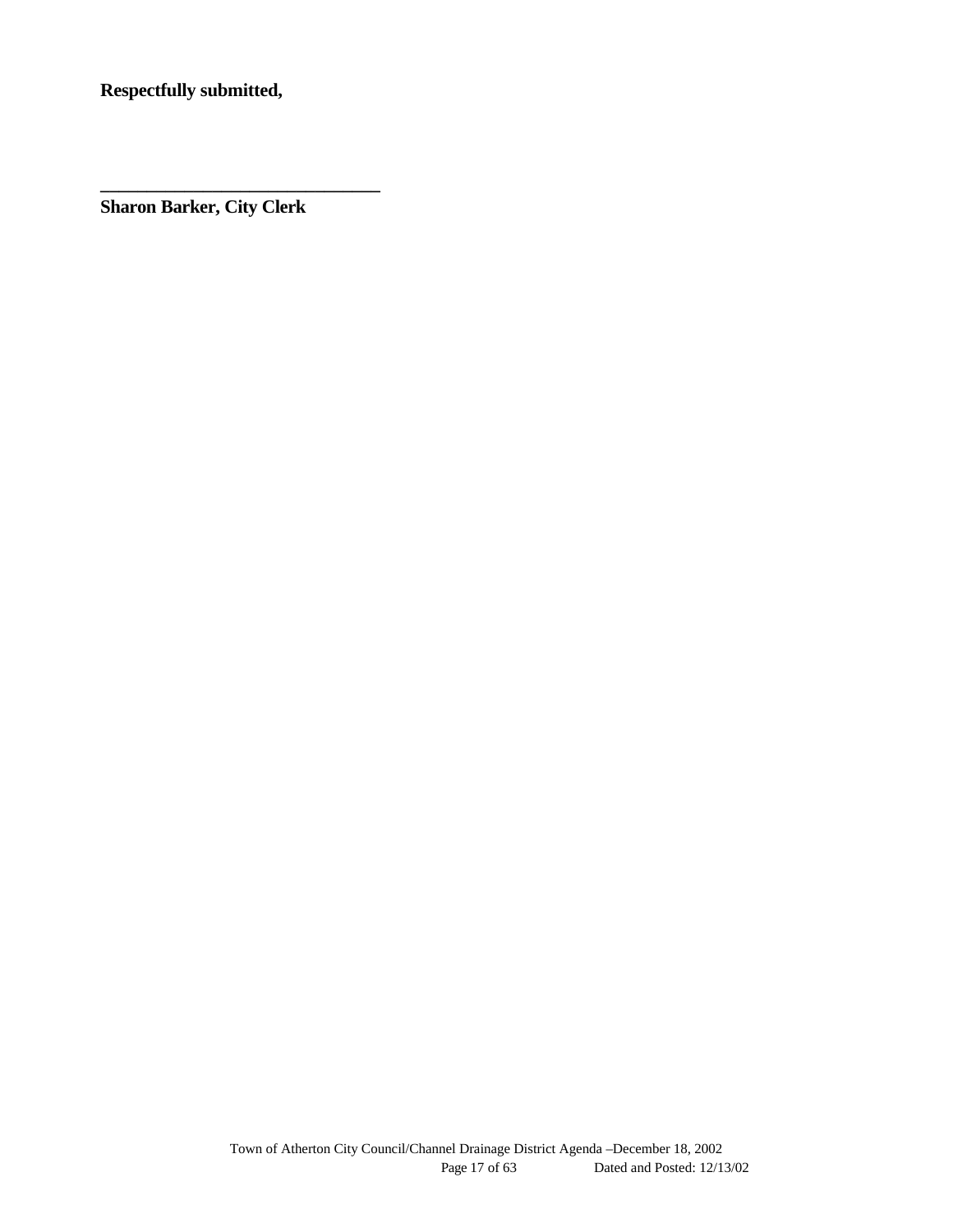**Item No. 2E**



# **Town of Atherton**

## **CITY COUNCIL STAFF REPORT**

#### **TO: HONORABLE MAYOR AND CITY COUNCIL CITY MANAGER, JAMES ROBINSON**

**FROM: SHARON BARKER, CITY CLERK**

**DATE: FOR THE MEETING OF DECEMBER 18, 2002**

## **SUBJECT: PARK AND RECREATION COMMISSION APPOINTMENTS**

#### **RECOMMENDATION:**

Approve the recommendations of the Screening Committee to appoint Shirley Carlson and Catherine Westover to fill the vacancies on the Atherton Park and Recreation Commission. These terms will expire April 30, 2004.

#### **ANALYSIS:**

Two vacancies on the Park and Recreation Commission occurred with the resignations of Charles Marsala and Polly Berquist. The positions were advertised, and three excellent applications were received, making the selection process extremely difficult for the City Council Screening Committee. Vice Mayor Janz and Council Member Fisher, who serve on the Screening Committee, interviewed the three applicants and after much deliberation, recommended that the residents listed above be appointed to fill the available unexpired terms. The Screening Committee is hopeful that such qualified residents will be interested in applying in the spring when there will be more openings available.

Respectfully submitted by: Reviewed/Approved by:

City Clerk City Manager

Sharon Barker James Robinson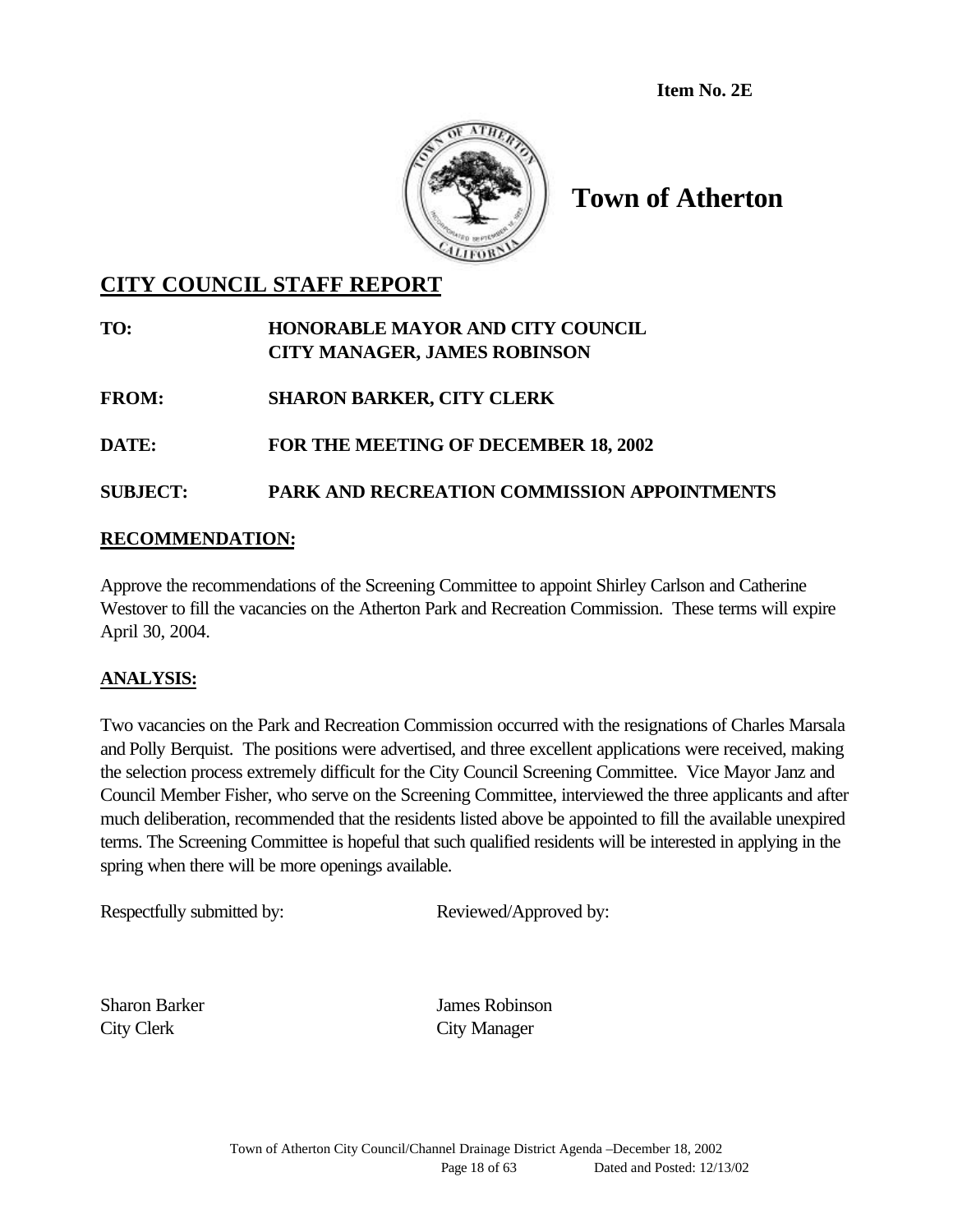# **TOWN OF ATHERTON Item No. 11**

CLAIMS LIST September, 2002

Payroll Checks Electronic Transfers 1446 - 1608 \$ 75,788 431,227 A/P Checks 14125 - 14355 1,030,481

TOTAL \$1,537,496

I, James H. Robinson, City Manager of the Town of Atherton, do hereby certify under penalty of perjury that the demands listed above, check numbers 1446 through 1608 (Payroll) and 14125 through 14355 (Accounts Payable), and Electronic Transfers for Employees Federal Payroll Taxes and fees, inclusive, amount to \$1,537,496 are true and correct, and that there are funds for payment.

> James H. Robinson City Manager

\_\_\_\_\_\_\_\_\_\_\_\_\_\_\_\_\_\_\_\_\_\_\_\_\_\_\_\_\_\_\_

\_\_\_\_\_\_\_\_\_\_\_\_\_\_\_\_\_\_\_\_\_\_\_\_\_\_\_\_\_\_\_

The above claims, Payroll check numbers 1446 through 1608, Accounts Payable check numbers 14125 through 14355 and Electronic Transfers for employees federal payroll taxes and fees, amount to \$1,537,496; and are hereby approved for payment.

> Alan Carlson Mayor, Town of Atherton

|            | <b>SOURCE OF FUNDS</b>                |           |  |  |
|------------|---------------------------------------|-----------|--|--|
| <b>101</b> | General Fund                          | \$773,892 |  |  |
| 105        | Tennis Fund                           |           |  |  |
| 201        | <b>Special Parcel Tax</b>             | 79,798    |  |  |
| 202        | Transportation                        | 35,010    |  |  |
| 203        | Gas Tax Fund                          |           |  |  |
| 210        | Road Construction Impact Fees         |           |  |  |
| 213        | Library Special Revenue Fund          |           |  |  |
| 401        | <b>General Capital Projects</b>       | 263       |  |  |
| 402        | <b>Storm Drainage</b>                 |           |  |  |
| 403        | <b>Atherton Channel District</b>      |           |  |  |
| 404        | Park Playground Improvement           |           |  |  |
| 405        | Middlefield Road Rehab.<br>621,862    |           |  |  |
| 406        | <b>Facilities Construction</b>        |           |  |  |
| 610        | Vehicle Replacement                   |           |  |  |
| 611        | Computer Maint. & Replacement         | 6,318     |  |  |
| 612        | <b>Administrative Services</b>        | 3,833     |  |  |
| 614        | <b>Workers Compensation Insurance</b> |           |  |  |
| 715        | Evans Estate<br>4,987                 |           |  |  |
| 730        | H-P Park Improvement                  |           |  |  |
| 740        | <b>Tree Committee</b>                 | 1,700     |  |  |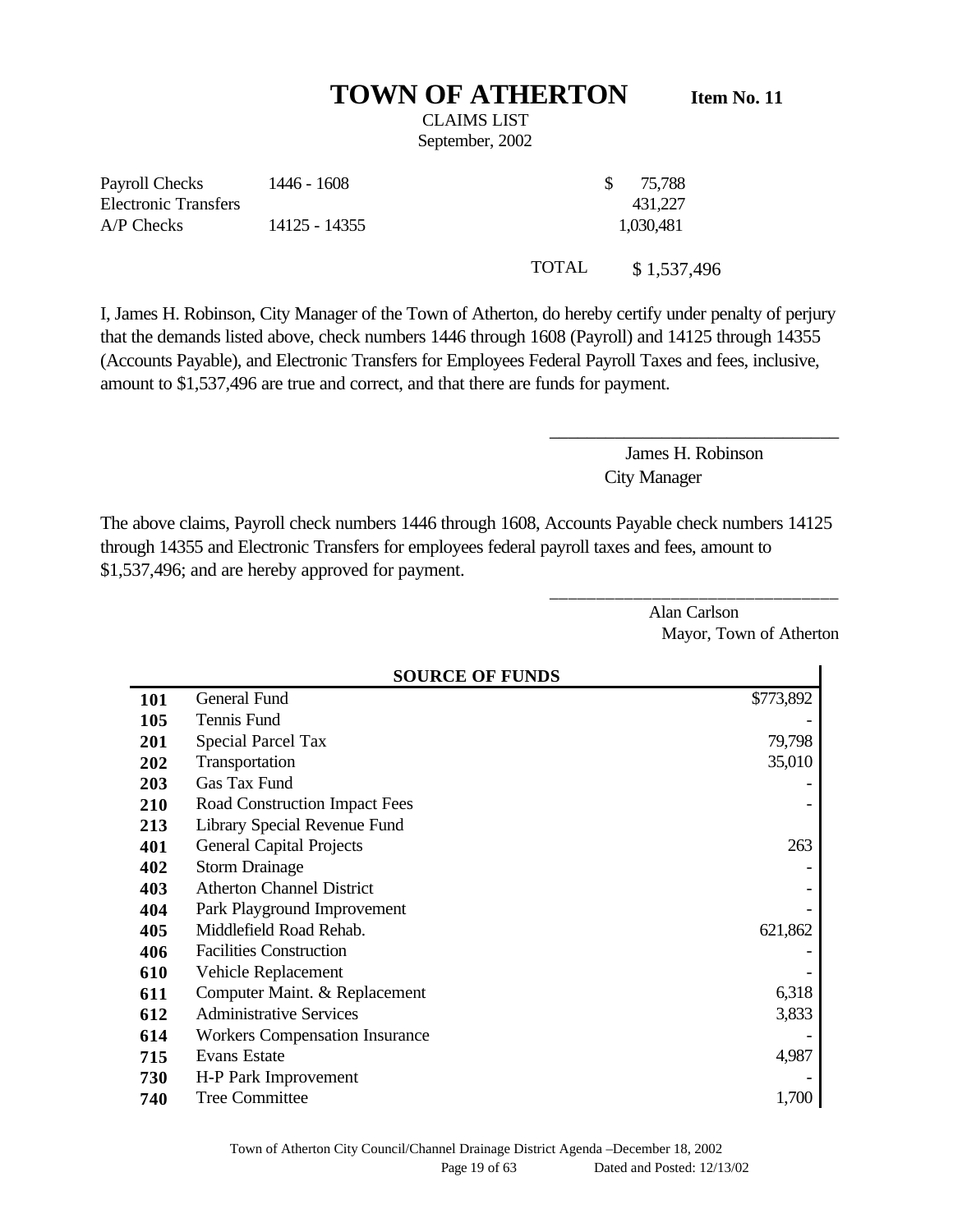**Item No. 12**



**Town of Atherton**

# **CITY COUNCIL STAFF REPORT**

**TO: HONORABLE MAYOR AND CITY COUNCIL**

**FROM: JOHN P. JOHNS, FINANCE DIRECTOR**

**DATE: FOR THE MEETING OF DECEMBER 18, 2002**

**SUBJECT: MONTHLY FINANCIAL REPORT, NOVEMBER, 2002**

## **RECOMMENDATION:**

Receive the Monthly Financial Report for November, 2002.

## **INTRODUCTION:**

The attached schedules show revenues and expenditures and fund balance for all funds as of November 30, 2002.

## **HIGHLIGHTS:**

The schedule of estimated General Fund revenues and available appropriations have been reduced by \$256,000 and \$97,000 respectively to reflect the budgetary adjustments authorized by Council in October. With 42 percent of the year elapsed, year-to-date expenditures represent approximately 37 percent of available appropriations. Hence, expenditures continue to track favorably with available appropriations, despite the \$97,000 reduction in appropriations. As part of our mid-year budget report we will examine the source of the favorable variances in expenditures and as appropriate recommend further reductions in department appropriations.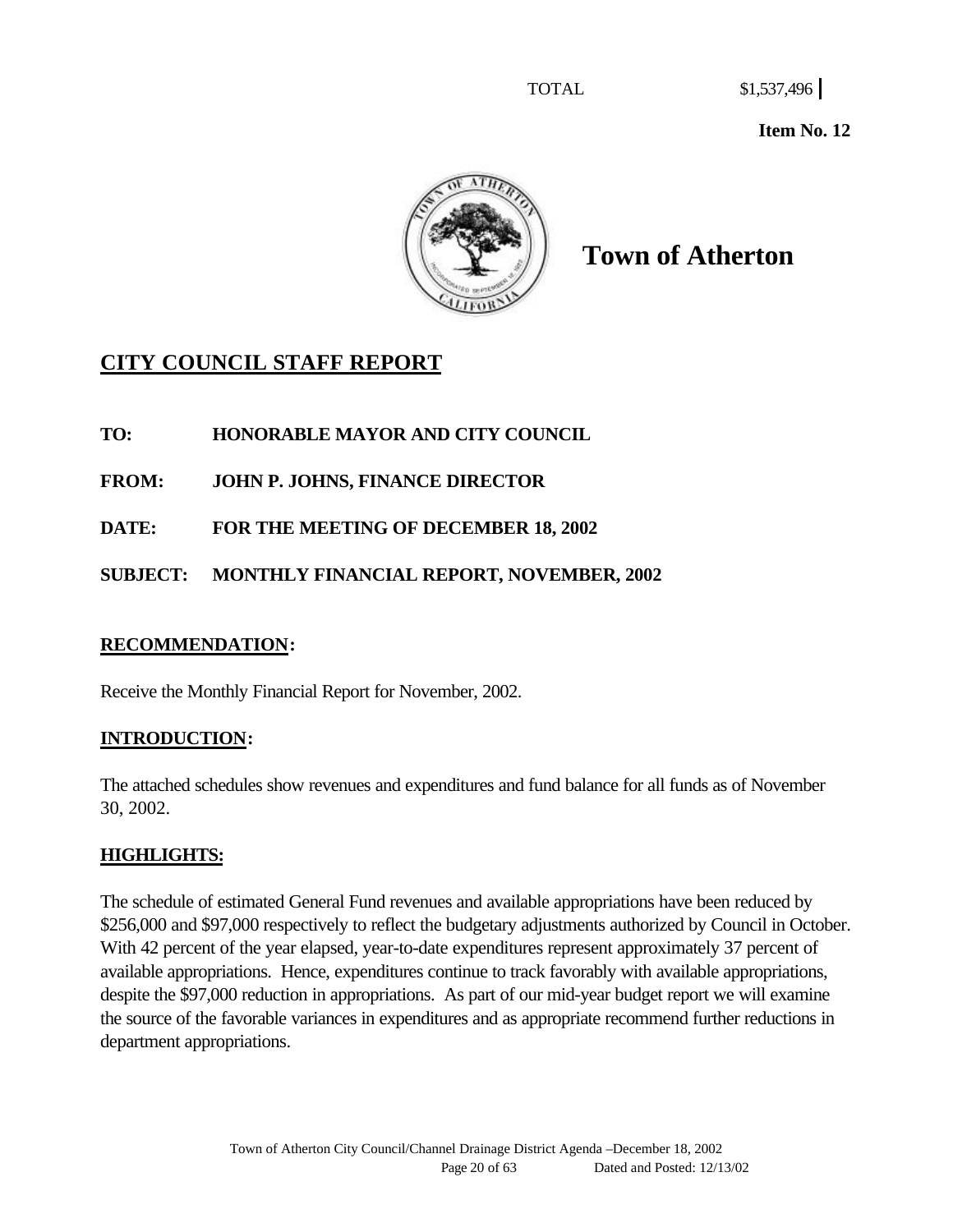In November a second progress payment in the amount of \$621,000 was made to the contractor for work on the Middlefield Road reconstruction, \$297,000 of which was drawn from the Middlefield Road Grant Fund and the remaining \$324,000 from the Parcel Tax Fund.

Workers Compensation Insurance Fund expenditures for the month of November amounted to a negative \$23,944. This adjustment represented a reversal of long-term disability and life insurance premium payment that had been incorrectly charged to the Administrative Services Fund. (The expense and corresponding liability had already been recorded within the General Fund.)

\_\_\_\_\_\_\_\_\_\_\_\_\_\_\_\_\_\_\_\_\_\_\_\_ \_\_\_\_\_\_\_\_\_\_\_\_\_\_\_\_\_\_\_\_\_\_\_\_\_

## **FISCAL IMPACT:**

None

Prepared by: Approved by:

Finance Director City Manager

John P. Johns James H. Robinson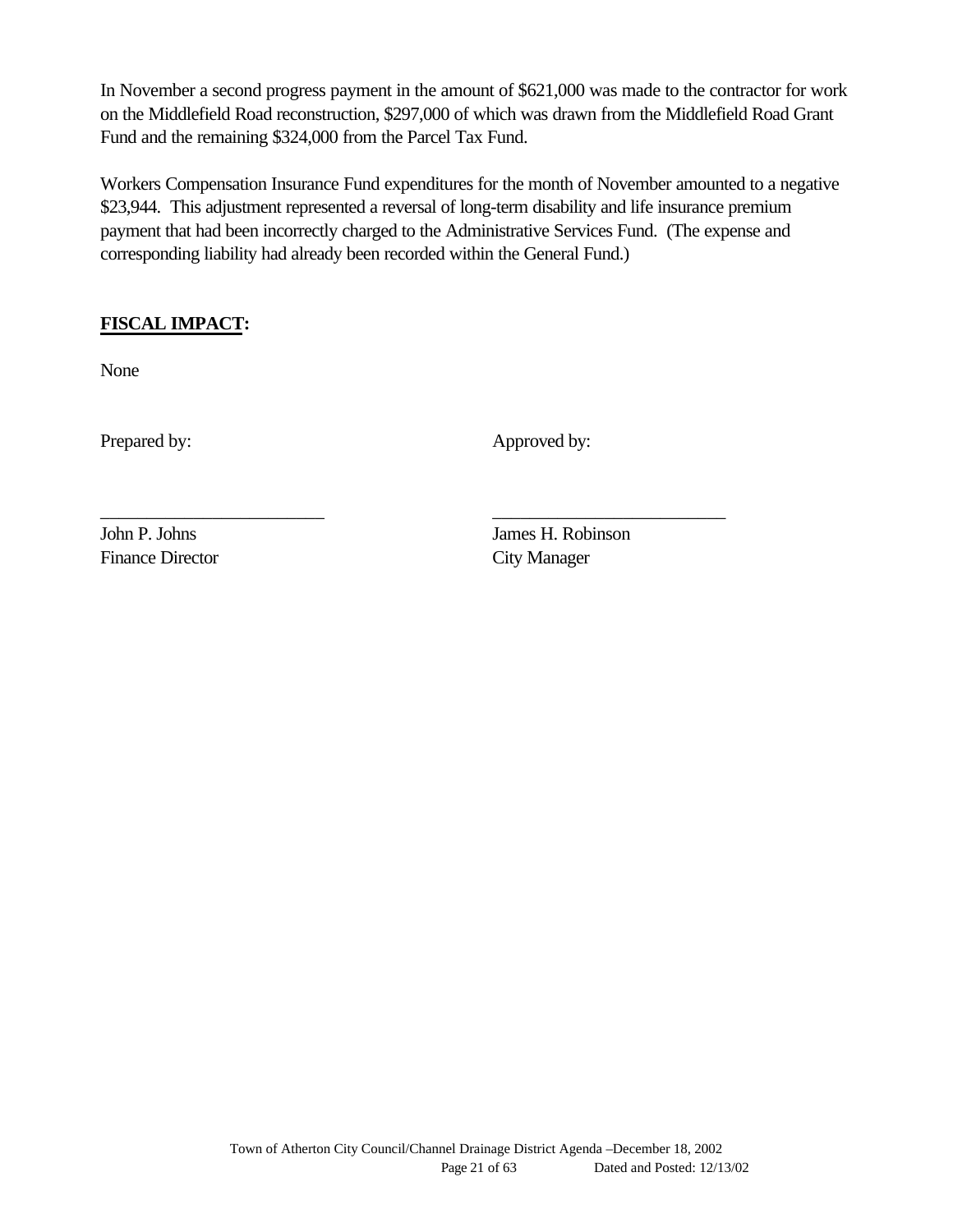## **TOWN OF ATHERTON Revenue Summary For the Month ended November 30th, 2002**

| <b>Revenue Source</b><br>Fund                                  | 2002-03<br><b>Estimate</b> | <b>Current Period</b><br><b>Revenues</b> | <b>Year to Date</b><br><b>Revenues</b> | $\frac{0}{0}$<br><b>Received</b> |
|----------------------------------------------------------------|----------------------------|------------------------------------------|----------------------------------------|----------------------------------|
| Property Tax                                                   | \$<br>2,927,487            | 131,689                                  | \$<br>406,398                          | 14%                              |
| Sales and Use Tax                                              | 255,000                    | 11,200                                   | 70,337                                 | 28%                              |
| <b>Other Taxes</b>                                             | 882,158                    | 44,723                                   | 225,044                                | 26%                              |
| Licenses & Permits                                             | 1,407,000                  | 9,107                                    | 523,986                                | 37%                              |
| Fines & Forfeitures                                            | 70,000                     | 5,711                                    | 28,681                                 | 41%                              |
| Revenue from Other Agencies                                    | 394,868                    | (20, 403)                                | 90,319                                 | 23%                              |
| <b>Charges for Services</b>                                    | 352,400                    | 24,317                                   | 219,550                                | 62%                              |
| Investment & Rental Income                                     | 220,974                    | 2,892                                    | 108,913                                | 49%                              |
| <b>Other Revenues</b>                                          | 3,000                      | 542                                      | 13,439                                 | 448%                             |
| <b>Total General Fund Revenues</b>                             | 6,512,887                  | 209,778                                  | 1.686.667                              | 26%                              |
| Interfund (Operating) Transfers In                             | 694,000                    | L,                                       | ÷                                      | 0%                               |
| 101 General Fund Total                                         | 7,206,887                  | 209,778                                  | 1,686,667                              | 23%                              |
|                                                                |                            |                                          |                                        |                                  |
| <b>Special Revenue Funds:</b>                                  |                            |                                          |                                        |                                  |
| 105<br>Tennis                                                  | 9,000                      | 5                                        | 1,360                                  | 15%                              |
| 201<br>Special Parcel Tax                                      | 1,570,000                  |                                          | 6                                      | 0%                               |
| 202<br>Transportation                                          | 270,000                    | 21,150                                   | 73,496                                 | 27%                              |
| 203<br>Street Improvement (Gas Tax)                            | 200,000                    |                                          | 55,214                                 | 28%                              |
| 208<br>Police on the Street                                    |                            |                                          |                                        | 100%                             |
| 209<br>Law Enforcement                                         | 100,000                    |                                          | 21                                     | 0%                               |
| 210<br>Road Construction Impact Fees                           | 400,000                    | 1,940                                    | 129,742                                | 32%                              |
| <b>State Park Grants Fund</b><br>211                           | 89,259                     |                                          | ä,                                     | 0%                               |
| 213<br>Library                                                 | 20,000                     |                                          | 80,148                                 |                                  |
| Total                                                          | 2,638,259                  | 23,095                                   | 339,987                                | 13%                              |
| <b>Capital Project Funds:</b>                                  |                            |                                          |                                        |                                  |
| 401<br>Capital Improvement                                     | 10,000                     |                                          | 84,722                                 | 847%                             |
| 402<br><b>Storm Drainage</b>                                   | 10,000                     |                                          | 5,276                                  | 53%                              |
| 403<br>Channel Drainage District                               | 52,280                     | 1,885                                    | 5,826                                  | 11%                              |
| 404<br>Park Playground Improvement                             |                            |                                          | 2,205                                  | 0%                               |
| 405<br>Middlefield Road Grants                                 | 1,200,000                  |                                          |                                        | 0%                               |
| 406<br><b>Facilities Construction</b>                          | 22,000                     |                                          | 4                                      | 0%                               |
| Total                                                          | 1,294,280                  | 1.885                                    | 98,033                                 | 8%                               |
| <b>Internal Service Funds:</b>                                 |                            |                                          |                                        |                                  |
| 610<br>Vehicle Replacement                                     | 39,400                     |                                          |                                        | 0%                               |
| 611<br><b>Information Technology</b>                           | 91,371                     |                                          |                                        | 0%                               |
| <b>Administrative Services</b><br>612                          | 406,256                    |                                          |                                        | 0%                               |
| 614<br><b>Workers Compensation Insurance</b>                   | 80,129                     | 40,782                                   | 40,782                                 | 51%                              |
| Total                                                          | 617,156                    | 40,782                                   | 40.782                                 | 7%                               |
| <b>Total Revenues and Transfers -- All Funds</b>               | \$<br>11,756,582           | 275,540                                  | \$<br>2,165,469                        | 18%                              |
|                                                                |                            |                                          |                                        |                                  |
| <b>Trust and Agency Funds:</b><br><b>Evans Creative Design</b> |                            |                                          |                                        |                                  |
| 715                                                            | 116,900                    | 4,479                                    | 20,174                                 | 17%                              |
| 730<br>H-P Park Improvement<br>731<br>MA Little League         |                            |                                          |                                        | 0%<br>0%                         |
| 740<br>Tree Committee                                          |                            |                                          | 1,426                                  |                                  |
|                                                                |                            |                                          |                                        |                                  |
| Total                                                          | 116,900                    | 4,479                                    | 21,600                                 | 18%                              |
| <b>Total Revenues</b>                                          | 11,873,482                 | 280,019                                  | 2,187,069                              | 18%                              |
|                                                                |                            |                                          |                                        |                                  |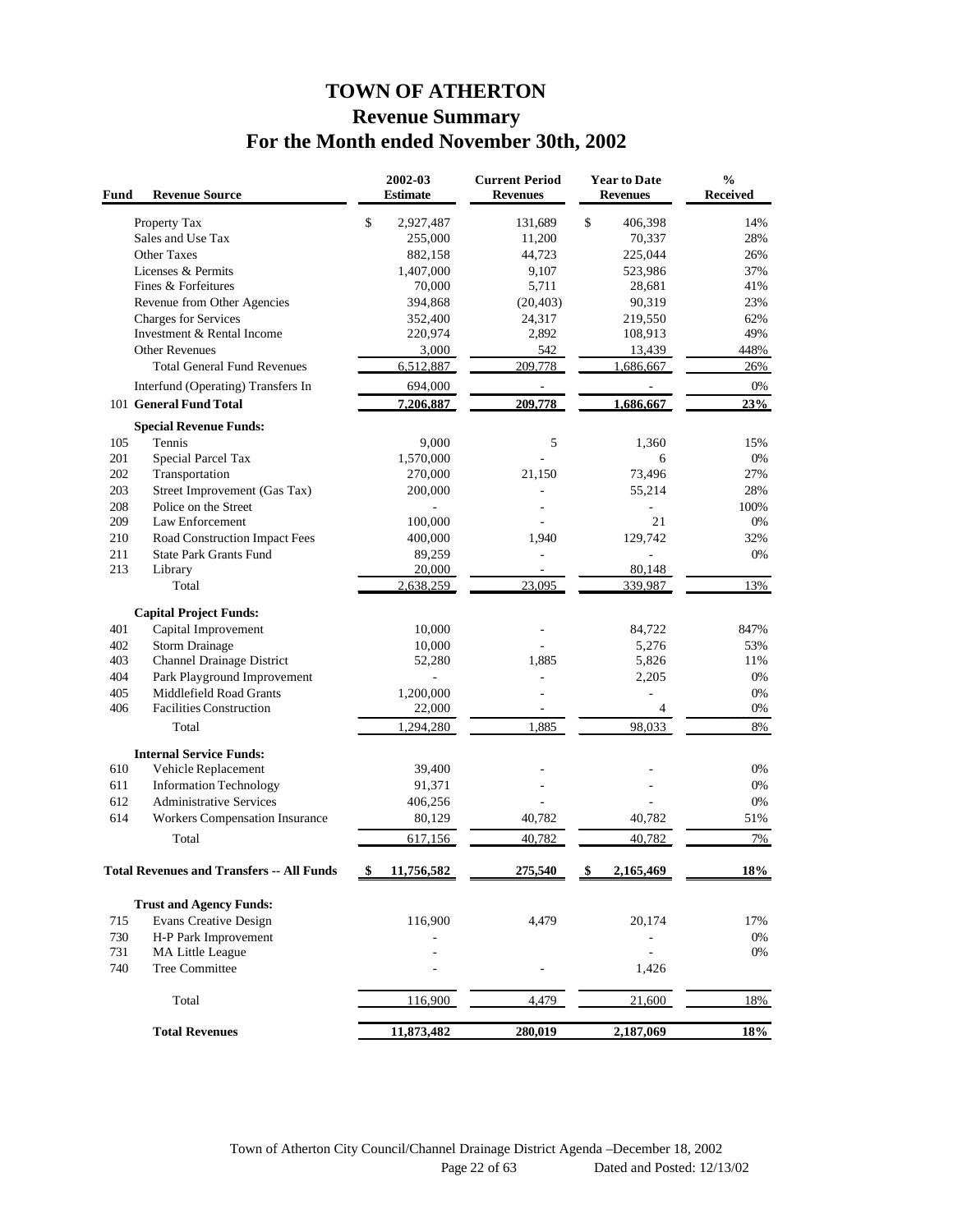## **TOWN OF ATHERTON Expenditure Summary For the Month Ended November 30th, 2002**

| <b>Fund</b> | <b>Description</b><br><b>Department</b> | 2002-03<br><b>Budget</b> | <b>Current Period</b><br><b>Expenditures</b>  | <b>Year to Date</b><br><b>Expenditures</b> | $\frac{0}{0}$<br><b>Spent</b> |
|-------------|-----------------------------------------|--------------------------|-----------------------------------------------|--------------------------------------------|-------------------------------|
| 101         | General Fund                            |                          |                                               |                                            |                               |
|             | 11 City Council                         | \$<br>21,623             | \$<br>1,332                                   | 7,802                                      | 36%                           |
|             | 12 City Manager                         | 475,959                  | 50,204                                        | 178,857                                    | 38%                           |
|             | 16 City Attorney                        | 195,734                  | 18,977                                        | 49,994                                     | 26%                           |
|             | 18 Finance                              | 394,460                  | 37,754                                        | 154,784                                    | 39%                           |
|             | 25 Building                             | 864,252                  | 93,240                                        | 315,492                                    | 37%                           |
|             | 40 Police                               | 3,615,402                | 330,002                                       | 1,323,802                                  | 37%                           |
|             | 50 Public Works                         | 1,725,357                | 194,989                                       | 708,415                                    | 41%                           |
|             | Contingency                             | 100,000                  |                                               |                                            | 0%                            |
|             | <b>Total General Fund Expenditures</b>  | 7,392,787                | 726,498                                       | 2,739,146                                  | 37%                           |
|             | Interfund (Operating) Transfers Out     |                          |                                               |                                            | $0\%$                         |
|             | 101 General Fund Total                  | 7,392,787                | \$<br>726,498                                 | \$2,739,146                                | 37%                           |
|             | <b>Special Revenue Funds:</b>           |                          |                                               |                                            |                               |
| 105         | Tennis                                  | 29,946                   |                                               |                                            | 0%                            |
| 201         | Special Parcel Tax                      | 1,480,309                | 404,376                                       | 552,619                                    | 37%                           |
| 202         | Transportation                          | 273,992                  | 35,010                                        | 99,726                                     | 36%                           |
| 203         | Street Improvement (Gas Tax)            | 155,319                  |                                               |                                            | 0%                            |
| 208         | Police on the Street                    | 40,000                   |                                               |                                            |                               |
| 209         | Law Enforcement                         | 100,000                  | 8,083                                         | 100,000                                    | 100%                          |
| 210         | Road Impact Fees                        | 684,294                  | $\overline{a}$                                |                                            | 0%                            |
| 211         | <b>State Park Grants</b>                | 89,259                   |                                               |                                            | 0%                            |
| 213         | Library Fund                            | 25,384                   | 9,833                                         | 9,833                                      | 39%                           |
|             | Total                                   | 2,878,503                | 457,302                                       | 762,178                                    | 26%                           |
|             | <b>Capital Project Funds:</b>           |                          |                                               |                                            |                               |
| 401         | Capital Improvement                     | 396,861                  | 263                                           | 1,631                                      | 0%                            |
| 402         | <b>Storm Drainage</b>                   |                          |                                               | 63,037                                     | 0%                            |
| 403         | Channel Drainage District               | 90,848                   |                                               |                                            | 0%                            |
| 404         | Park Playground Fund                    |                          |                                               | 31,664                                     | 100%                          |
| 405         | Middlefield Road Grants                 | 1,299,000                | 297,152                                       | 1,299,000                                  | 100%                          |
| 406         | <b>Facilities Construction</b>          | 198,454                  | 132                                           | 520                                        | 0%                            |
|             | Total                                   | 1,985,163                | 297,547                                       | 1,395,852                                  | 70%                           |
|             | <b>Internal Service Funds:</b>          |                          |                                               |                                            |                               |
| 610         | Vehicle Replacement                     | 45,000                   |                                               |                                            | 0%                            |
| 611         | <b>Information Technology</b>           | 100,500                  | 6,318                                         | 6,346                                      | 6%                            |
| 612         | <b>Administrative Services</b>          | 325,335                  | 13,148                                        | 145,534                                    | 45%                           |
| 614         |                                         | 95.000                   | (23.944)                                      | 40.782                                     | 43%                           |
|             | Workers Compensation Insurance<br>Total | 565,835                  | (4, 478)                                      | 192,662                                    | 34%                           |
|             | <b>Trust and Agency Funds:</b>          |                          |                                               |                                            |                               |
|             | <b>Evans Creative Design</b>            |                          |                                               |                                            |                               |
| 715<br>730  | H-P Park Improvement                    | 84,750                   | 4,087                                         | 38,436                                     | 45%                           |
| 731         | MA Little League                        | $\overline{a}$           | $\qquad \qquad \blacksquare$<br>$\frac{1}{2}$ |                                            |                               |
| 740         | <b>Tree Committee</b>                   | 730                      | 1,700                                         | 1,700                                      |                               |
|             | Total                                   | 85,480                   | 5,787                                         | 40,136                                     |                               |
|             | <b>Total Expenditures</b>               | 12,907,768               | 1,482,656                                     | 5,129,974                                  | 40%                           |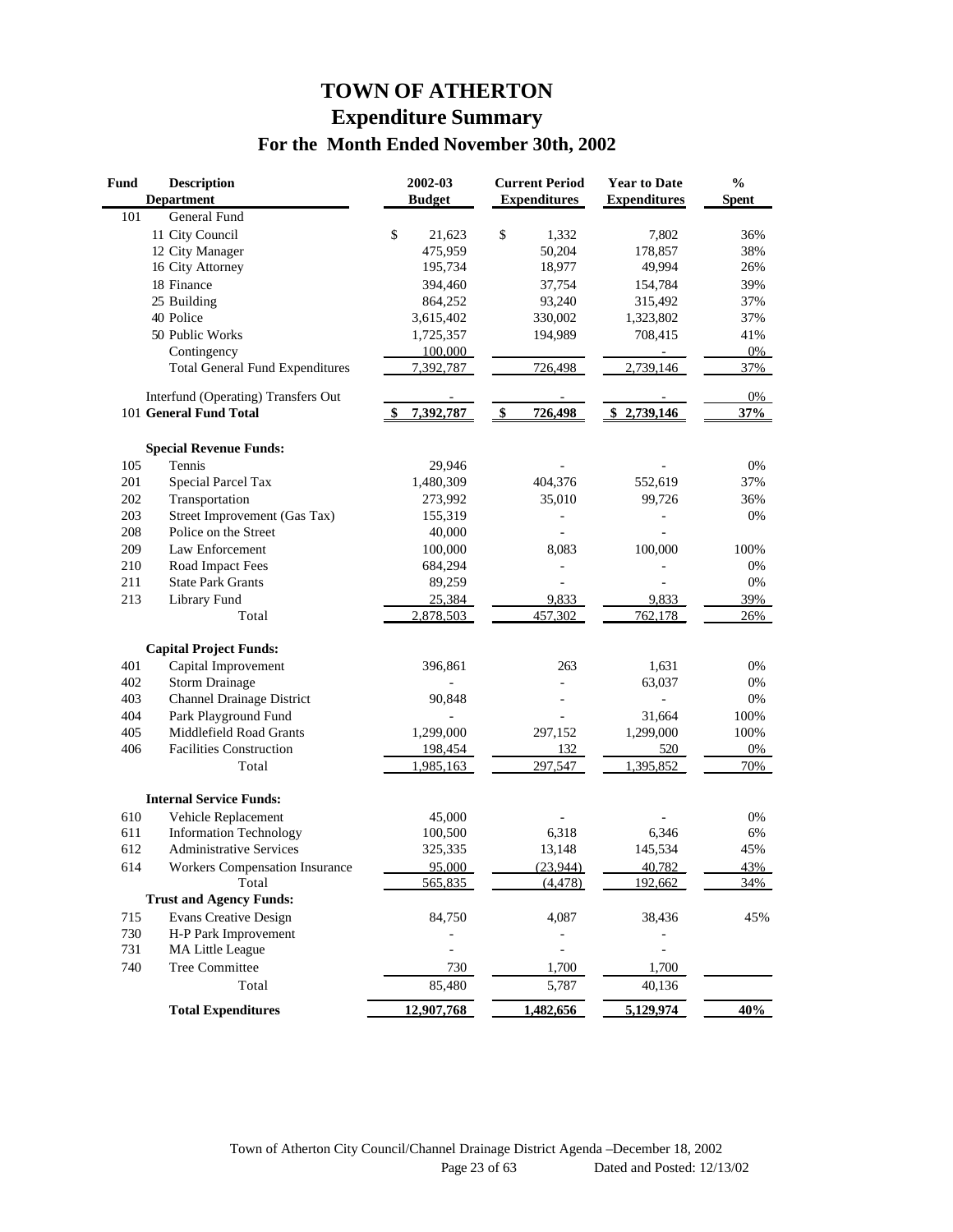#### **As of November 30th, 2002 Fiscal Year 2002-03 Budget Summary TOWN OF ATHERTON**

| Fund | <b>Description</b>                    | <b>Beginning</b><br><b>Fund Balance</b><br><b>July 1, 2002</b> | <b>Revenues</b><br>to Date | <b>Transfers</b><br>to Date | <b>Expenditures</b><br>To Date | Ending<br><b>Fund Balance</b><br>to Date |
|------|---------------------------------------|----------------------------------------------------------------|----------------------------|-----------------------------|--------------------------------|------------------------------------------|
|      | 101 General Fund                      | 5,194,187                                                      | 1,686,667                  |                             | 2,739,146                      | 4, 141, 708                              |
|      | <b>Special Revenue Funds:</b>         |                                                                |                            |                             |                                |                                          |
| 105  | <b>Tennis</b>                         | 21,926                                                         | 1,360                      |                             |                                | 23,286                                   |
| 201  | Special Municipal Tax                 | 847,820                                                        | 6                          |                             | 552,619                        | 295,207                                  |
| 202  | Transportation                        | 26,779                                                         | 73,496                     |                             | 99,726                         | 549                                      |
| 203  | Street Improvement (Gas Tax)          | 85,697                                                         | 55,214                     |                             |                                | 140,911                                  |
| 208  | Police on the Street                  | 44,434                                                         |                            |                             |                                | 44.434                                   |
| 209  | Law Enforcement                       | 9,121                                                          | 21                         |                             | 100,000                        | (90, 858)                                |
| 210  | Road Construction Impact Fees         | 646,417                                                        | 129,742                    |                             |                                | 776,159                                  |
| 213  | Library Special Revenue Fund          | 400,000                                                        | ä,                         |                             | 9,833                          | 390,167                                  |
|      | Sub Total                             | 2.082.194                                                      | 259,839                    |                             | 762,178                        | 1,579,855                                |
|      | <b>Capital Projects Funds:</b>        |                                                                |                            |                             |                                |                                          |
| 401  | Capital Improvement                   | 446,802                                                        | 84,722                     |                             | 1,631                          | 529,893                                  |
| 402  | Storm Drainage                        | 56,786                                                         | 5.276                      |                             | 63.037                         | (975)                                    |
| 403  | Channel Drainage District             | 445,509                                                        | 5,826                      |                             | ÷.                             | 451,335                                  |
| 404  | Park Playground Improvement           | 58,417                                                         | 2,205                      |                             | 31,664                         | 28,958                                   |
| 405  | Middlefield Road Grants               | (173)                                                          |                            |                             | 1.299.000                      | (1, 299, 173)                            |
| 406  | <b>Facilities Construction</b>        | 447,477                                                        | $\overline{4}$             |                             | ÷,                             | 447,481                                  |
|      | Sub Total                             | 1.454.818                                                      | 98.033                     |                             | 1.395.332                      | 157.519                                  |
|      | <b>Internal Service Fund</b>          |                                                                |                            |                             |                                |                                          |
| 610  | Vehicle Replacement                   | 357,952                                                        |                            |                             |                                | 357,952                                  |
| 611  | <b>Information Technology</b>         | 54,979                                                         |                            |                             | 6,346                          | 48,633                                   |
| 612  | <b>Administrative Services</b>        | 6.143                                                          |                            |                             | 145,534                        | (139,391)                                |
| 614  | <b>Workers Compensation Insurance</b> | (51, 490)                                                      | 40,782                     |                             | 40,782                         | (51, 490)                                |
|      | Sub Total                             | 367.584                                                        | 40.782                     |                             | 192,662                        | 215,704                                  |
|      | <b>Trust and Agency Funds</b>         |                                                                |                            |                             |                                |                                          |
| 715  | <b>Evans Creative Design</b>          | 116,028                                                        | 20,174                     |                             | 38,436                         | 97,766                                   |
| 730  | H-P Park Improvement                  | 5,851                                                          |                            |                             |                                | 5,851                                    |
| 731  | MA Little League                      | 4,821                                                          |                            |                             |                                | 4,821                                    |
| 740  | <b>Tree Committee</b>                 | 226                                                            |                            |                             |                                | 226                                      |
|      | Sub Total                             | 126,926                                                        | 20,174                     | $\sim$                      | 38,436                         | 108,664                                  |
|      | <b>Grand Total</b>                    | 9.225.709<br>-\$                                               | 2.105.495<br>\$            | \$                          | \$<br>5.127.754                | \$<br>6.203.450                          |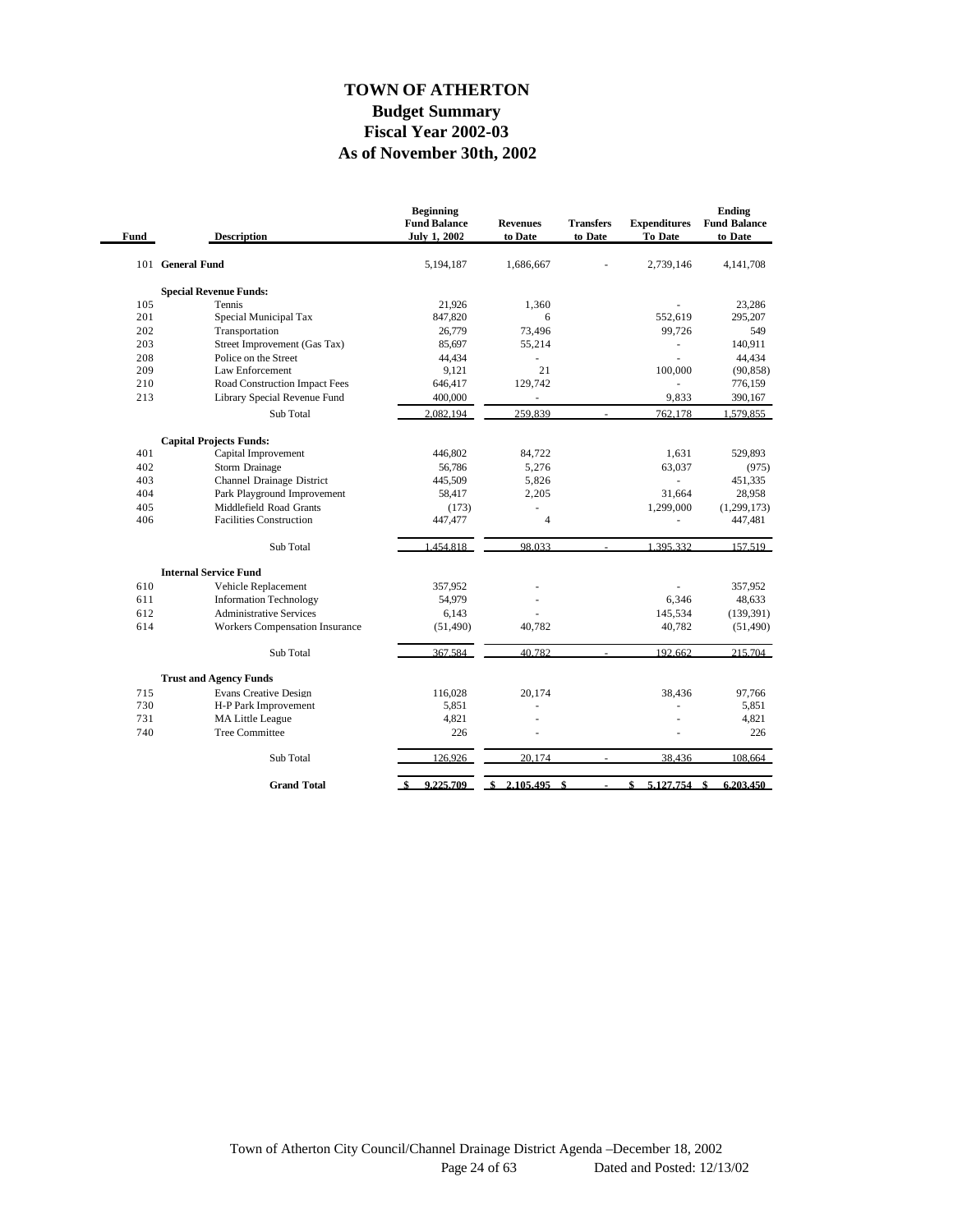

## **CITY COUNCIL STAFF REPORT**

**TO: HONORABLE MAYOR AND CITY COUNCIL**

**FROM: MARC G. HYNES, CITY ATTORNEY**

**DATE: FOR THE MEETING OF DECEMBER 18, 2002**

## **SUBJECT: ORDINANCE AMENDING TITLE 15 OF THE ATHERTON MUNICIPAL CODE ADOPTING CURRENT UNIFORM BUILDING AND SAFETY CODES**

**RECOMMENDATION:** It is recommended that the City Council waive further reading and adopt an ordinance amending Title 15 of the Atherton Municipal Code which will, in turn, adopt current building, plumbing, mechanical, administrative, housing, electrical and abatement of dangerous buildings codes.

**BACKGROUND:** The City Council has previously introduced an ordinance which will bring into effect current uniform building and safety codes which will be set out in Title 15 of the Atherton Municipal Code. The ordinance may be adopted by a majority vote of the Council.

**FISCAL IMPACT**: None.

Respectfully,

Marc G. Hynes, City Attorney

MGH:cwb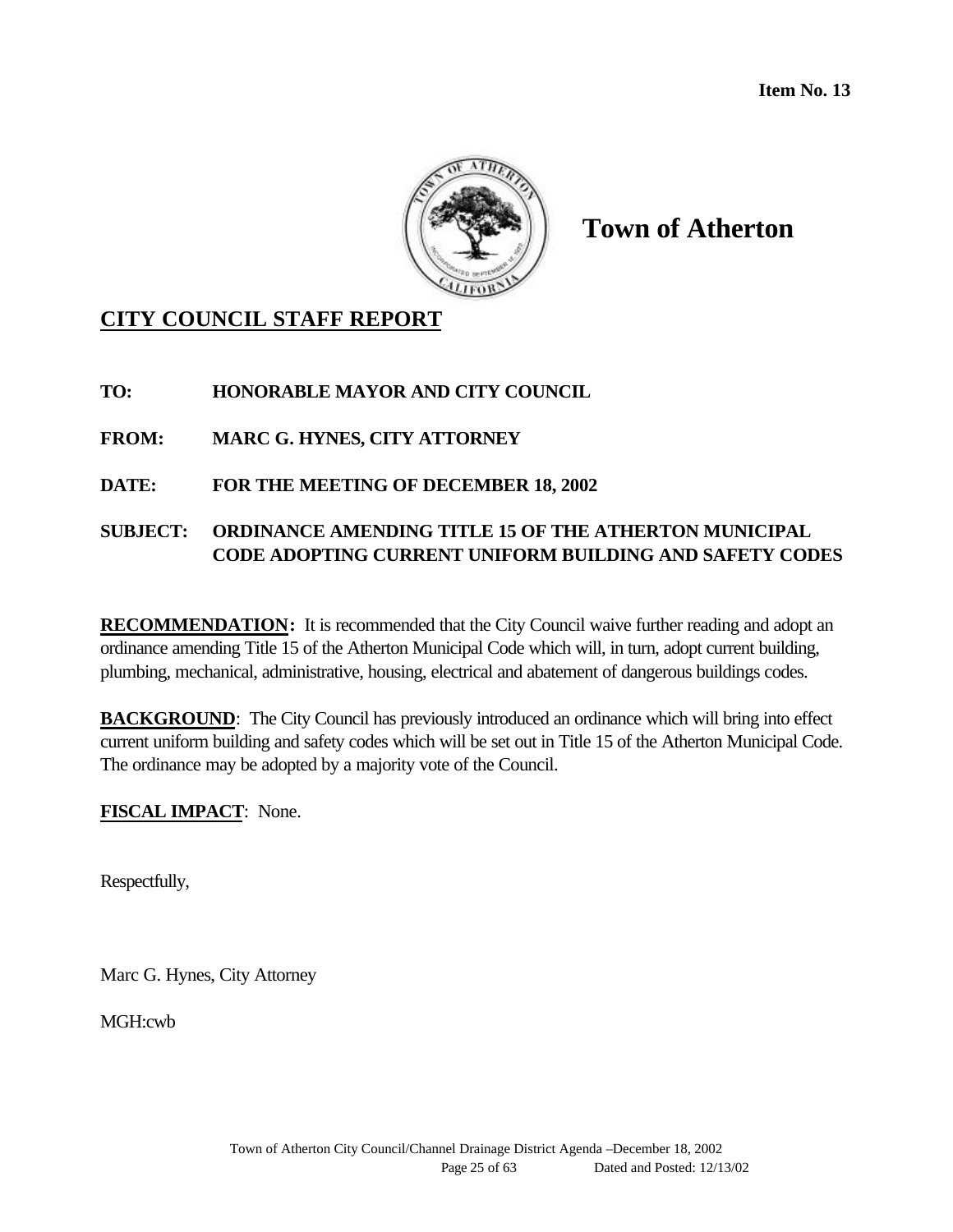## **ORDINANCE NO. \_\_\_**

## **AN ORDINANCE OF THE TOWN OF ATHERTON AMENDING TITLE 15 OF THE ATHERTON MUNICIPAL CODE, REPEALING ORDINANCE 510, AND ALL OTHER ORDINANCES IN CONFLICT WITH THIS ORDINANCE, AND ADOPTING CURRENT BUILDING, PLUMBING, MECHANICAL, ADMINISTRATIVE, HOUSING, ELECTRICAL, AND ABATEMENT OF DANGEROUS BUILDINGS CODES**

The City Council of the Town of Atherton does ordain as follows:

**Section 1.** Chapter 15.04 of the Atherton Municipal Code is hereby repealed and a new Chapter 15.04 is added to read as follows:

#### **Chapter 15.04**

#### **BUILDING CODE**

| <b>Sections:</b> |                                              |
|------------------|----------------------------------------------|
| 15.04.010        | Adopted.                                     |
| 15.04.020        | Permit and license requirements.             |
| 15.04.025        | <b>Permit Fees.</b>                          |
| 15.04.030        | <b>Fee Disposition.</b>                      |
| 15.04.040        | <b>Cash Deposits – Early Utility Hookups</b> |
| 15.04.045        | <b>Cash Deposits - Road Damage.</b>          |

#### **15.04.010 Adopted.**

That a certain document, one copy of which is on file in the office of the City Clerk of the Town, being marked and designated as the"2001 California Building Code," published by the International Conference of Building Officials, is adopted as the Building Code of the Town for regulating the erection, construction, enlargement, alteration, repair, moving, removal, demolition, conversion, occupancy, equipment, use, height, area and maintenance of all buildings and/or structures in the Town; control of excavation and grading; providing for the issuance of permits and collection of fees therefore; providing penalties for violation of such code; and each and all of the regulations, provisions, penalties of such 2001 California Building Code, are referred to, adopted and made a part of this chapter as if fully set out in this chapter, subject to the amendments, deletions and additions thereto, as provided in this chapter.

#### **15.04.020 Permit and license requirements.**

No building permit shall be issued to any contractor unless that contractor holds a business license duly issued by the Town. The Town may refuse to grant a final inspection of a structure until such time as all subcontractors and contractors working on the structure have obtained all necessary permits and licenses from the Town.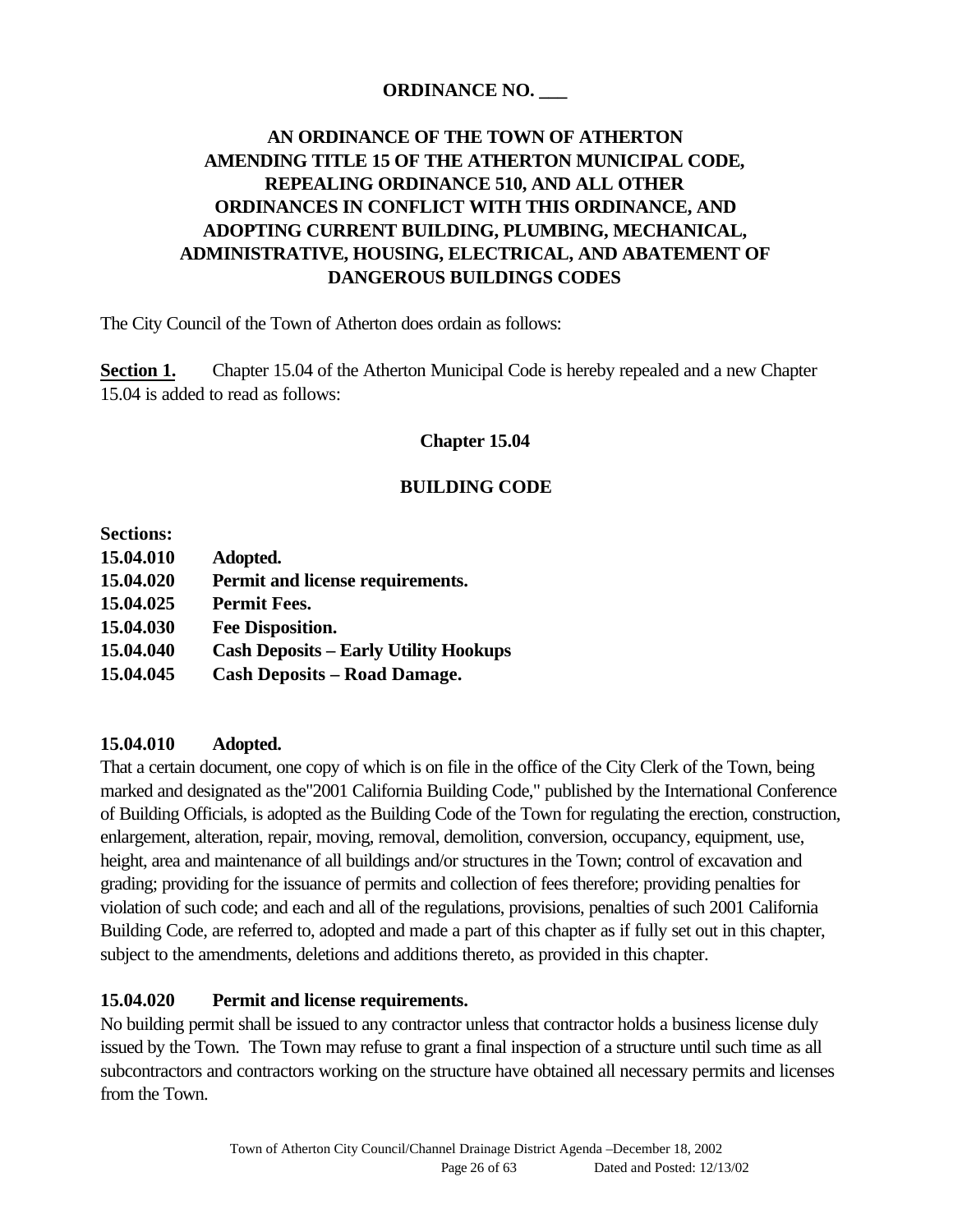## **15.04.025 Permit Fees**

Permit fees are as established and amended by resolution of the City Council.

#### **15.04.030 Fee-Disposition.**

A fee of 0.010 percent of estimated construction cost, or fifty cents, whichever is higher, shall be added to all building permit fees (not including electrical and plumbing permit fees). The fee shall be distributed as follows; 0.007 percent, or fifty cents, whichever is higher, to the state to the Strong Motion Instrumentation Special Fund, and 0.003 percent, where collected, to the Town as a processing fee. A fee of 0.018 percent of estimated construction cost, or fifty cents, whichever is higher, shall be added to all nonresidential building permit fees (not including electrical and plumbing permit fees). Said fee shall be distributed as follows: 0.015 percent, or fifty cents, whichever is higher, to the state to the Strong Motion Instrumentation Special Fund; and 0.003 percent, where collected, to the Town as a processing fee.

## **15.04.040 Cash Deposit – Early Utility Hookup.**

Every person who makes application for a temporary certificate of occupancy or makes application to receive gas and electrical service prior to the final inspection shall post a deposit or cash bond of five thousand dollars. The deposit or cash bond shall be returned after a satisfactory final inspection is made. Any costs related to work performed by Town staff to effect compliance with the intent of this section shall be deducted from this deposit.

## **15.04.045 Cash Deposit – Road Damage.**

Every person who makes application for an excavation permit in excess of 500 cubic yards and where the excavated material is to be hauled on the public roads shall post a deposit or cash bond of five thousand dollars. The deposit or cash bond shall be returned after a satisfactory final inspection is made, and where no road damage has occurred. Any costs related to work performed by Town staff to effect repair of damaged roads shall be deducted from this deposit.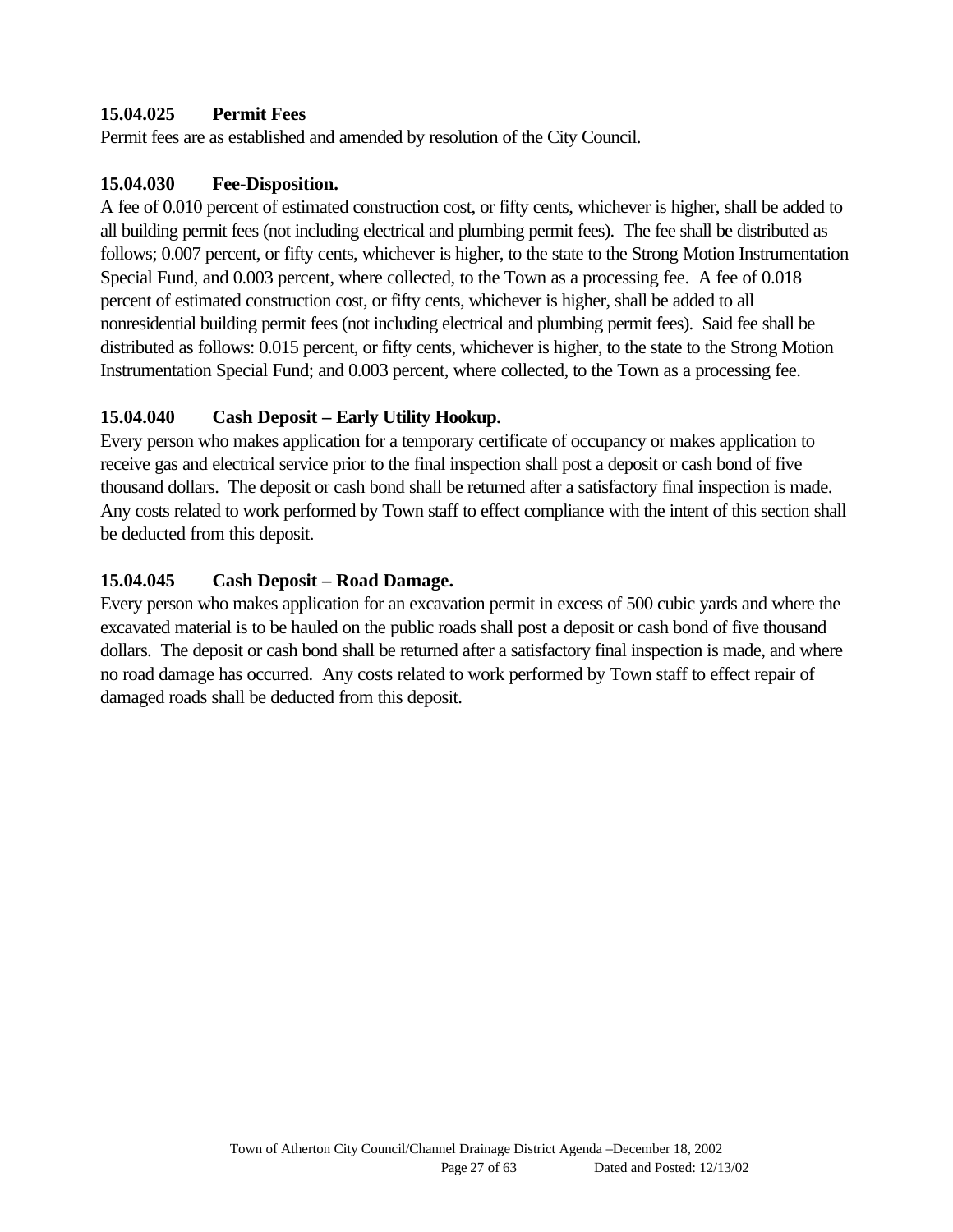**Section 2.** Chapter 15.08 of the Atherton Municipal Code is hereby repealed and a new Chapter 15.08 is added to read as follows:

#### **Chapter 15.08**

#### **ELECTRICAL CODE**

**Sections: 15.08.010 Adopted. 15.08.020 Permit Fees.**

#### **15.08.010 Adopted.**

That certain document, one copy of which is on file in the office of the City Clerk of the Town, being marked and designated as the"2001 California Electrical Code," published by the International Conference of Building Officials, is adopted as the Electrical Code of the Town for the purpose of providing for the issuance of permits for the installation or alteration of electrical systems, and the collection of fees for the same, defining certain terms, establishing minimum regulations for the installation or alterations or additions or repairs of electrical systems and the inspection thereof, providing penalties for its violation; and each and all of the regulations , provisions, penalties, conditions and terms of such 2001 California Electrical Code, are referred to, adopted and made part of this chapter as if fully set out in this chapter, subject to the amendments, deletions and additions thereto, as provided in this chapter.

#### **15.08.020 Permit Fees**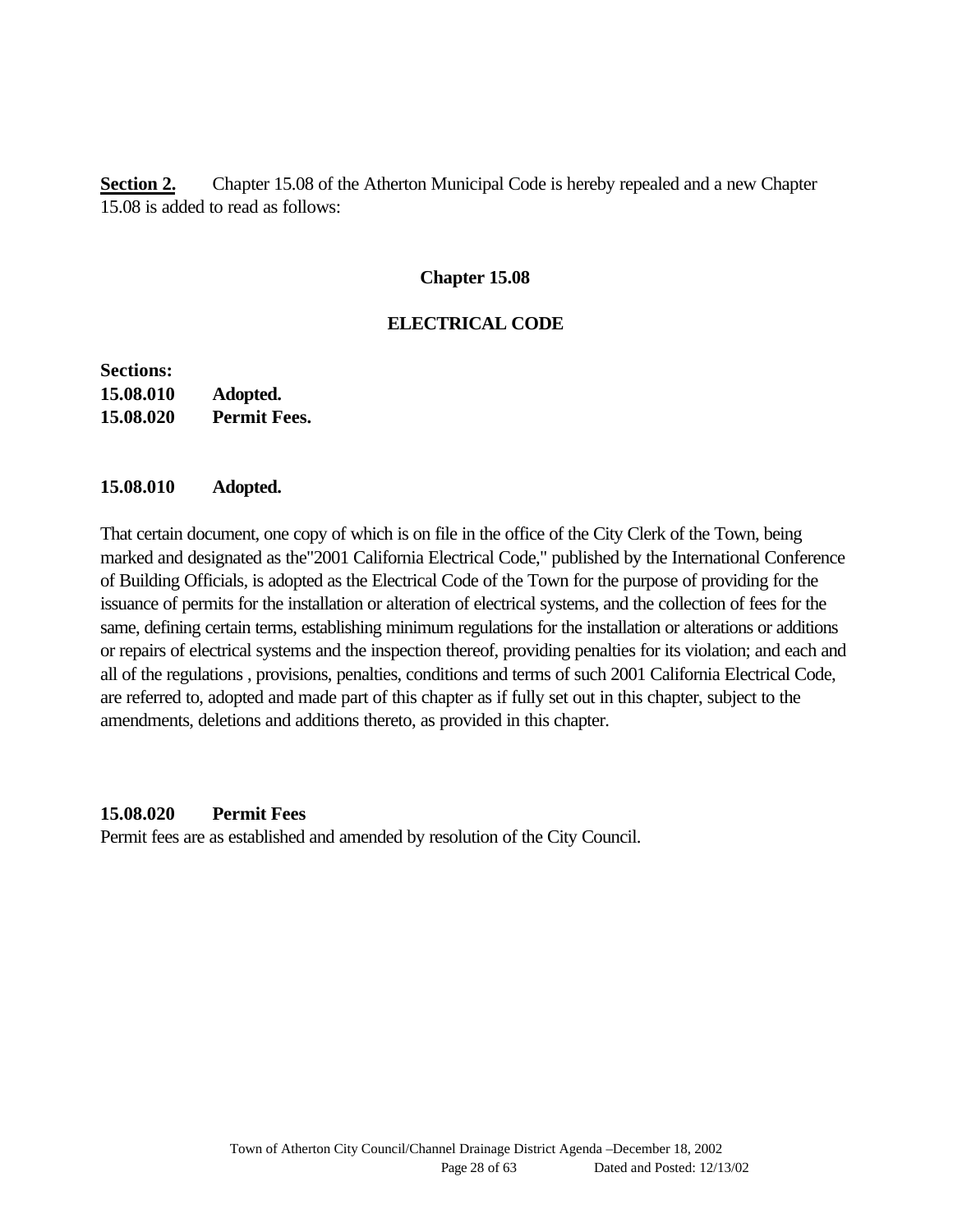**Section 3.** Chapter 15.12 of the Atherton Municipal Code is hereby repealed and a new Chapter 15.12 is added to read as follows:

## **Chapter 15.12**

#### **PLUMBING CODE**

**Sections: 15.12.010 Adopted. 15.12.020 Permit Fees.**

#### **15.12.010 Adopted.**

That certain document, one copy of which is on file in the office of the City Clerk of the Town, being marked and designated as the"2001 California Plumbing Code," published by the International Conference of Building Officials, is adopted as the Plumbing Code of the Town, requiring a permit for the installation or alteration of plumbing and drainage systems; defining certain terms; establishing minimum regulations for the installation or alteration or addition or repairs of plumbing and drainage systems and the inspection thereof, providing penalties for its violation; and each and all of the regulations, provisions, penalties, conditions and terms of the 2001 California Plumbing Code are referred to, adopted and made a part of this chapter, as if fully set out in this chapter, subject to the amendments, deletions, and additions thereto, as provided in this chapter.

#### **15.12.020 Permit Fees.**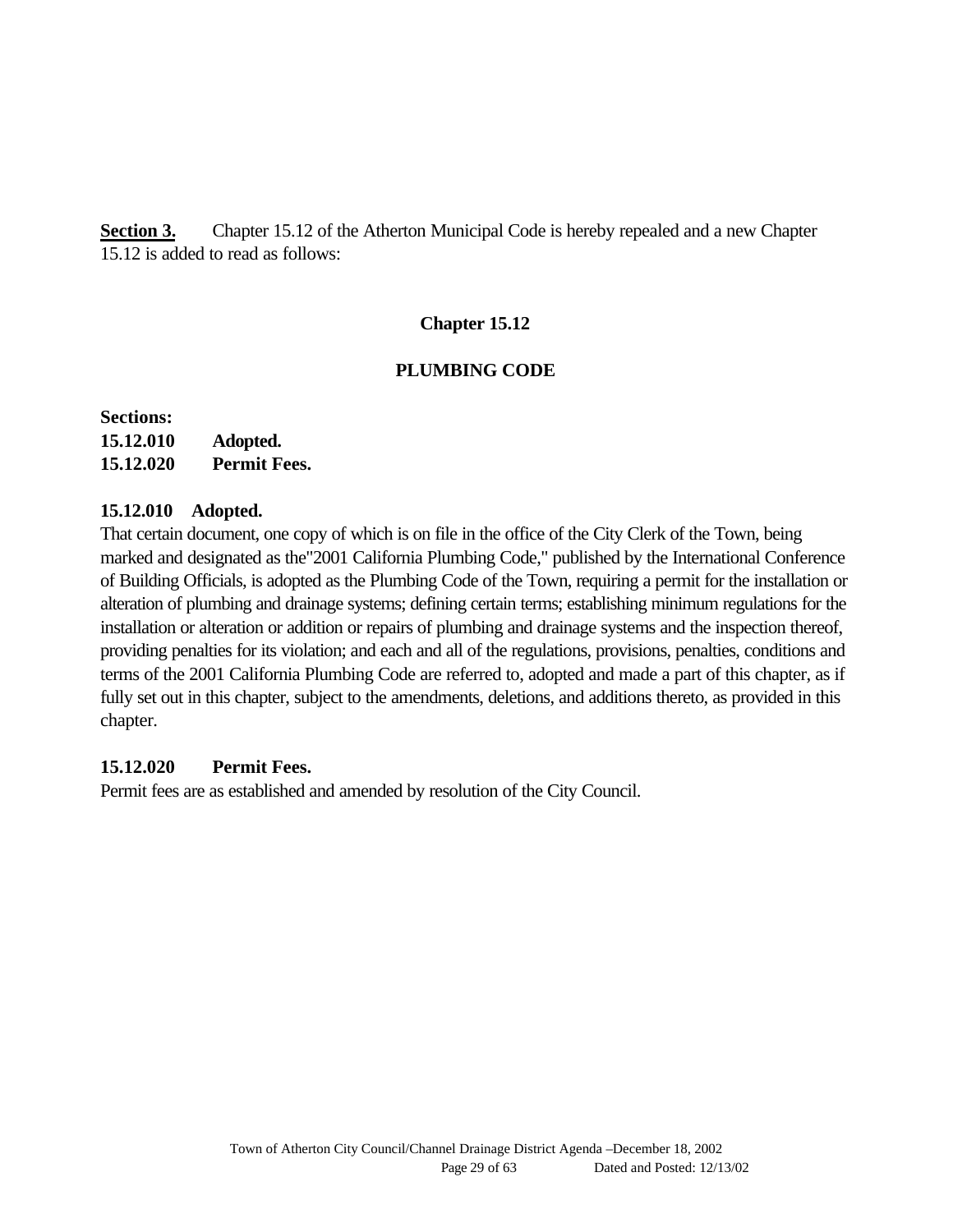**Section 4.** Chapter 15.16 of the Atherton Municipal Code is hereby repealed and a new Chapter 15.16 is added to read as follows:

## **Chapter 15.16**

## **MECHANICAL CODE**

**Sections: 15.16.010 Adopted. 15.16.020 Permit Fees.**

#### **15.16.010 Adopted.**

.

That certain document, one copy of which is on file in the office of the City Clerk of the Town, being marked and designated as the "2001 California Mechanical Code," published by the International Conference of Building Officials, is adopted as the Mechanical Code of the Town in order to provide complete requirements for the installation and maintenance of heating, ventilating, cooling and refrigeration systems; and each and all of the regulations, provisions, and penalties of such 2001 California Mechanical Code, are referred to, adopted and made a part of this chapter as if fully set out in this chapter, subject to the amendments, deletions and additions thereto, as provided in this chapter.

#### **15.16.020 Permit Fees.**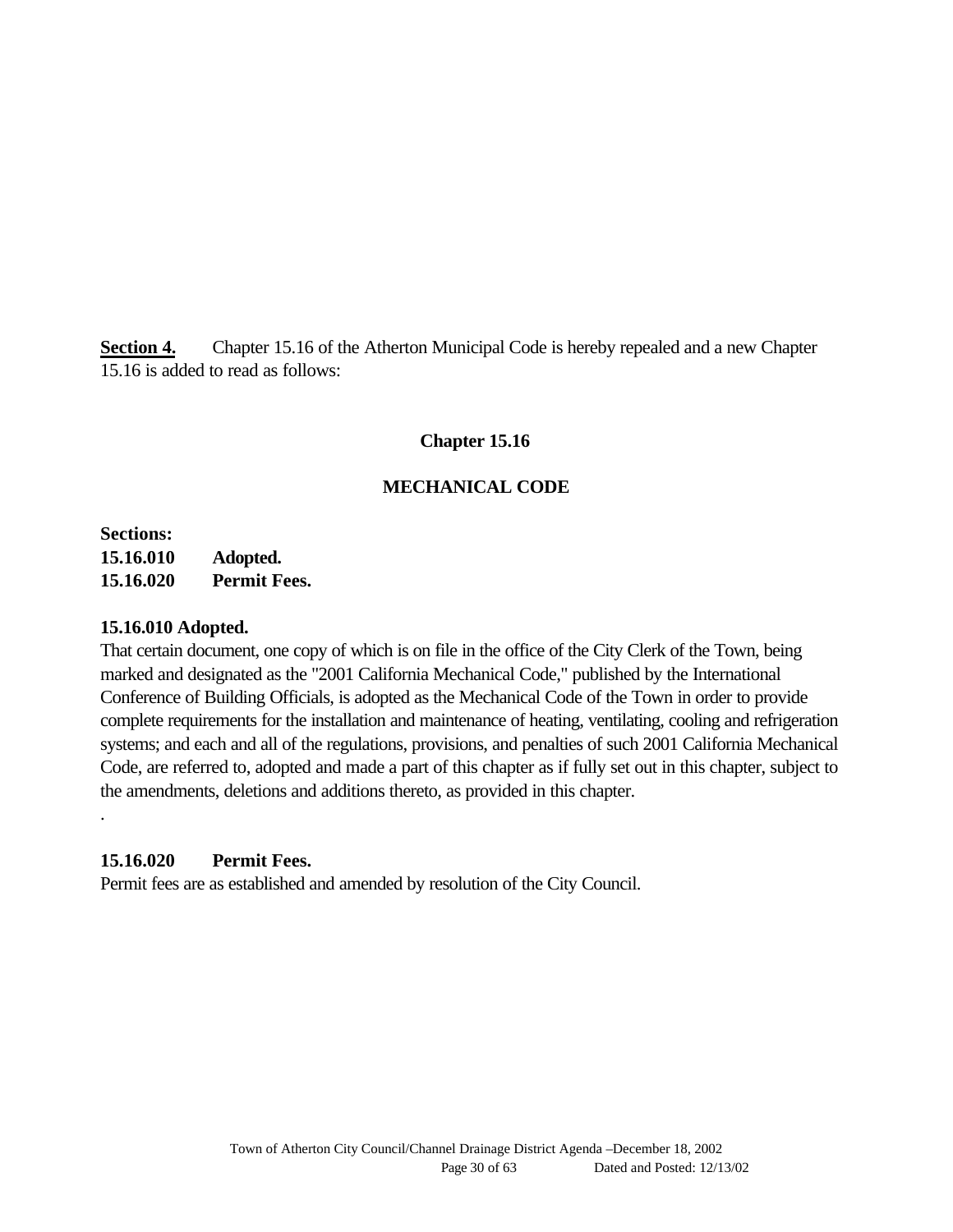**Section 5.** Chapter 15.20 of the Atherton Municipal Code is hereby repealed and a new Chapter 15.20 is added to read as follows:

## **Chapter 15.20**

## **ADMINISTRATIVE CODE**

**Sections: 15.20.010 Adopted. 15.20.020 Permit Fees.**

#### **15.20.010 Adopted.**

That certain document, one copy of which is on file in the office of the City Clerk of the Town, being marked and designated as the "Uniform Administrative Code, 1997 Edition," published by the International Conference of Building Officials, is adopted for the purpose of providing for the administration and enforcement of the technical codes adopted by the Town; and each and all of the regulations, provisions, and penalties of such Uniform Administrative Code, 1997 Edition, are referred to, adopted and made a part of this chapter as if fully set out in this chapter, subject to the amendments, deletions and additions thereto, as provided in this chapter.

#### **15.20.20 Permit Fees.**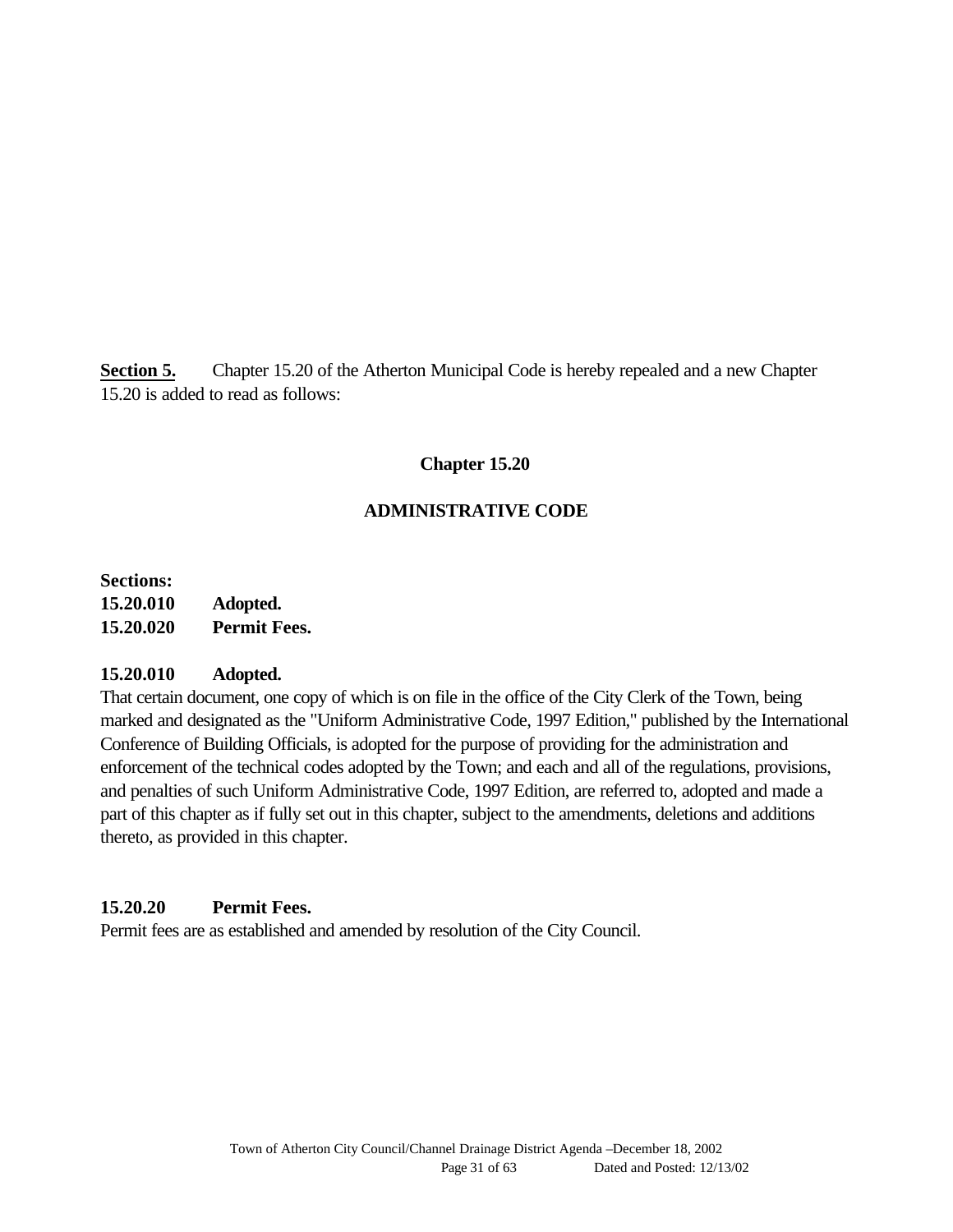**Section 6.** Chapter 15.24 of the Atherton Municipal Code is hereby repealed and a new Chapter 15.24 is added to read as follows:

## **Chapter 15.24**

## **HOUSING CODE**

**Sections:**

## **15.24.010 Adopted. 15.24.020 Permit Fees.**

#### **15.24.010 Adopted.**

That certain document, one copy of which is on file in the office of the City Clerk of the Town, being marked and designated as the "Uniform Housing Code, 1997 Edition," published by the International Conference of Building Officials, is adopted as the Housing Code of the Town to provide minimum standards to safeguard life, limb, health, property and public welfare by regulating and controlling the use and occupancy, location and maintenance of all residential buildings and structures within the Town; and each and all of the regulations, provisions, and penalties of such Uniform Housing Code, 1997 Edition, are referred to, adopted and made a part of this chapter as if fully set out in this chapter, subject to the amendments, deletions and additions thereto, as provided in this chapter.

## **15.24.020 Permit Fees.**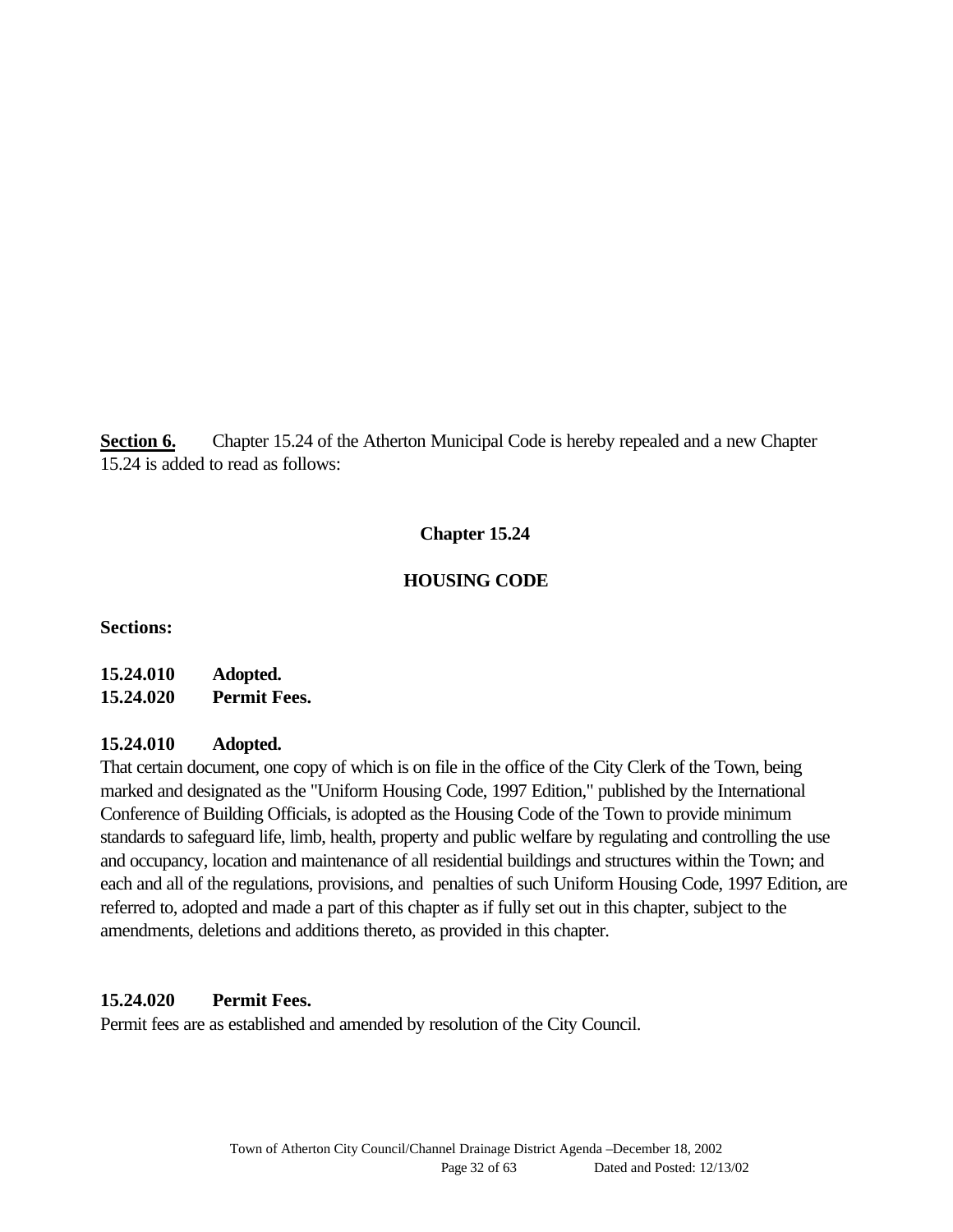**Section 7.** Chapter 15.28 of the Atherton Municipal Code is hereby repealed and a new Chapter 15.28 is added to read as follows:

## **Chapter 15.28**

## **DANGEROUS BUILDING CODE**

**Sections:**

**15.28.010 Adopted 15.28.020 Permit Fees.**

#### **15.28.010 Adopted**

That certain document, one copy of which is on file in the office of the City Clerk of the Town, being marked and designated as the "Uniform Code for the Abatement of Dangerous Buildings, 1997 Edition," published by the International Conference of Building Officials, is adopted by the City Council of the Town, for the purpose of providing a just, equitable and practicable method, to be cumulative with and in addition to, any other remedy provided by the Building Code, Housing Code, or otherwise available at law, whereby buildings or structures which, from any cause, endanger the life, limb, health, morals, property, safety or welfare of the general public or their occupants may be required to be repaired, vacated or demolished; and each and all of the regulations, provisions, penalties of such Uniform Code for the Abatement of Dangerous Buildings, 1997 Edition, are referred to, adopted and made a part of this chapter as if fully set out in this chapter, subject to the amendments, deletions and additions thereto, as provided in this chapter.

#### **15.28.020 Permit Fees**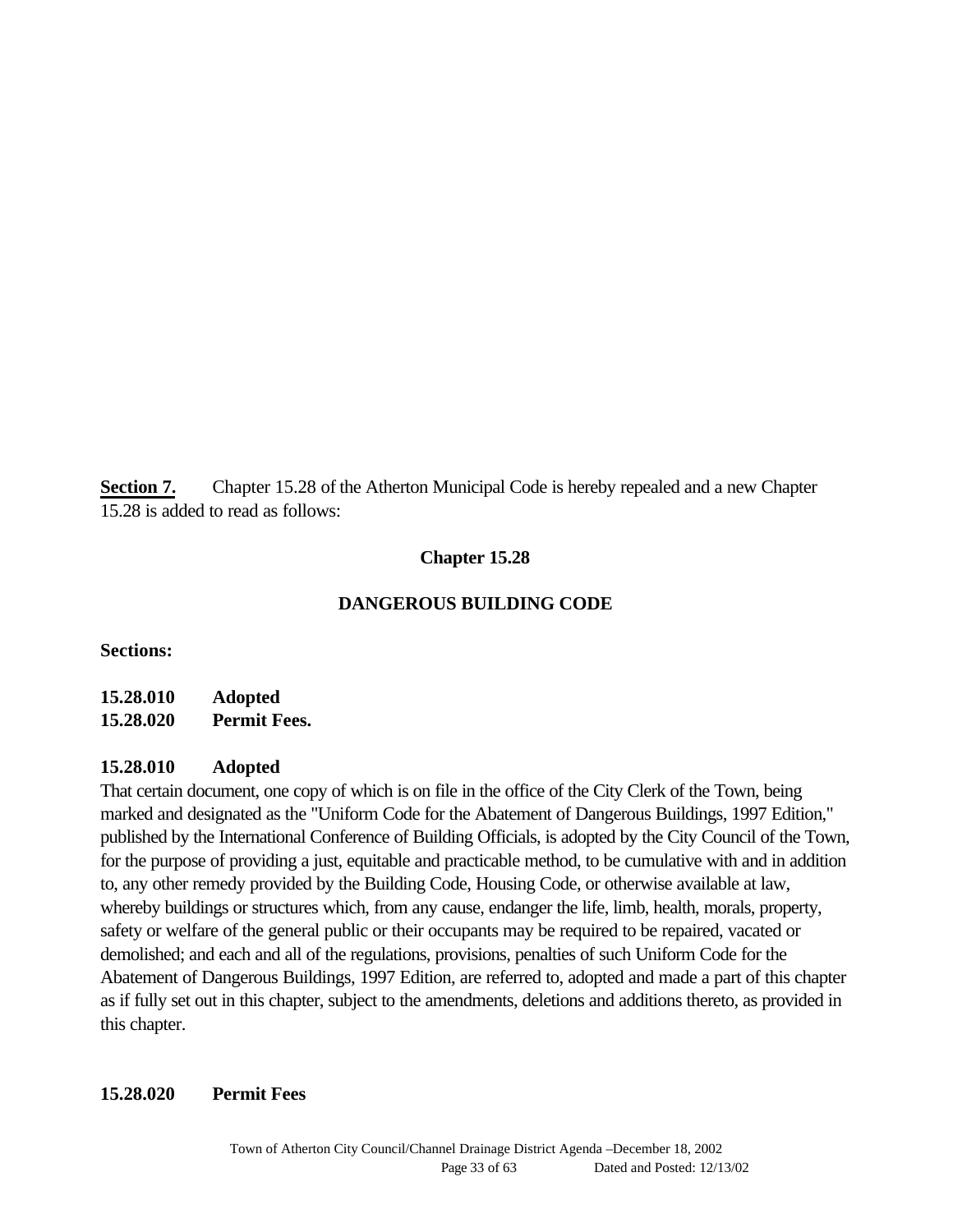Permit fees are as established and amended by resolution of the City Council.

**Section 8.** Except as hereby amended, said Atherton Municipal Code as amended shall be and remain in full force and effect.

**Section 9.** If any section, subsection, sentence, clause, phrase, or portion of this ordinance or the application thereof to any person or circumstances is for any reason held invalid or unconstitutional by any court of competent jurisdiction, such portion shall be deemed a separate, distinct and independent provision and such holding shall not affect the validity of the remaining portions hereof nor other applications of the ordinance which can be given effect without the invalid provision or application, and to this end the provisions of this ordinance are declared to be severable.

**Section 10.** This Ordinance shall be posted in at least three public places within the Town of Atherton and shall be effective from and after thirty (30) days following its adoption.

\* \* \* \* \* \* \* \* \* \* \* \* \*

I hereby certify that the foregoing ordinance was introduced at a regular meeting of the City Council of the Town of Atherton held on November 20, 2002, and was adopted by said City Council at a regular meeting held on \_\_\_\_\_\_\_\_\_\_\_\_, 2002 by the following roll call vote:

| AYES:          | <b>COUNCILMEMBERS</b> |
|----------------|-----------------------|
| NOES:          | COUNCIL MEMBERS       |
| <b>ABSENT:</b> | <b>COUNCILMEMBERS</b> |
| ABSTAIN:       | <b>COUNCILMEMBERS</b> |

\_\_\_\_\_\_\_\_\_\_\_\_\_\_\_\_\_\_\_\_\_\_\_\_\_\_\_\_\_\_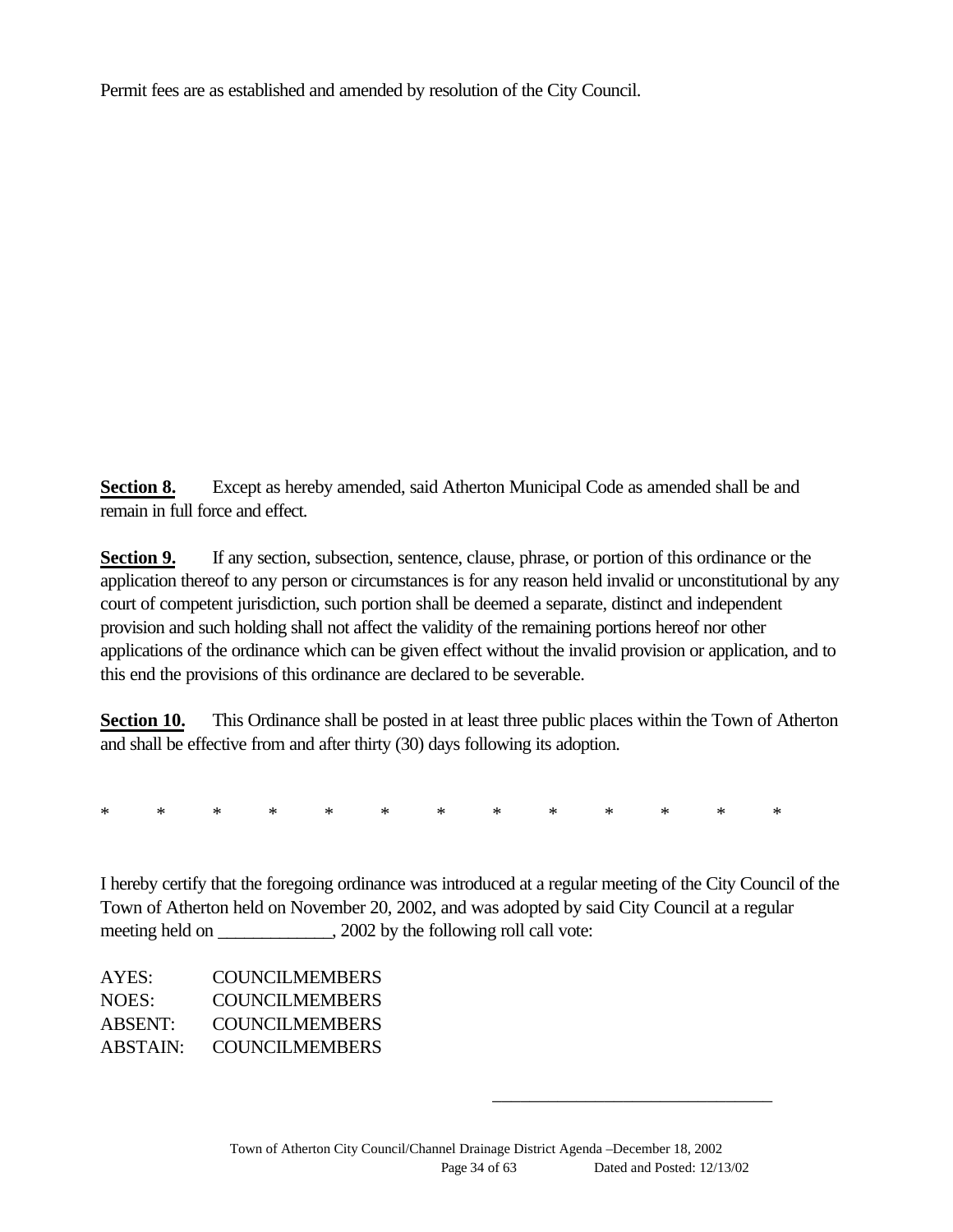ATTEST:

SHARON BARKER, CITY CLERK

\_\_\_\_\_\_\_\_\_\_\_\_\_\_\_\_\_\_\_\_\_\_\_\_\_\_\_\_\_\_\_\_\_\_\_\_\_\_

APPROVED AS TO FORM:

\_\_\_\_\_\_\_\_\_\_\_\_\_\_\_\_\_\_\_\_\_\_\_\_\_\_\_\_\_\_\_\_\_ MARC G. HYNES, CITY ATTORNEY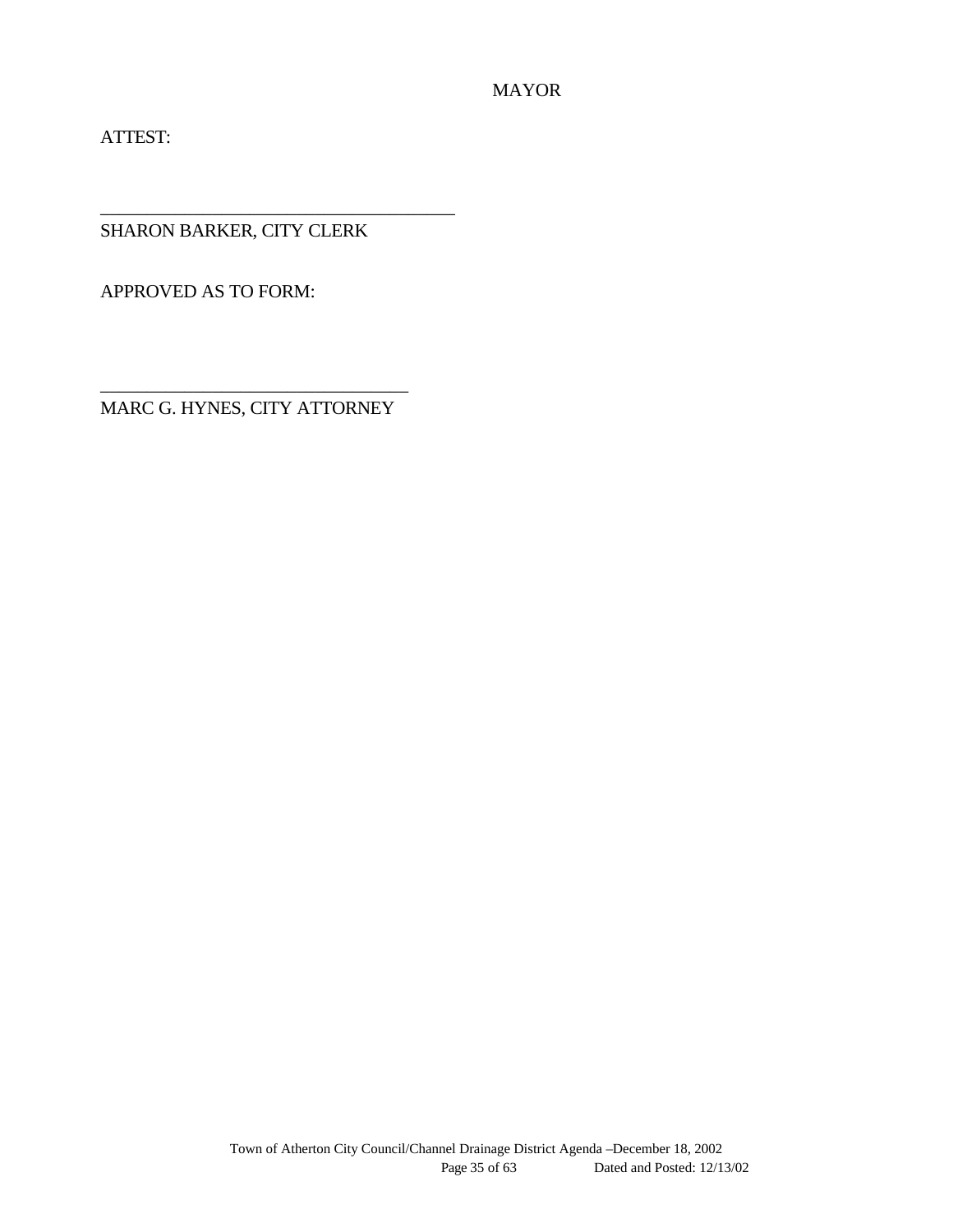

## **CITY COUNCIL STAFF REPORT**

**TO: HONORABLE MAYOR AND CITY COUNCIL**

**FROM: MARC G. HYNES, CITY ATTORNEY**

## **DATE: FOR THE MEETING OF DECEMBER 18, 2002**

## **SUBJECT: ADOPTION OF ORDINANCE AMENDING ATHERTON MUNICIPAL CODE SECTION 3.16.080 PURCHASING PROCEDURES**

**RECOMMENDATION:** Waive further reading and adopt ordinance amending the Town's Municipal Code, Section 3.16.080 relating to requirements for purchase orders.

**BACKGROUND:** At its regular meeting on November 20, 2002, the City Council introduced an ordinance amending Section 3.16.080 setting requirements for purchase orders. At that time, the City Council also determined that the amendment should be subject to a sunset provision in six months absent further action by the City Council to maintain the amendment.

The attached ordinance has been prepared with language to establish a 6-month sunset clause. The ordinance will be automatically repealed and of no further force and effect unless the City Council should take action to retain the amendment.

The City Council may adopt the ordinance by majority vote.

**FISCAL IMPACT**: There is a possibility for some savings in administrative costs.

Respectfully,

Marc G. Hynes, City Attorney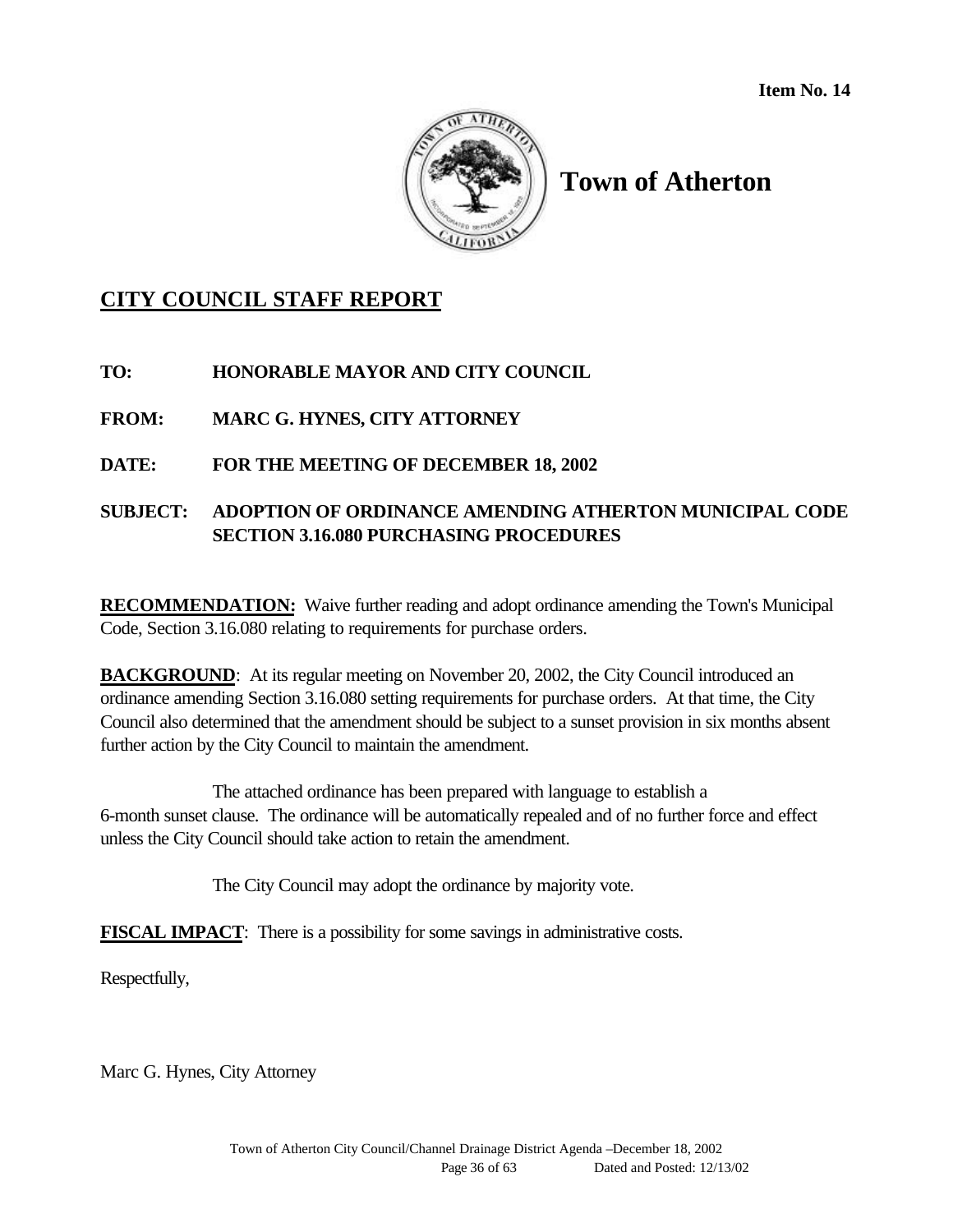MGH:cwb Attachment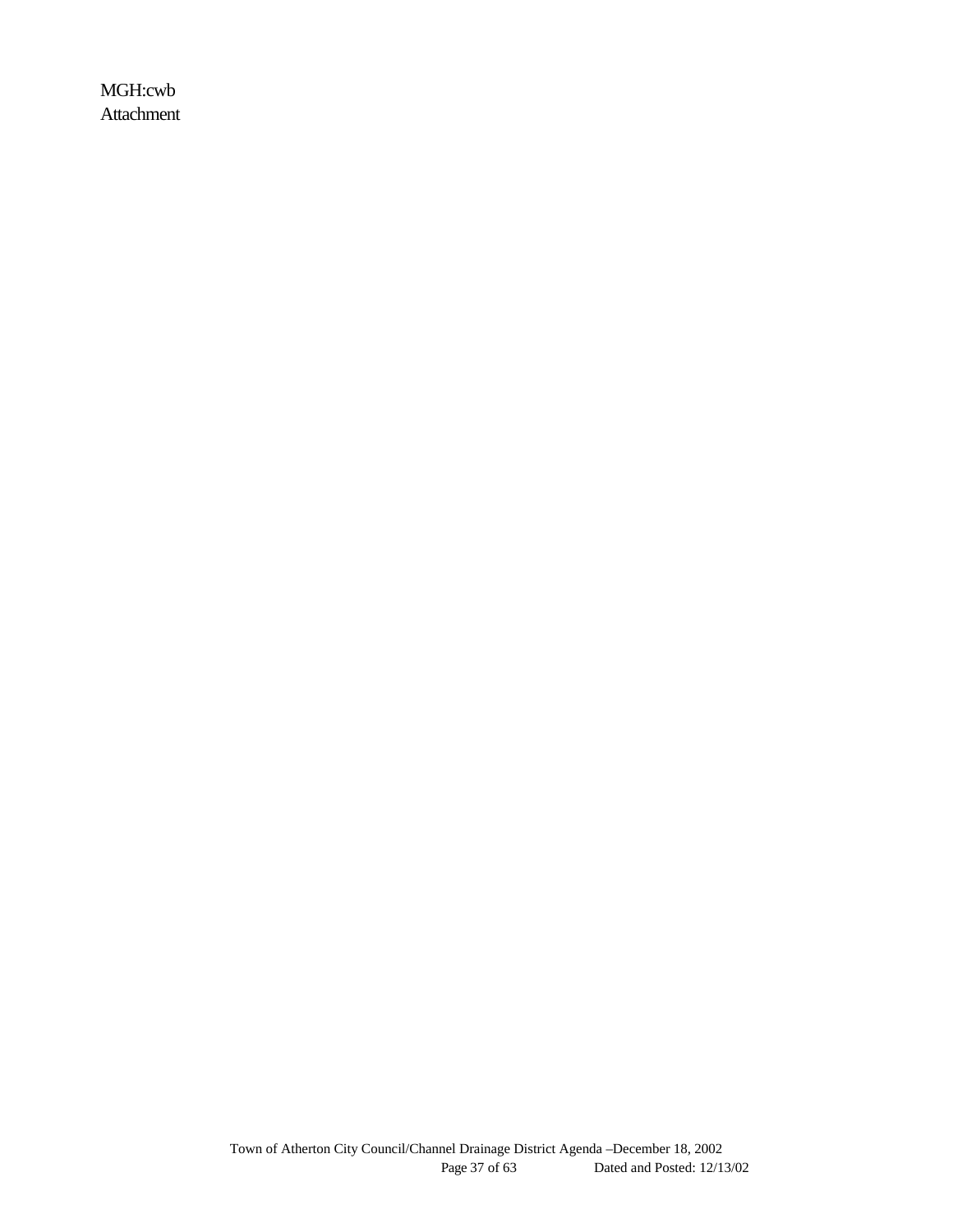#### **ORDINANCE NO. \_\_\_\_\_\_**

\_\_\_\_\_\_\_\_\_\_\_\_\_\_\_\_\_\_\_\_\_\_\_\_\_\_\_\_\_\_\_\_\_\_\_\_\_\_\_\_\_\_\_\_\_\_\_\_\_\_\_\_\_\_\_\_\_\_\_\_\_\_\_\_\_\_\_\_\_\_\_\_\_\_\_

## **AN ORDINANCE OF THE CITY COUNCIL OF THE TOWN OF ATHERTON AMENDING CHAPTER 3.16 OF THE ATHERTON MUNICIPAL CODE SETTING REQUIREMENTS FOR PURCHASE ORDERS**

The City Council of the Town of Atherton does ordain as follows:

**SECTION 1:** Amendment of Code. Chapter 3.16 of the Atherton Municipal Code is hereby amended to revise Section 3.16.080 "Purchase orders" to read as follows:

#### "3.16.080 **Purchase orders.**

Procurement of supplies, services and equipment over seven hundred fifty dollars shall be made only by purchase order, or by written contract approved by the city manager. Contract purchase orders: Contract purchase orders shall be issued for supplies, services or equipment when the vendor has submitted a price quotation to hold pricing for a specified length of time; or a contract has been approved by the city council through formal bid procedures. Requisitions will not be required for payments if a contract exists."

**SECTION 2:** Amendment of Code. Chapter 3.16 of the Atherton Municipal Code is hereby amended to revise Section 3.16.100.A relating to small purchases to read as follows: "3.16.100. Informal competitive bid and small purchases.

Any purchase not exceeding the amount established for formal bid procedures in Section 3.16.150 shall be made in accordance with the informal bid and small purchase procedures authorized in this section. Purchase requirements shall not be artificially divided so as to avoid compliance with any provision of this section.

A. Small Purchases (up to \$750). Purchase of supplies, service or equipment in this category can be obtained by soliciting a single vendor of choice. No requisitions or purchase orders are required."

All other provisions of Section 3.16.100 except as amended here continue to remain in effect.

**SECTION 3:** Continued effect of Chapter 3.16. Except as amended by this ordinance, all other provisions of Chapter 3.16 of the Atherton Municipal Code continue to remain in effect.

**SECTION 4:** The City Council hereby declares that it would have passed this Ordinance word by word, sentence by sentence, paragraph by paragraph, and section by section, and does hereby declare that any provisions ofthis Ordinance are severable and, if for any reason any word, sentence, paragraph or section of this Ordinance shall be held invalid, such decision shall not affect the validity of the remaining parts of this Ordinance.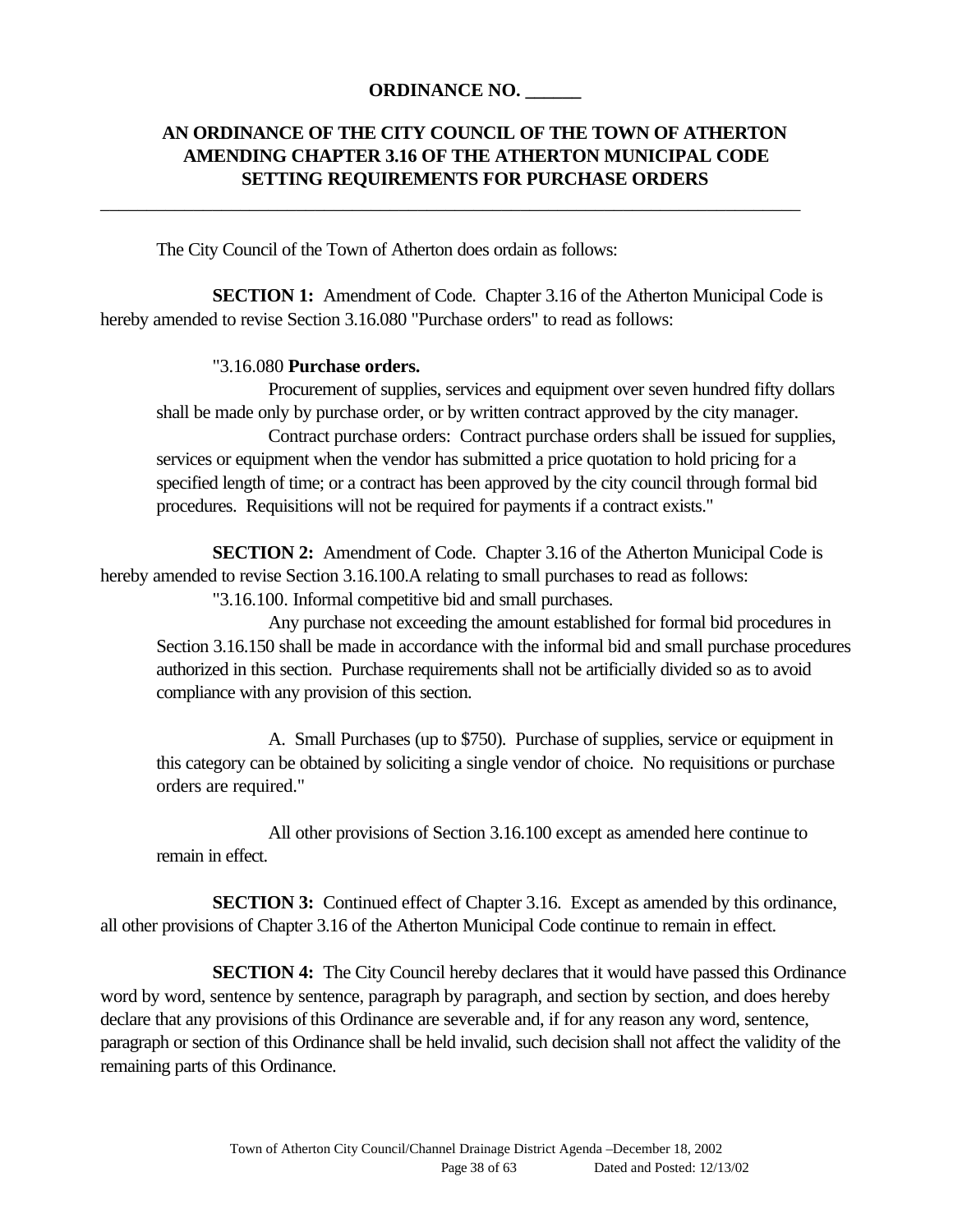**SECTION 5:** This Ordinance shall be posted in at least three public places according to law and shall take effect and be in force from and after 30 days after its passage and adoption. This ordinance shall automatically be repealed and shall be of no further force and effect on and after the 181st day following its effective date unless the City Council shall take further action.

Introduced at a regular meeting of the City Council of the Town of Atherton on November 20, 2002.

Passed and adopted as an Ordinance of the Town of Atherton at a regular meeting thereof held on the day of December, 2002, by the following vote:

| AYES: | <b>COUNCILMEMBERS</b>   |  |
|-------|-------------------------|--|
| NOES: | <b>COUNCILMEMBERS</b>   |  |
|       | ABSTAIN: COUNCILMEMBERS |  |
|       | ABSENT: COUNCILMEMBERS  |  |

Mayor, Town of Atherton

\_\_\_\_\_\_\_\_\_\_\_\_\_\_\_\_\_\_\_\_\_\_\_\_\_\_\_\_\_\_\_\_\_\_\_\_

ATTEST:

Sharon Barker, City Clerk

\_\_\_\_\_\_\_\_\_\_\_\_\_\_\_\_\_\_\_\_\_\_\_\_\_\_\_\_\_\_

APPROVED AS TO FORM:

\_\_\_\_\_\_\_\_\_\_\_\_\_\_\_\_\_\_\_\_\_\_\_ Marc G. Hynes, City Attorney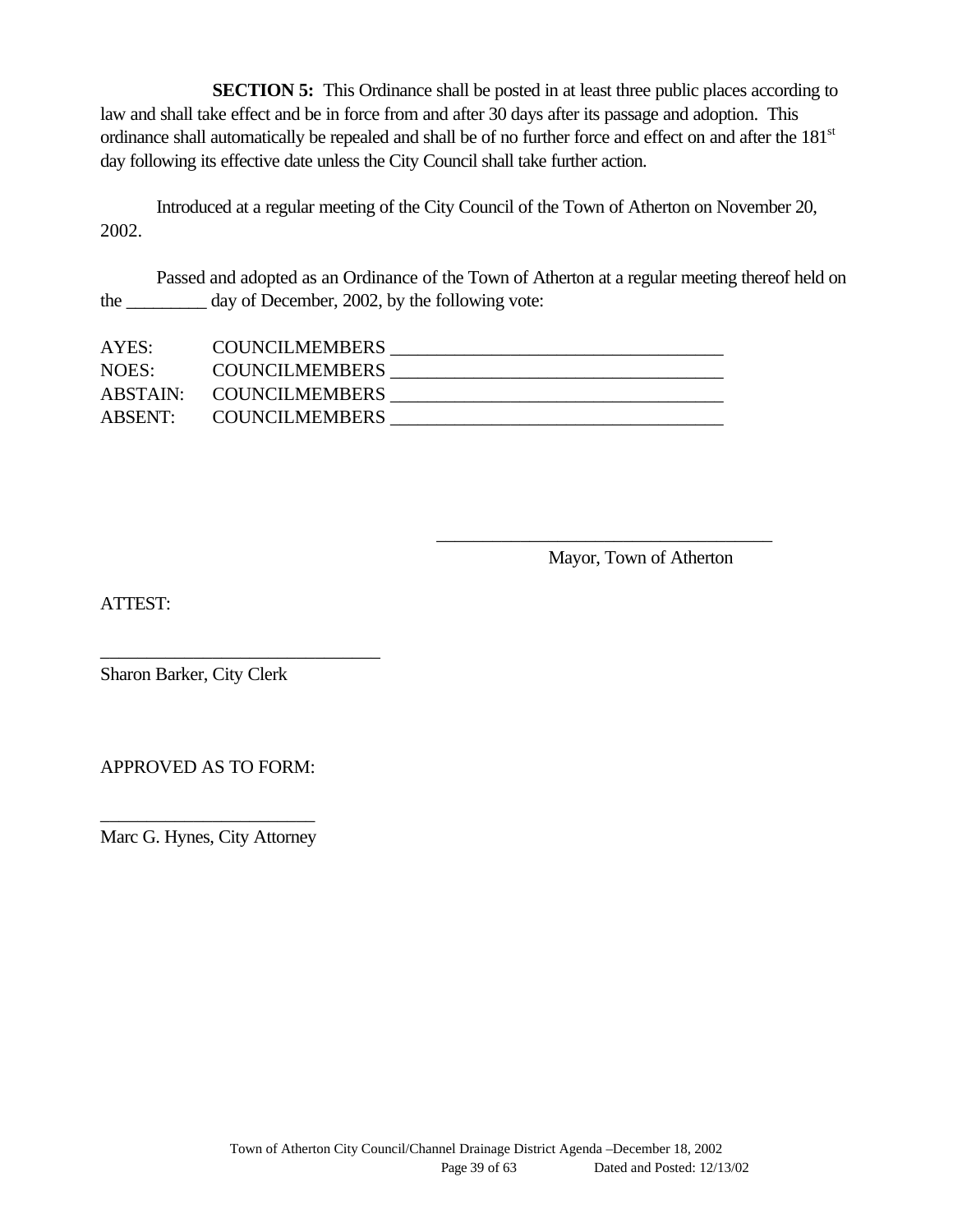

## **CITY COUNCIL STAFF REPORT**

| TO:             | HONORABLE MAYOR AND CITY COUNCIL                                                |
|-----------------|---------------------------------------------------------------------------------|
| <b>FROM:</b>    | <b>MARC G. HYNES, CITY ATTORNEY</b>                                             |
| <b>DATE:</b>    | <b>CITY COUNCIL MEETING OF DECEMBER 18, 2002</b>                                |
| <b>SUBJECT:</b> | AMENDMENT TO CONTRACT FOR SERVICES<br><b>TOWN OF ATHERTONSTUBBS &amp; LEONE</b> |

**RECOMMENDATION:** It is recommended that the City Council review and approve an amendment to the referenced contract for services. If adopted, the amendment will increase the rates being charged from the present \$150.00 per hour to \$175.00 per hour for attorney time, and from \$135.00 per hour to \$150.00 per hour for paralegal time.

**BACKGROUND:** The Town has retained the firm of Stubbs & Leone for representation in connection with the lawsuit filed by former employees Stephen Chaput and Patrick McTaggart. The firm presently is defending the Town in that lawsuit filed in the federal courts, U. S. District Court, Northern District of California entitled Patrick McTaggart, Stephen Chaput v. Town of Atherton.

The Stubbs & Leone firm has now represented the Town for a period of 19 months. The firm has requested an increase in its rates for services from the present rate of \$150 per hour for attorney time and \$135 per hour for paralegal time to \$175 per hour for attorney time and \$150 for paralegal time. I believe this proposal is reasonable and recommend that an amendment to the contract be approved which will bring these new rates into effect.

**FISCAL IMPACT**: The Town will incur additional costs for legal representation as a result of the fee increase. I believe the request is well within the range of charges which should be expected for the quality of work which has been and is being performed by the firm of Stubbs & Leone.

Respectfully,

Marc G. Hynes, City Attorney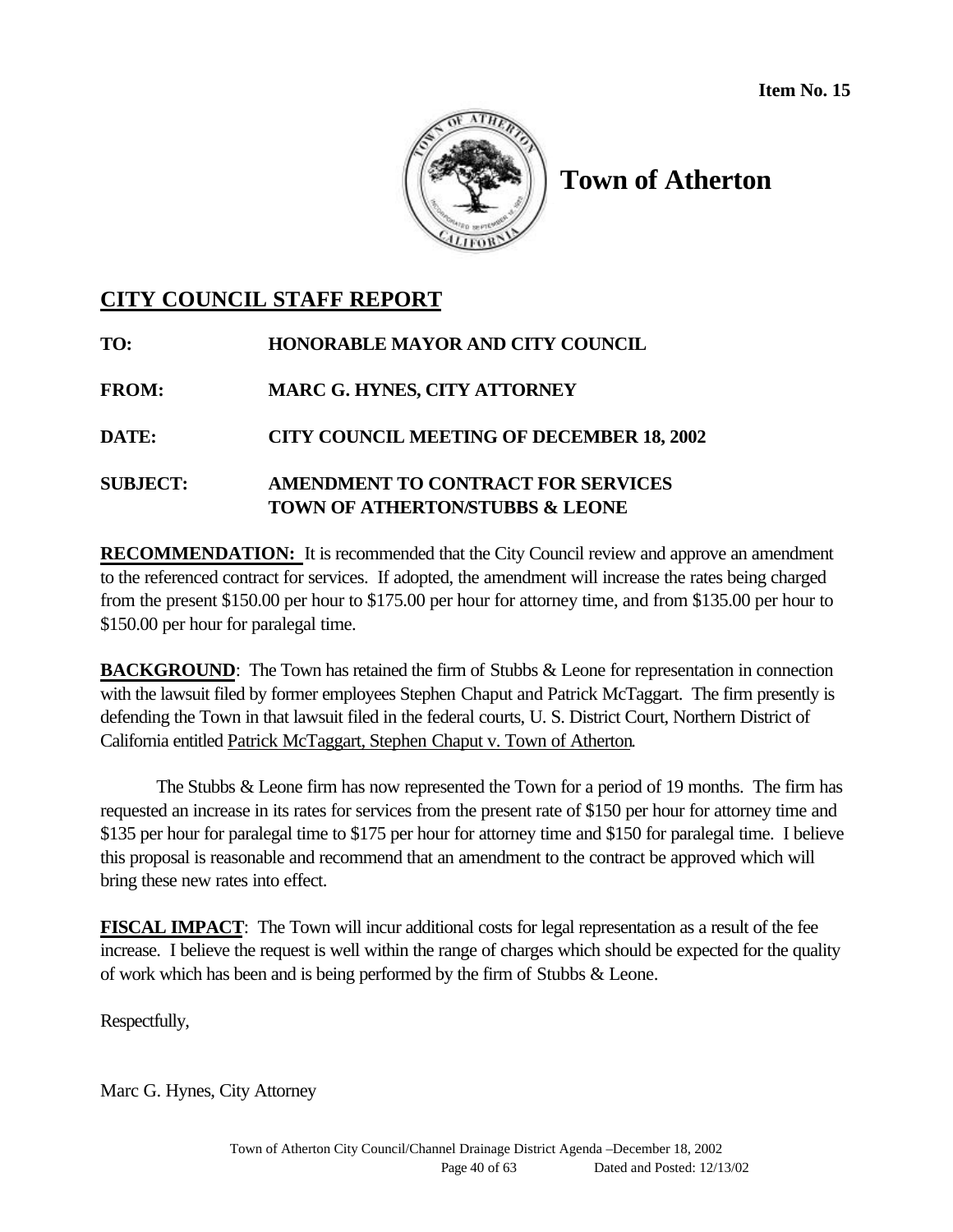MGH:cwb Attachment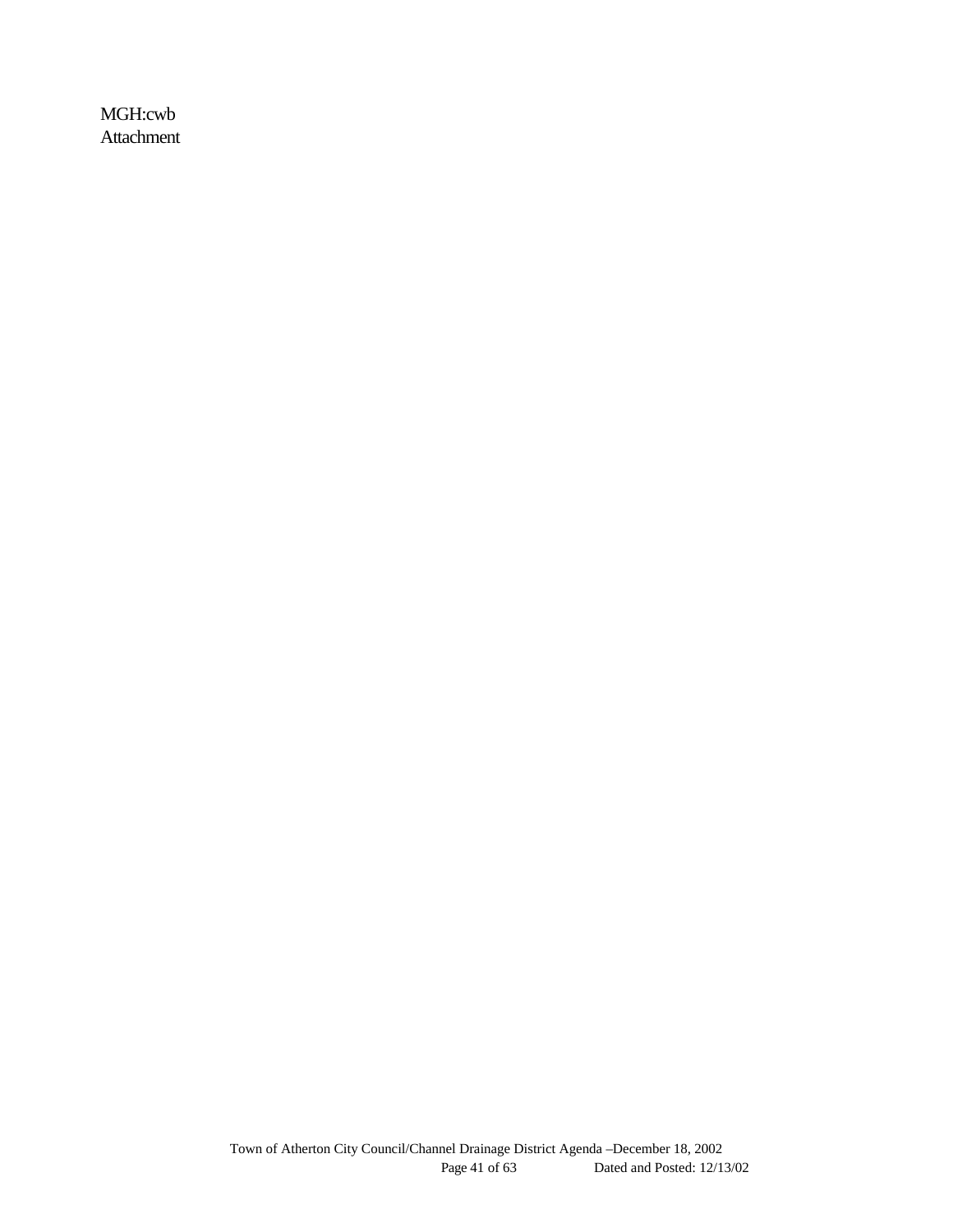#### FIRST AMENDMENT TO

#### AGREEMENT BETWEEN ATTORNEY AND CLIENT

This First Amendment to the Agreement between Stubbs & Leone, a Professional Law corporation, (Law corporation) and the Town of Atherton (Client) dated April 27, 2001 is hereby amended effective January 1, 2003.

For valuable consideration, receipt of which is hereby acknowledged, the parties hereby agree to amend the Agreement Between Attorney and Client dated April 27, 2001, by revising Paragraph 10 Hourly Rate to read as follows:

- (2) The amount of services rendered as follows:
	- (a) For services rendered by any partner of the Law Corporation, the sum of One Hundred Seventy-Five Dollars (\$175.00) per hour;
	- (b) For services rendered by associate attorneys, the hourly rate of One Hundred Fifty Dollars (\$150.00) per hour.

Except as here amended, all other terms and provisions of the Agreement between the parties dated April 27, 2001, shall continue to remain in effect.

The foregoing amendment was approved at a regular meeting of the City Council of the Town of Atherton on December 18, 2002.

> Town of Atherton (Client)

Dated: December , 2002. By:

Mayor

APPROVED AS TO FORM:

Marc G. Hynes, City Attorney

\_\_\_\_\_\_\_\_\_\_\_\_\_\_\_\_\_\_\_\_\_\_\_\_\_\_\_\_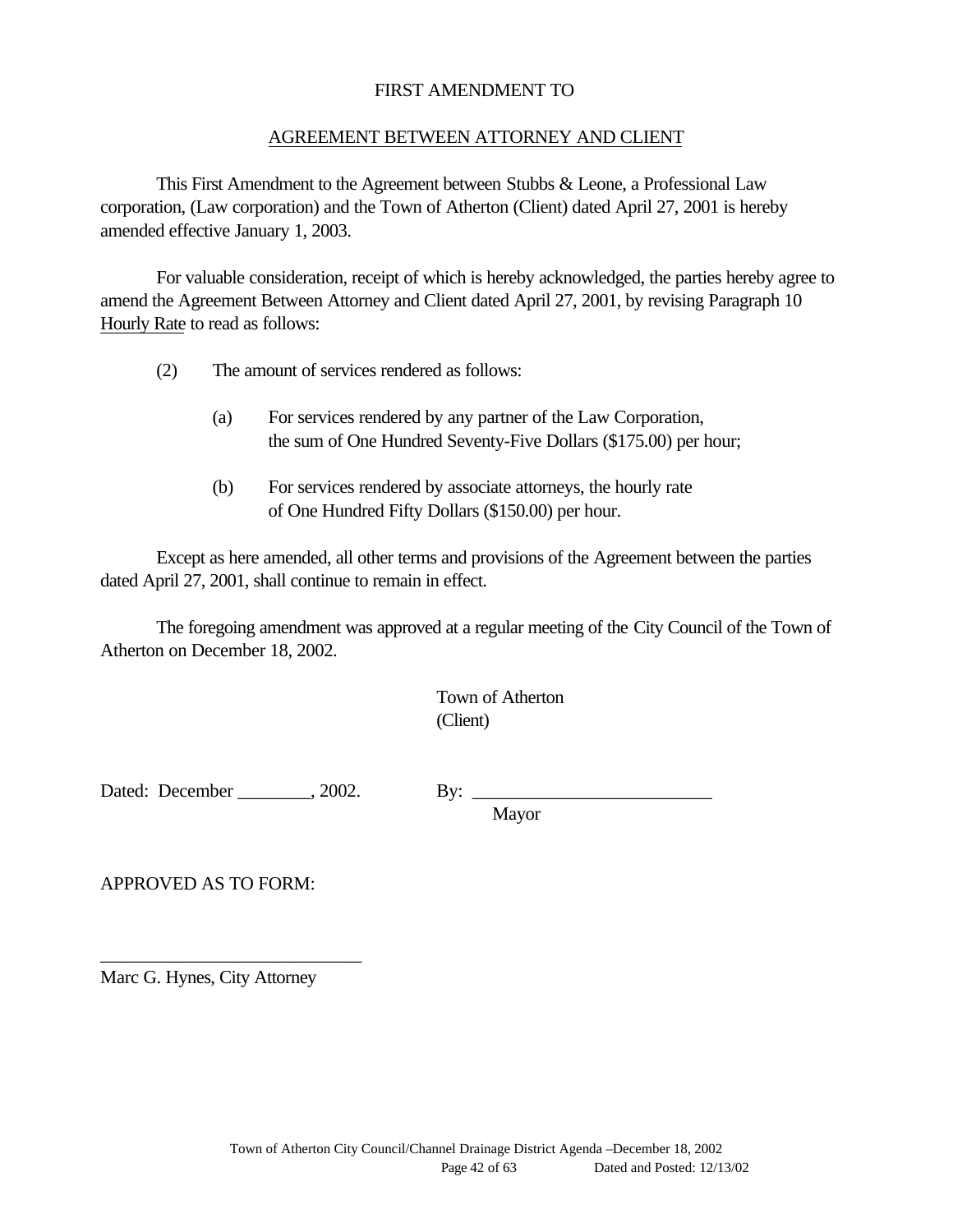

## **CITY COUNCIL STAFF REPORT**

| TO:             | <b>HONORABLE MAYOR AND CITY COUNCIL</b>     |
|-----------------|---------------------------------------------|
| <b>FROM:</b>    | <b>MARC G. HYNES, CITY ATTORNEY</b>         |
| <b>DATE:</b>    | <b>FOR THE MEETING OF DECEMBER 18, 2002</b> |
| <b>SUBJECT:</b> | <b>RETENTION OF COUNSEL</b>                 |
|                 | <b>MR. LANCE BAYER</b>                      |

**RECOMMENDATION::** It is recommended that the City Council authorize the City Manager to execute an agreement with the City of Palo Alto so that Mr. Bayer will be available to provide legal services in the case of conflicts encountered by the City Attorney.

**BACKGROUND:** Enforcement of the Town's municipal code is performed by the City Attorney. Occasionally, instances may arise where, for example, because of previous client representation, the City Attorney is unable to represent the Town. Mr. Bayer, who has had extensive experience in prosecuting code enforcement violations for, among others, the cities of Mountain View and Palo Alto, is available to provide services in such conflict situations.

Mr. Bayer is employed on a half-time basis with the City of Palo Alto. He is available for conflicts representation through a contract with the City. Mr. Bayer will perform code enforcement work at the same hourly rate as is presently paid to the City Attorney, that is \$145.00 per hour. It is recommended that a contract for services between the Town and the City of Palo Alto be entered into in order to enable the Town to use the services of Mr. Lance Bayer for purposes of enforcing the Town's municipal code.

**FISCAL IMPACT**: Costs for legal services will remain the same as under the present contract with the Town Attorney.

Respectfully,

Marc G. Hynes, City Attorney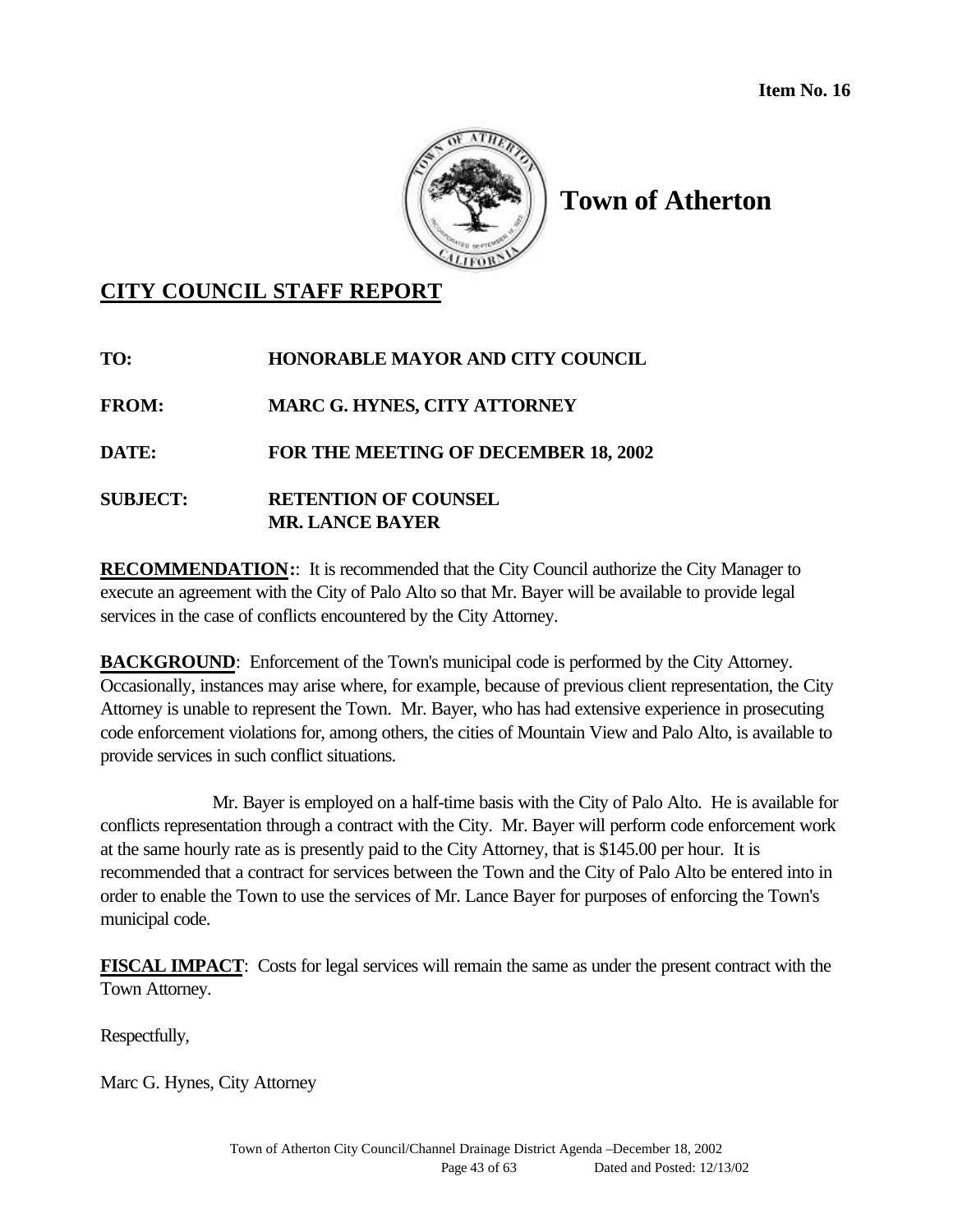## AGREEMENT BETWEEN TOWN OF ATHERTON AND THE CITY OF PALO ALTO

This Agreement is entered into this \_\_\_\_\_\_ day of \_\_\_\_\_\_\_\_\_ 2002, by and between the Town of Atherton, a General Law City, and CITY OF PALO ALTO, a Chartered City.

It is agreed between the Town of Atherton and CITY OF PALO ALTO, as follows:

- 1. SERVICES TO BE PERFORMED. In consideration of the payments hereinafter set forth, CITY OF PALO ALTO shall provide legal services and related administrative support on an "as needed" basis as described in the scope of services attached to this Agreement and incorporated herein as "Attachment A." These services shall be performed by appropriately licensed and duly qualified staff of the City Attorney's Office of the City of Palo Alto. CITY OF PALO ALTO shall ensure compliance with all state, federal and local laws or rules applicable to performance of the work required under this agreement, including required membership in the State Bar of California and local federal courts.
- 2. PAYMENTS. In consideration of the services rendered in accordance with all terms, conditions and specifications set forth herein, the Town of Atherton shall make monthly payments to CITY OF PALO ALTO in the amount of \$ 145.00 per hour for services provided by attorneys and in the amount of \$none for services provided by clerical and support staff. In no event shall total payment for services under this agreement exceed \$ 145.00.
- 3. TERM OF AGREEMENT. This agreement shall cover the period beginning December 18, 2002 and ending December 18, 2003.
- 4. RELATIONSHIP OF THE PARTIES. CITY OF PALO ALTO agrees and \_understands that the services provided under this agreement are performed as an independent contractor and not as an employee of the Town of Atherton and that CITY OF PALO ALTO employees acquire none of the rights, privileges, powers or advantages of Town of Atherton employees. The Town of Atherton designates the City Attorney or his/her designee as the party responsible for assigning duties and responsibilities to CITY OF PALO ALTO employees under the terms and conditions of this Agreement.
- 5. NON-ASSIGNABILITY. CITY OF PALO ALTO shall not assign this agreement or any portion thereof to a third party.
- 6. TERMINATION OF AGREEMENT. The Town of Atherton may, at any time from execution of this agreement, terminate this agreement, in whole or in part, for the convenience of the Town of Atherton, by giving written notice specifying the effective date and scope of such termination. Termination shall be effective on a date not less than thirty days from notice.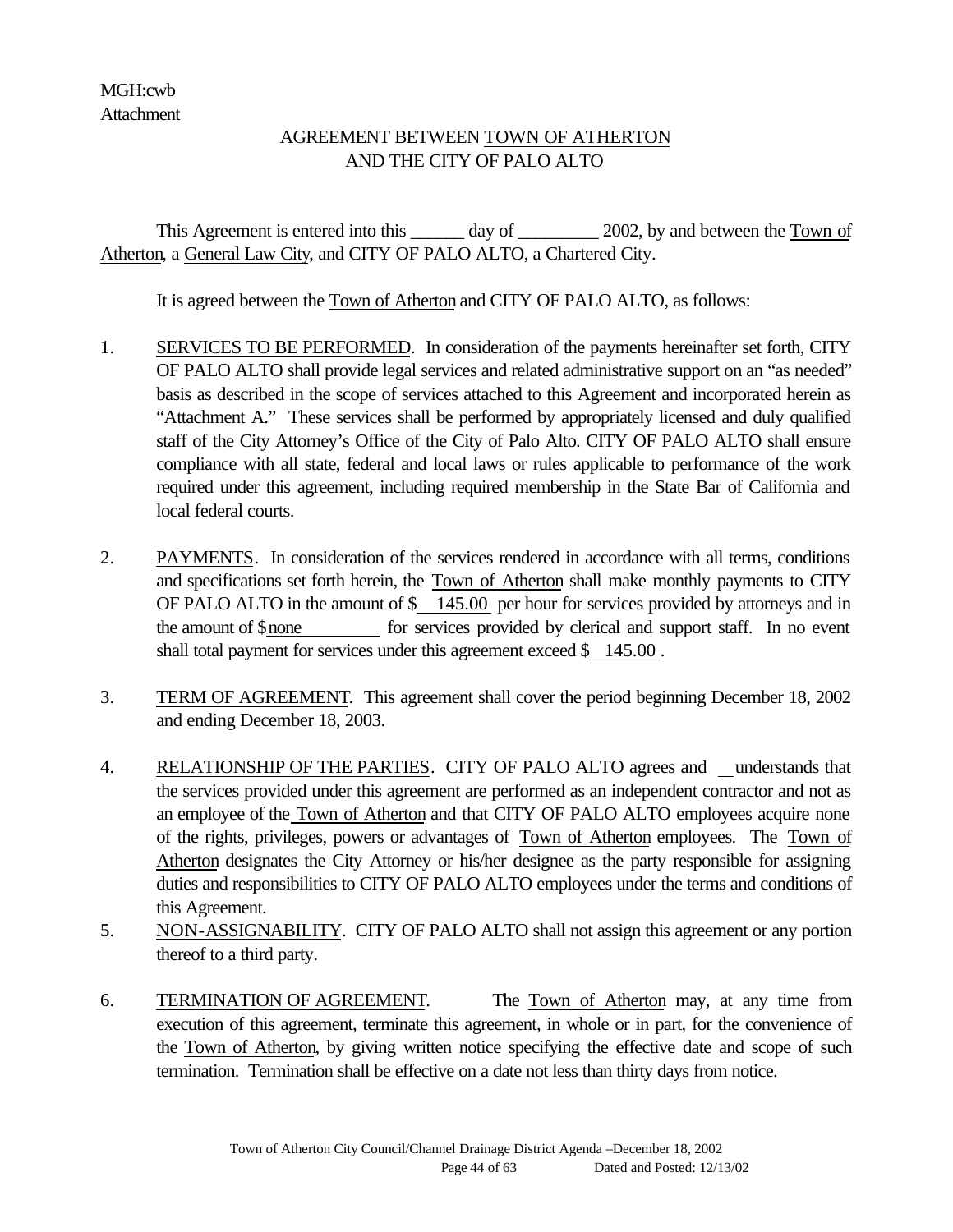- 7. RETENTION OF RECORDS. CITY OF PALO ALTO shall maintain all records related to this agreement for no less than three years after the Town of Atherton makes final payment or after termination of this contract and all other pending matters are closed. All records shall be subject to examination and/or audit by agents of the Town of Atherton.
- 8. INDEMNIFICATION. CITY OF PALO ALTO agrees to protect, indemnify, defend and hold harmless Town of Atherton, its elected and appointed officers, employees and agents, from any and all demands, claims, or liability of any nature, including death or injury to any person, property damage or any other loss, caused by or arising out of CITY OF PALO ALTO's, its officers', agents', consultants' or employees' negligent acts, errors, or omissions, or willful misconduct, or conduct for which applicable law may impose strict liability on CITY OF PALO ALTO in the performance of or failure to perform its obligations under this Agreement.

The parties, having read all the forgoing, and having fully understood and agreed to the terms and conditions of this agreement, execute this agreement by signing below.

TOWN OF ATHERTON CITY OF PALO ALTO

a Chartered City

| $\overline{\mathrm{B}}\mathrm{V}$ | Bv:    |  |
|-----------------------------------|--------|--|
| City Manager                      |        |  |
| Dated:                            | Dated: |  |

APPROVED AS TO FORM:

\_\_\_\_\_\_\_\_\_\_\_\_\_\_\_\_\_\_\_

City Attorney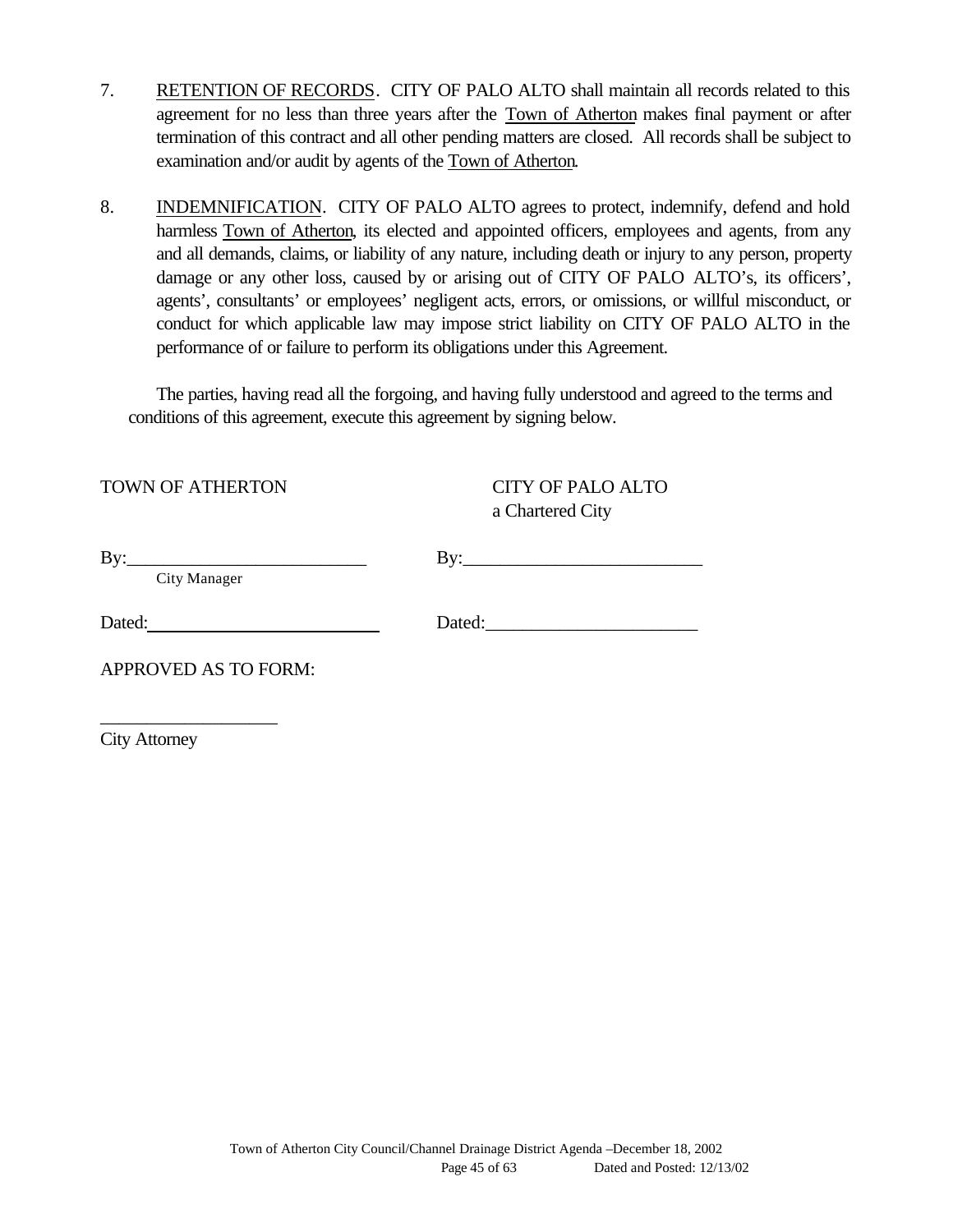**Item No. 17**



**Town of Atherton**

## **CITY COUNCIL STAFF REPORT**

**TO: HONORABLE MAYOR AND CITY COUNCIL JAMES ROBINSON, CITY MANAGER**

**FROM: ROBERT J. BRENNAN, CHIEF OF POLICE**

**DATE: FOR THE MEETING OF DECEMBER 18, 2002**

## **SUBJECT: DONATION OF ELECTRIC CAR FROM HAYWARD FORD**

#### **RECOMMENDATION:**

Accept the donation of an electric car valued at \$6,900 from Hayward Ford.

## **INTRODUCTION:**

The Ford Motor Company has designated a number of 2002 THINK vehicles for donation to schools and local law enforcement agencies. Through Hayward Ford, the Atherton Police Department has been identified as an agency qualified to receive a car.

## **ANALYSIS:**

The Atherton Police Department is always looking for alternative ways to serve the community and the THINK vehicle provides us with a different platform to do so. The THINK vehicle will provide mobility at a very reasonable cost and the vehicle's unique design will increase community contacts.

It is anticipated that this electric vehicle will be used by the School Resource Officers, the Community Service Officer, and as a general use vehicle. Its open-air design will certainly make it a highly visible addition to our fleet.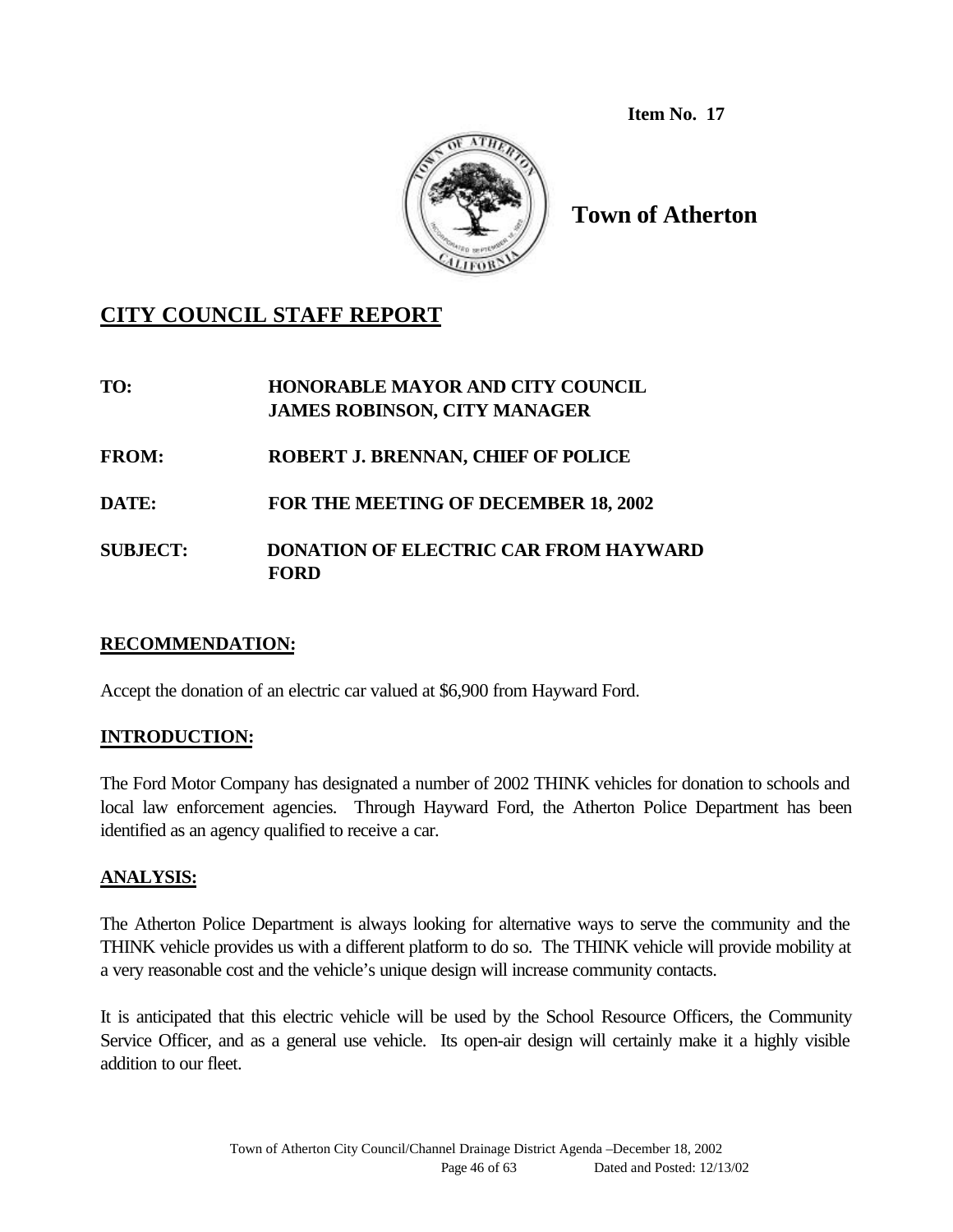The THINK vehicle is a street legal and licensed motor vehicle. It has a maximum speed of 29 miles per hour. It's narrow design and quiet operation makes it an ideal vehicle to patrol school campuses, playing fields and parking lots. Additionally, patrol officers can use this uniquely quiet vehicle during nighttime hours the next time we suffer a rash of residential or automobile burglaries, or for any operation that requires quiet surveillance techniques. It will be available to Town staff for errands and as a shuttle to Holbrook-Palmer Park.

Many local law enforcement agencies have already received their THINK vehicles, including the cities of Redwood City, San Carlos and Belmont. Those agencies have marked their vehicles with police stars and other patrol car marking, and even emergency lights and sirens. This in an option we will explore.

## **FISCAL IMPACT:**

None to assume ownership of the vehicle. The Police Department must tow the vehicle from Hayward Ford to APD which will cost approximately \$150.00. The cost to charge the batteries is unknown but should be negligible. Ford Motor Company reports that routine maintenance is less than that of a combustion engine. Should the Police Department desire to add police stars, marking, and emergency equipment to the vehicle, the expenses will be assigned to our existing operating budget.

Prepared by: Approved:

Robert J. Brennan James Robinson Chief of Police City Manager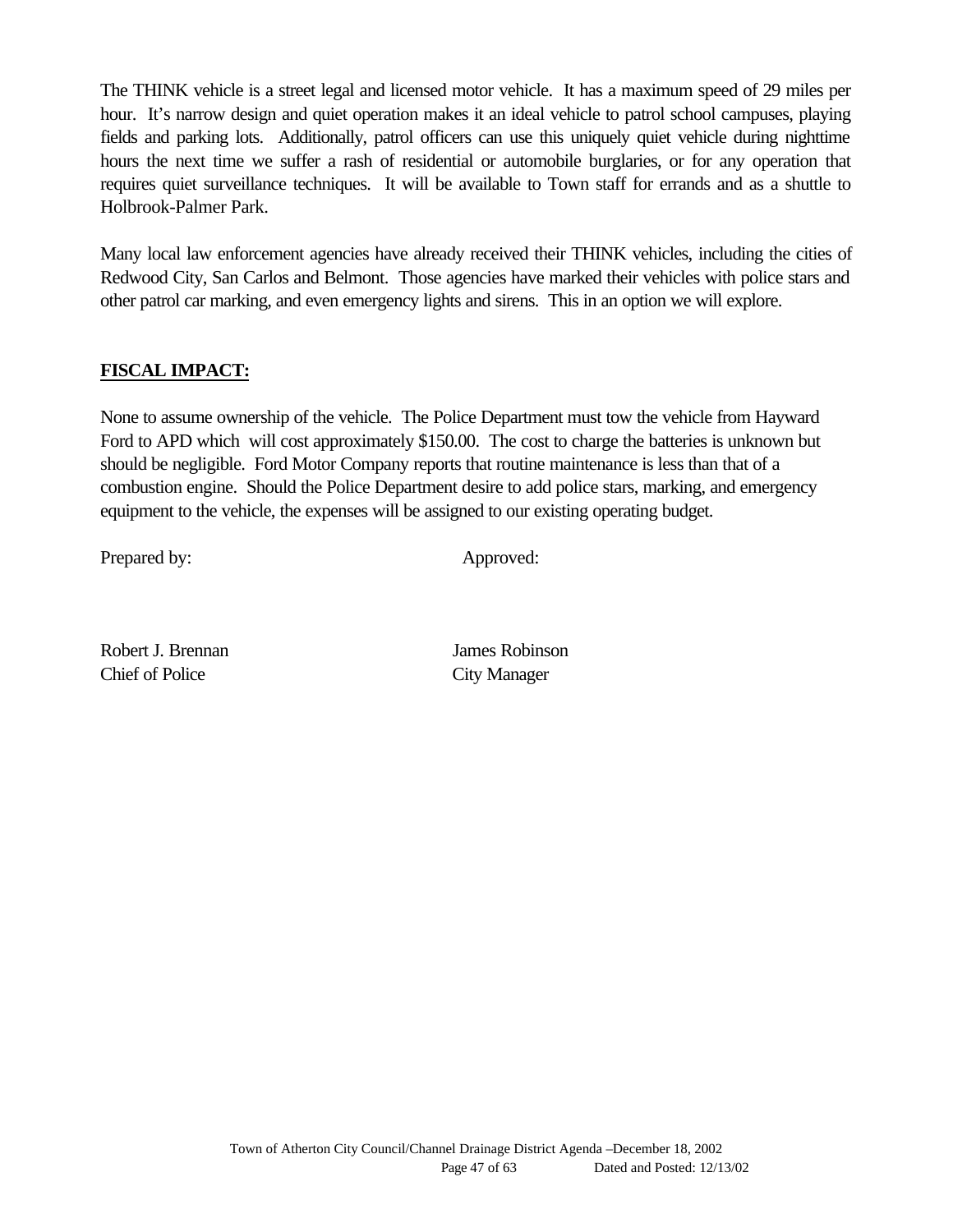

## CITY COUNCIL STAFF REPORT

## **TO: HONORABLE MAYOR AND CITY COUNCIL**

**FROM: NEAL MARTIN, TOWN PLANNER and LISA COSTA SANDERS, DEPUTY TOWN PLANNER**

**DATE: FOR THE CITY COUNCIL MEETING OF DECEMBER 18, 2002**

## **SUBJECT: 150 VALPARAISO (APN 070-390-010) APPEAL OF CONDITIONAL USE PERMIT DECISION BY PLANNING COMMISSION - DRIVEWAY CONDITION**

## **RECOMMENDATION:**

Staff recommends that the City Council conduct the public hearing and uphold the Planning Commission decision to modify the Conditional Use Permit approved in 1998 for the sports pavilion, eliminating the conditions relating to a new driveway at 150 Valparaiso Avenue, adding new conditions regarding traffic operations and requiring that Sacred Heart Schools retain the driveway location on its Master Plan based on the following findings for the reasons outlined in this staff report and subject to the draft Conditional Use Permit conditions:

- 1. The physical and operational changes made by Sacred Heart to the St. Joseph's/Montessori School drop-off and pick-up area have been successful in reducing congestion on Emilie Avenue and at the Emilie Avenue/Valparaiso Avenue intersection.
- 2. Recent commitments have been made by the Atherton and Menlo Park City Councils to construct a traffic signal at the intersection of Valparaiso and University, which will create gaps in Valparaiso traffic that will make it easier for Emilie traffic to turn on and off of Valparaiso.
- 3. Observations made by DKS Associates, Traffic Consultants for both the Valparaiso Corridor Study and the Sacred Heart Master Plan Update and Hexagon Transportation Consultants, that making another driveway connection to Valparaiso could cause further deterioration in the traffic flow on Valparaiso.
- 4. The objective or standard to be used in determining the adequacy of traffic volume reduction on Emilie Avenue shall be that contained in the OpTrans report dated January 19, 1998, that is approximately 40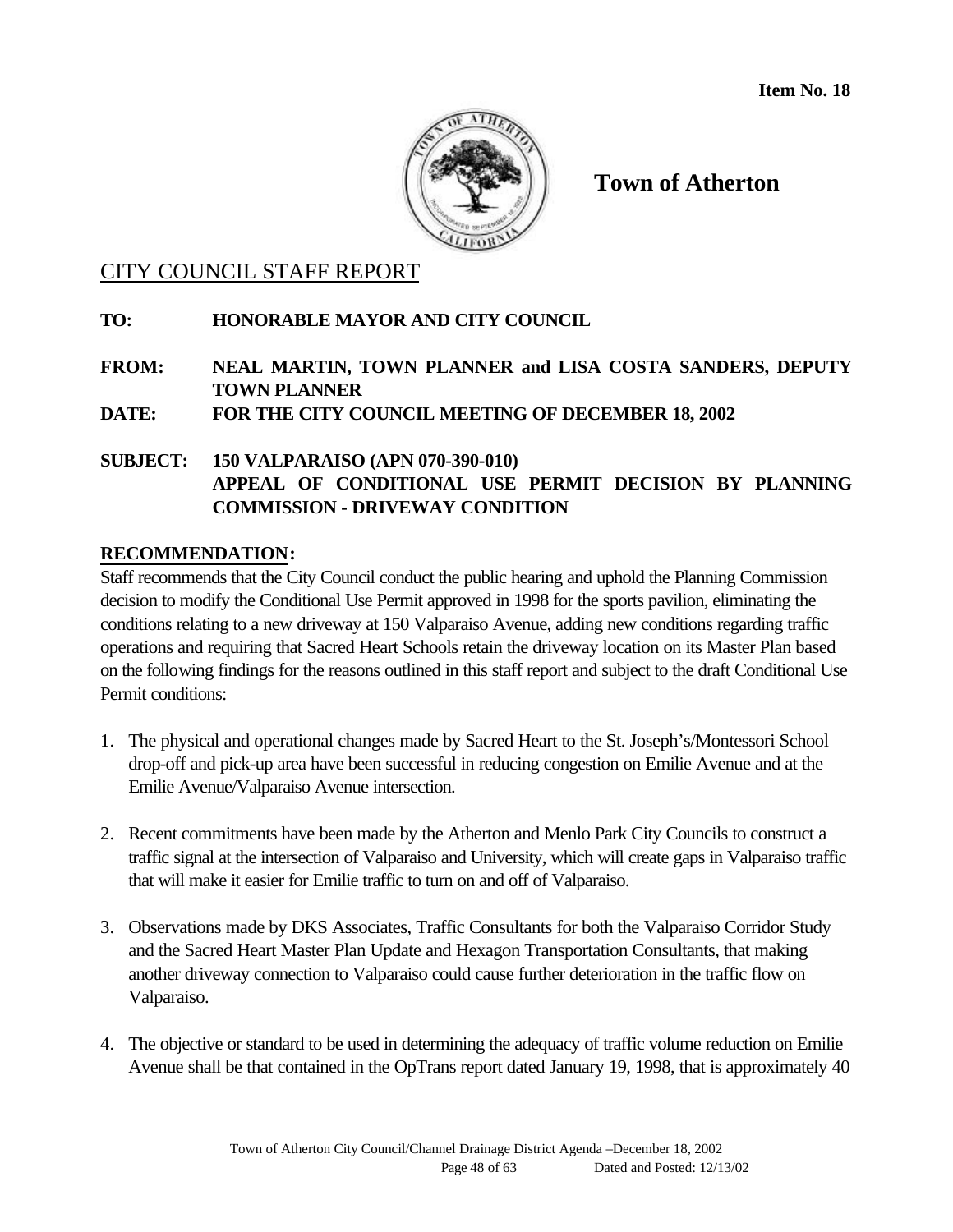percent of all trips entering and leaving the school site or approximately 316 morning peak hour trips and 200 afternoon peak hour trips from Emilie.

5. Traffic counts by DKS Associates in October 2002 demonstrate that traffic entering and leaving the St. Joseph's/Montessori School portion of the site from Emilie Avenue during the morning peak hour has been reduced by 41 percent. This reduction is greater than the standard as stated in finding # 4 above, however, afternoon peak hour trips have been reduced by 19 percent.

## **INTRODUCTION**

The City Council, at their October 16, 2002 meeting, requested the Planning Commission review the condition relating to a new driveway contained in the Sports Pavilion Conditional Use Permit for St. Joseph's Schools. The background on the project is as follows:

In December, 1997, Sacred Heart Schools applied for a Conditional Use Permit to allow the construction of a new sports pavilion at the St. Joseph's campus. The application also included the construction of a driveway from Valparaiso to the Montessori building and closing the driveway from Emilie Avenue to the Montessori building. The "Sacred Heart Schools Access Study" was prepared by OpTrans on January 19, 1998. The study relied on traffic counts prepared by Patterson Associates in 1994. RKH, Civil and Transportation Engineering reviewed the Sacred Heart Academy Access Plan prepared by OpTrans. Their report contained several recommendations with respect to this new driveway. Neal Martin and Associates prepared an Initial Study and Mitigated Negative Declaration for the proposed project (including driveway). A letter was received from the Transportation Manager for the City of Menlo Park opposing the new driveway. On February 25, 1998, the Planning Commission reviewed the application and voted to approve the negative declaration, approve the Conditional Use Permit and deny the driveway. The conditions relating the driveway in the Conditional Use Permit are as follows:

- 1. Construction shall be in compliance with the plans dated October 22, 1998. Any substantive changes to the plan shall be reviewed by the Planning Commission.
- 2. All other present and future improvements to the property shall comply with the PFS Zoning provisions and other applicable ordinances.
- 3. The applicant shall follow San Mateo County storm water pollution prevention (STOPP) recommended "construction materials handling and disposal" and "construction practices" and prohibit the occurrence of any non-storm water discharges into the storm drain system.
- 4. The applicant shall cause actions or plan changes listed below with respect to the new driveway entrance at Valparaiso Avenue. All actions and plan changes shall be subject to the satisfaction of the Director of Public Works/City Engineer.
	- a. Further study for the need and location of the driveway at Valparaiso Avenue shall be conducted involving the community, school, traffic engineer and the City of Menlo Park.
	- b. Construct a new 10-foot wide left turn lane on eastbound Valparaiso at the new driveway with a storage length of 100 feet and a bay taper of not less than 60 feet.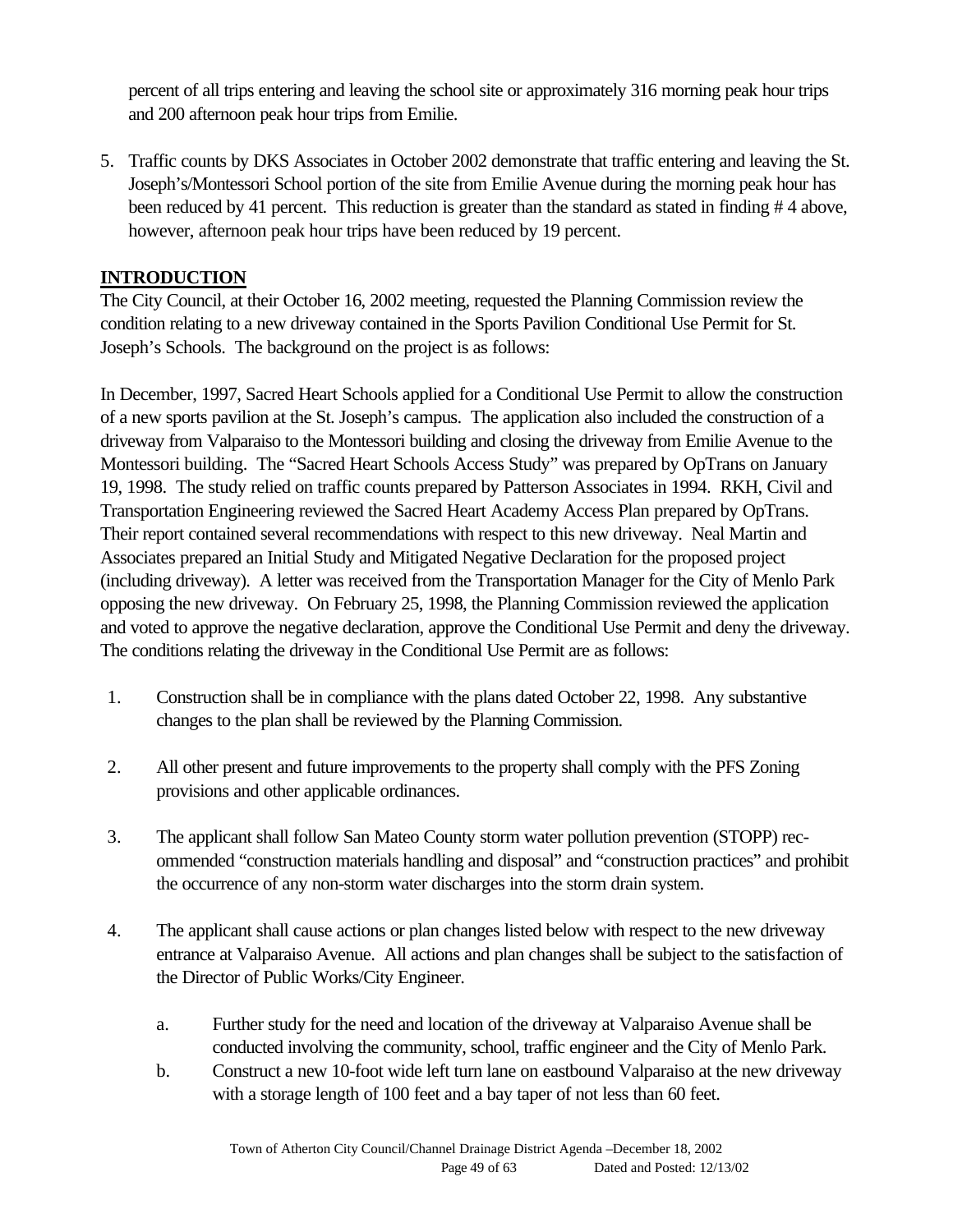- c. The new driveway entrance and exit lanes shall be aligned with Arbor Road in Menlo Park. The design shall be acceptable to the Director of Public Works/City Engineer and constructed or bonded for prior to the issuance of an occupancy permit for the new gymnasium.
- d. The driveway shall have a corner sight distance of at least 300 feet in both directions. This can be provided at the time the improvement plans are submitted to the Town for review and approval.
- e. The new driveway intersection on Valparaiso Avenue shall be lighted.

The Transportation Committee discussed the location of the driveway at their January 11, 2000 meeting. The Committee voted to accept in concept the new driveway entrance/exit at St. Joseph's School with a left hand turn lane into it from eastbound Valparaiso Avenue unless Staff reports an alternative solution at the next Transportation Committee Meeting that is acceptable to more parties and the Committee. The City Council, at their September 20, 2000 meeting approved a more precise location for the new Valparaiso Avenue driveway serving the Montessori School. The Council adopted alternative plan B-2, modified, which aligns the driveway with Arbor Road, provides for both left and right-hand turns onto Valparaiso, and completely blocks the spur to Emilie Avenue.

At the request of the Cities of Menlo Park and Atherton, DKS Associates was commissioned to complete a traffic study of the Valparaiso corridor. The draft study was completed on May 9, 2002. In the Recommendations Section, DKS made several comments concerning the Emilie Avenue/Valparaiso Avenue area. First they noted that the potential solution to alleviate traffic congestion in that area would be to provide additional access to the Sacred Heart campus via a new driveway off of Valparaiso Avenue. They stated that if a driveway were to be built, it should be opposite Arbor Road. They noted that the overall purpose of the new driveway would be to alleviate traffic congestion and to reduce the number of vehicles on Emilie Avenue. The driveway would provide additional storage of vehicles on the Sacred Heart Campus but would also entail removal of trees and landscaping on the campus. DKS noted several alternatives to constructing a new driveway including a traffic signal at Emilie/Valparaiso, construction of a circular driveway on Valparaiso with an entrance near Emilie and an exit across from Arbor Road. They noted that Sacred Heart Schools was currently considering options to reduce traffic on Emilie including changes to the Emilie driveway configuration, additional parking and vehicle stacking areas and carpooling. They noted that if Sacred Heart is successful in reducing school generated trips, overall traffic circulation in the area would be expected to improve, thus reducing the need for an additional driveway on Valparaiso.

That study was reviewed by the City Councils of Menlo Park and Atherton on September 25, 2002. The City Councils agreed to implement recommendations from the DKS study including; a new lighted signal at Valparaiso and University, and improvements at the El Camino Real and Valparaiso intersection (Blockbuster). Based on this meeting, the Transportation Committee asked the City Council to request the Planning Commission review the condition relating to the driveway as contained in the sports pavilion conditional use permit. On October 16, 2002, the City Council voted to request the Planning Commission review the condition relating to the driveway as contained in the sports pavilion conditional use permit.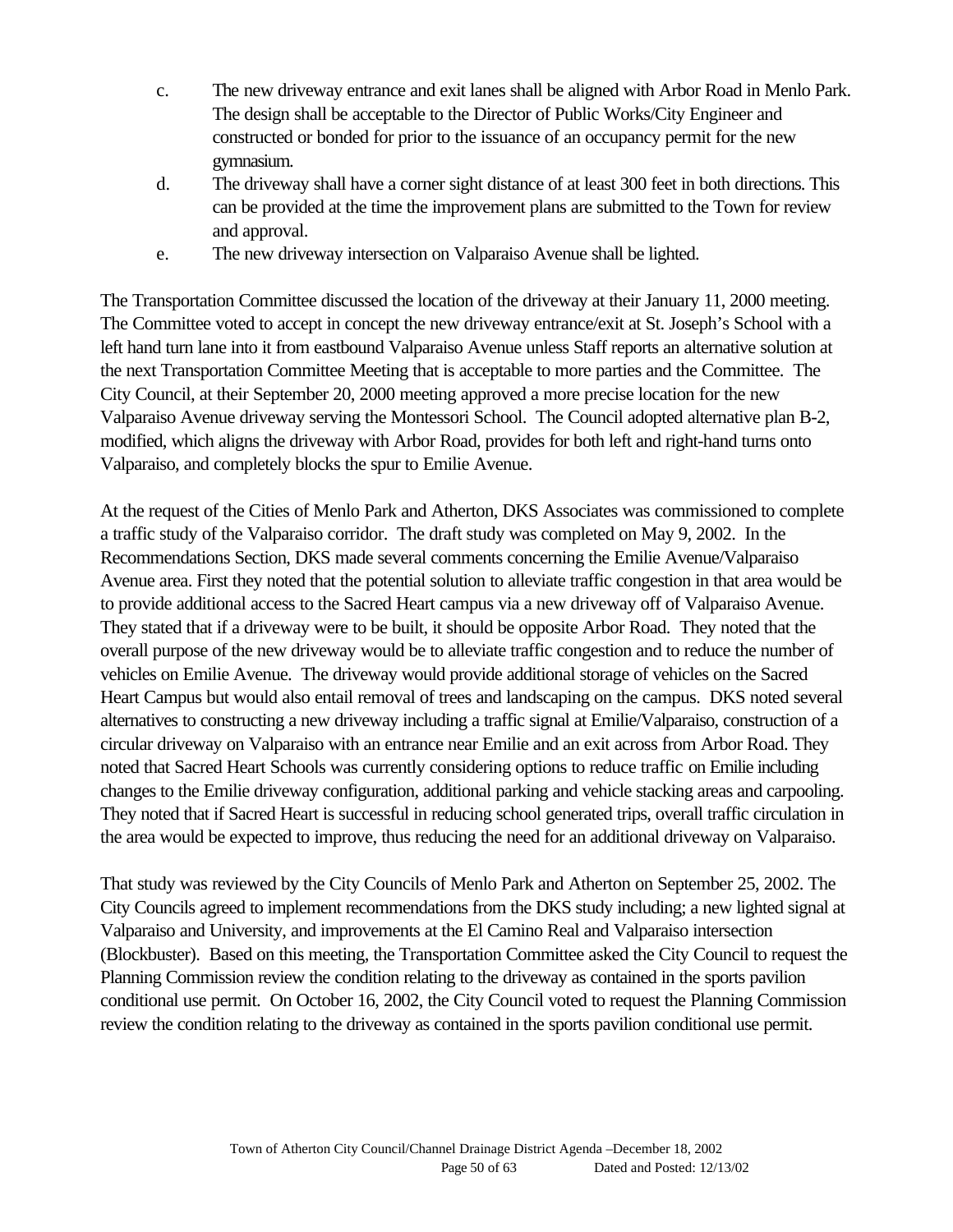Prior to the start of the 2002/2003 school year (August, 2002), Sacred Heart Schools implemented modifications to the Emilie Avenue on campus circulation, drop off stacking and parking lot and instituted a carpooling program.

Sacred Heart submitted a request for an update to their Master Plan and Conditional Use Permit requests for a new track and tennis courts on August 9, 2002. This request was continued at the request of Sacred Heart to the December 4, 2002 Planning Commission to allow for further re-design. The proposed update to the Master Plan shows a driveway from the Montessori parking lot to Valparaiso opposite Arbor Road. This driveway is in essentially the same location as indicated on the plans reviewed by the Planning Commission in 1998. It should be noted that the proposed driveway would require the removal of a minimum of 6 and a maximum of 8 heritage trees.

On November 7, 2002 the Planning Commission held a public hearing to review the condition relating to the driveway as contained in the Sports Pavilion Conditional Use Permit as requested by the City Council. At the conclusion of that hearing the Commission adopted the findings enumerated in the Staff report and approved the modifications to the Conditional Use Permit, withholding the driveway condition at 150 Valparaiso Avenue and adding other conditions all as listed below.

- 1. The Montessori/Valparaiso Avenue access driveway shall continue to be shown on Sacred Heart Master Plan, with no connection to Emilie Avenue. Construction approval shall be withheld.
- 2. All other present and future improvements to the property shall comply with the PFS Zoning provisions and other applicable ordinances.
- 3. The applicant shall follow San Mateo County storm water pollution prevention (STOPP) recommended "construction materials handling and disposal" and "construction practices" and prohibit the occurrence of any non-storm water discharges into the storm drain system.
- 4. The applicant shall continue implementing measures designed to reduce traffic congestion and conflicts on Emilie Avenue including:
	- a. Maintenance and use of the on-site stacking area adjacent to St. Joseph's School substantially in accordance with the plans entitled Layout Plan, dated August 6, 2002 prepared by the Beals Group, attached to and made a part of the Conditional Use Permit approved by the Town of Atherton. Any modification or expansion of that facility shall be presented for approval from the Planning Commission prior to its implementation.
	- b. Maintenance and use of the existing entry and exit points to the on-site stacking area substantially in accordance with the plans cited in Measure 4a above.
	- c. Continued commitment of staff to monitor and direct traffic using the on-site stacking area.
	- d. Continue assigning specific time windows to school families for delivery and pick-up of students.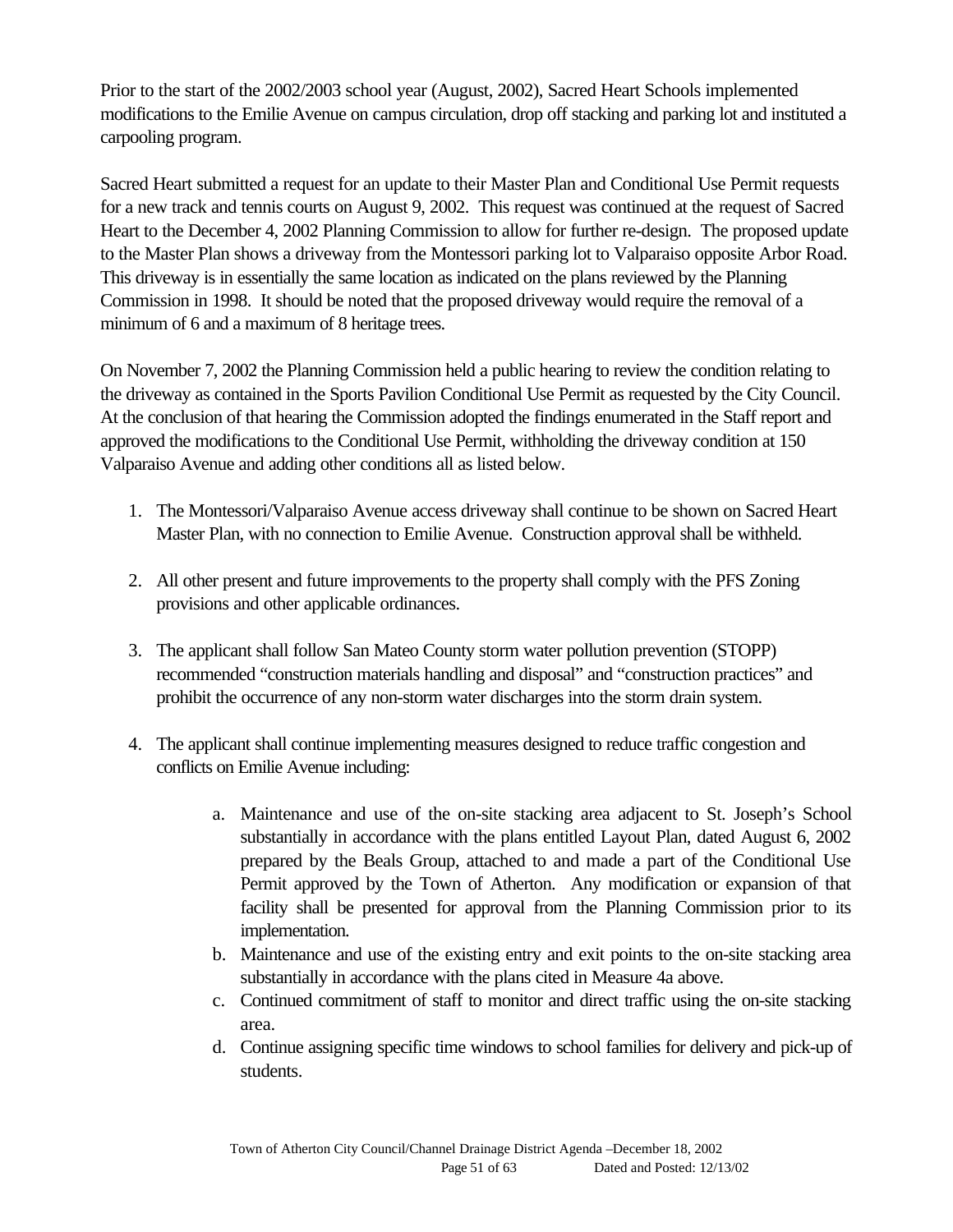- e. Continue use of Park Lane entrance for drop off and pick-up of middle school students grades 6 through 8 who do not have siblings in other SHS schools.
- f. Continue the carpooling program established during the Fall 2002 term.
- 5. Sacred Heart Schools shall be required as a part of its annual Master Plan update to provide the Planning Commission with an annual traffic survey documenting all Sacred Heart campus entrances. The frequency of the traffic survey documentation may be changed by a vote of the Planning Commission. The Monitoring study shall be consistent with prior studies so comparisons can be made. The scope of work for the study shall be reviewed by the City Engineer and City Planner prior to beginning the survey work
- 6. The Planning Commission recommends the City Council approve "no parking" signs along the full length of Emilie from Valparaiso to Park on the west side and from Valparaiso to MacBain on the east side of Emilie.

On November 18, 2002 a number of residents in the vicinity submitted an appeal of the Atherton Planning Commission decision stating that the Planning Commission's findings and decision in approving a modification to the Conditional Use Permit were founded on error and/or omission of the central facts and conditions relevant to the amount of traffic on the residential street, Emilie Avenue, in and around the entrances to Sacred Heart Schools including the intersection of Emilie and Valparaiso Avenues. In summary, it is alleged that the Planning Commission erred by:

- 1. Relying on inadequate congestion and traffic flow data.
- 2. Relying on temporary "car stacking" solutions that are not enforceable by the Town.
- 3. Lacking sufficient evidence that a new driveway would cause additional traffic on Menlo Park streets.
- 4. Inadequately considering new congestion that might be created due to back up of eastbound traffic from the new signal light that University Avenue and Valparaiso Avenue.
- *5.* Lacking consideration that Sacred Heart Schools is willing to construct the driveway at *issue.*

## **ANALYSIS:**

As stated in the 1998 Conditional Use Permit Application by Sacred Heart, "The primary focus of the Sacred Heart Master Planning effort has been the implementation of improvements to better serve its students while minimizing any impacts to adjacent residential neighbors." The new driveway proposed in 1998 between the Montessori School and Valparaiso Avenue was planned to help achieve that objective. However, as observed by DKS Associates in the Draft Valparaiso Corridor Study, there are other options available to accomplish the objective. At the start of the 2002/2003 school year Sacred Heart implemented several physical and operational modifications to its entrances along Emilie Avenue and Park Lane. These included reconfiguring the parking lot adjacent to St. Joseph's School to provide for on-site pick-up and drop-off traffic, commitment of Staff to monitor and direct traffic entering and leaving the site, assignment of times for parents to pick-up and drop-off children, reversal of entry and exit points to the stacking area thereby reducing conflicts and congestion, encouraging carpooling, and allowing middle school students to be dropped off and picked up at the Park Lane entrance.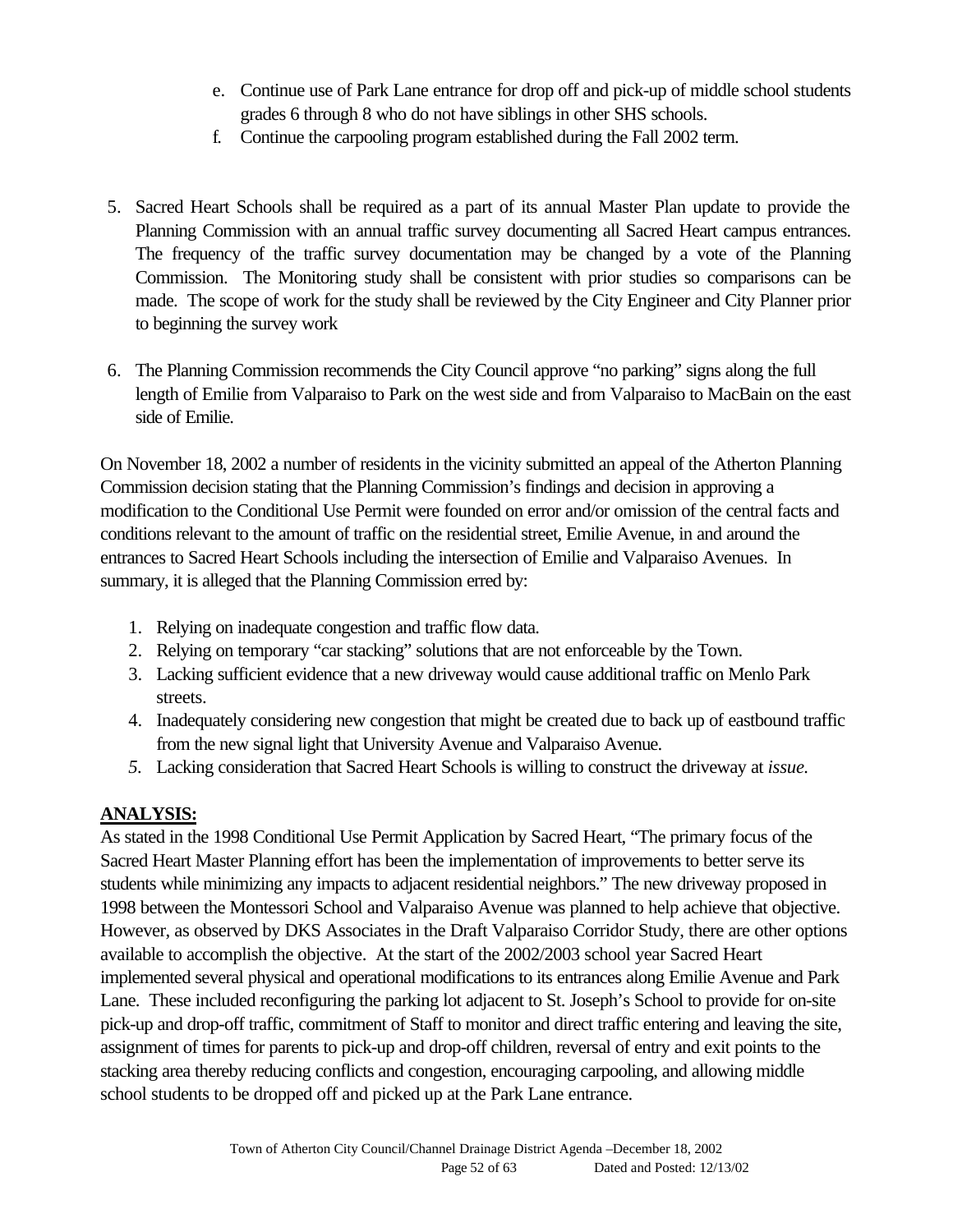Traffic impacts to neighbors can be measured in terms of congestion, volumes and safety. The following deals with an analysis of each of these factors.

## Congestion

For several years residential neighbors have been complaining to the Town about congestion on Emilie Avenue due to student drop-off and pick-up. DKS Associates commented in their analysis of issues of concern, that congestion can be attributed to traffic generated by Sacred Heart School entrances on Emilie Avenue. Some traffic congestion can also be linked to the operation of the nearby University/Valparaiso intersection.

With the help of DKS Associates, Sacred Heart modified the physical and operational conditions in Fall 2002 in an effort to reduce congestion on Emilie. The success of that effort was evaluated by Hexagon Associates and reported in a letter dated October 11, 2002. "Hexagon did not make observations of traffic conditions prior to the St. Joseph's parking lot improvements. However, from statements made in the *Valparaiso Corridor Study,* we can infer that cars were parked or queued on Emilie during drop-off and pick-up times. The conditions that we observed were very efficient and orderly. This can be attributed to the large amount of on-site vehicle queuing area that has been added in front of St. Joseph's and the work of the staff at directing traffic. We observed no queuing on Emilie and very little parking. There were some cars parked along Emilie at school pick-up time in the afternoon, but these cars did not block the road or disrupt traffic flow. It appears that the parents or guardians picking up children are "welltrained" in where to park and how to circulate through the lot. Compared to many schools that we have studied, this pick-up/drop-off operation is among the best."

The Atherton Police Department and City Engineer have also observed the modified conditions and operation and conclude that it functions efficiently and orderly. Most observers conclude that the congestion problem has been substantially improved.

#### Traffic Volumes

Several traffic counts have been made in the vicinity of Sacred Heart Schools in an attempt to quantify volumes on adjacent streets and access ways. Where possible the most recent counts were taken at the same locations as older counts in order to replicate the counts. The most relevant counts were taken at:

- ß Valparaiso Avenue 300 feet west of Emilie (24 hour machine counts)
- Emilie Avenue 50 feet north of Valparaiso (24 machine counts)
- ß Emilie Avenue southerly St. Joseph's access driveways (peak hour manual counts)
- **Emilie Avenue north St. Joseph's circular access driveway (peak hour manual counts)**
- Park Lane Sacred Heart entrance (peak hour manual counts)
- Valparaiso Avenue Sacred Heart main driveway (peak hour manual counts)

The tables below provide comparative data about the counts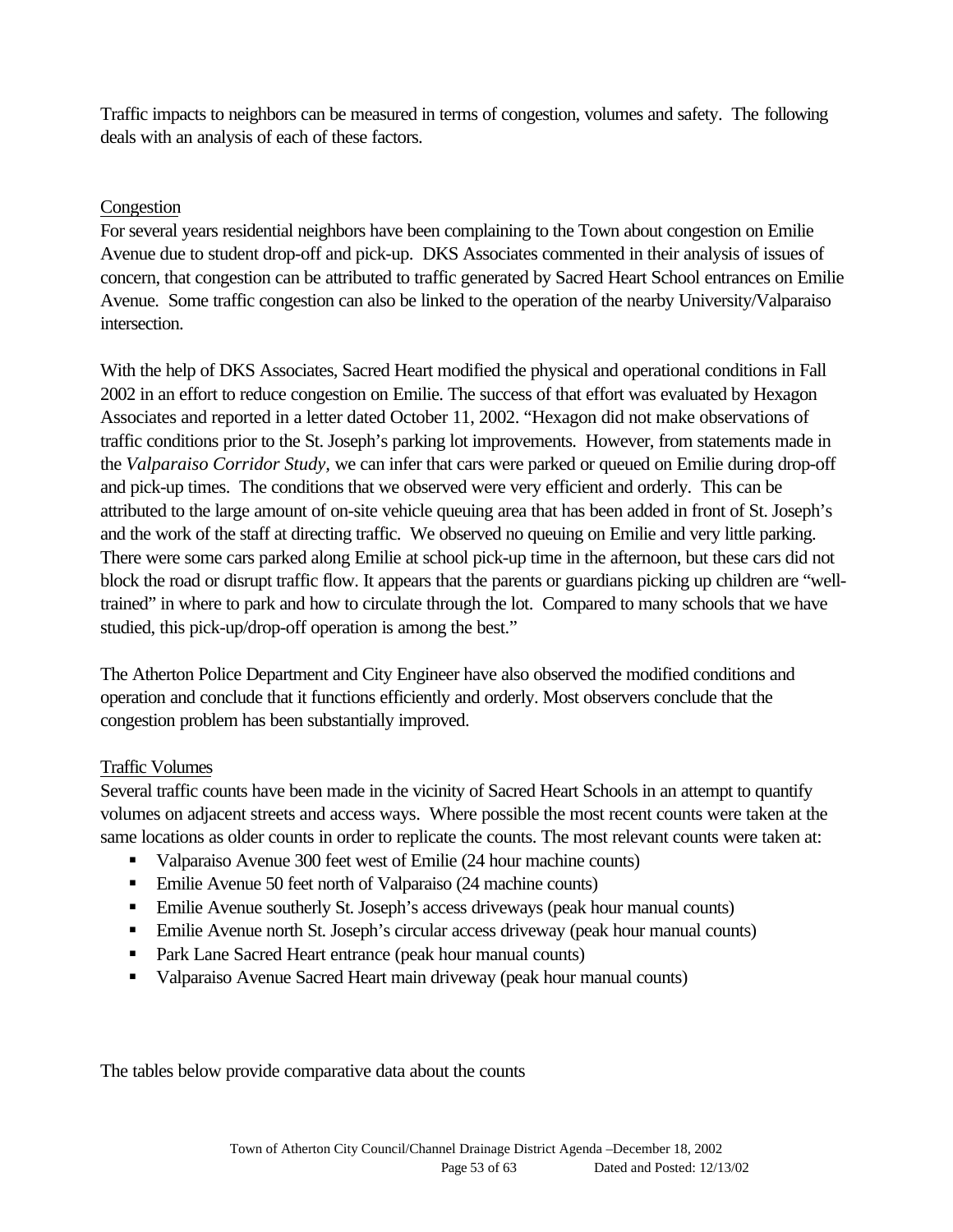|                        | <b>Patterson</b>  | <b>DKS</b>        | <b>DKS</b>   |
|------------------------|-------------------|-------------------|--------------|
|                        | <b>March 1994</b> | <b>March 2002</b> | October 2002 |
| <b>Emilie-St.</b>      | 399               | 144               | 324          |
| <b>Joseph's South</b>  |                   |                   |              |
| <b>Emilie-St.</b>      | 392               | 341               | 141          |
| <b>Joseph's Circle</b> |                   |                   |              |
| <b>North</b>           |                   |                   |              |
| <b>Park Lane</b>       | 24                | 121               | 170          |
| <b>Elena-North</b>     | 52                | 93                | N/A          |
| Elena – South          | 99                | 150               | N/A          |
| <b>Valparaiso</b>      | 140               | 157               | 230          |
| <b>Main</b>            |                   |                   |              |
| <b>Totals</b>          | 1106              | 1006              |              |

## SUMMARY: MORNING PEAK HOUR TRIPS

#### SUMMARY: AFTERNOON PEAK HOUR TRIPS

|                        | <b>Patterson</b><br><b>March 1994</b> | <b>DKS</b><br><b>March 2002</b> | <b>DKS</b><br>October 2002 |
|------------------------|---------------------------------------|---------------------------------|----------------------------|
| <b>Emilie-St.</b>      | 342                                   | 364                             | 328                        |
| <b>Joseph's South</b>  |                                       |                                 |                            |
| <b>Emilie-St.</b>      | 132                                   | 68                              | 55                         |
| <b>Joseph's Circle</b> |                                       |                                 |                            |
| <b>North</b>           |                                       |                                 |                            |
| <b>Park Lane</b>       | 23                                    | 87                              | 95                         |
| <b>Elena-North</b>     | 5                                     | 39                              | N/A                        |
| Elena – South          | 74                                    | 59                              | N/A                        |
| <b>Valparaiso</b>      | 141                                   | 133                             | 163                        |
| <b>Main</b>            |                                       |                                 |                            |
| <b>Totals</b>          | 717                                   | 750                             |                            |

The generally accepted standards used to measure the success of efforts to reduce traffic volumes on Emilie Avenue was derived from the OpTrans study of 1998. "Based on the residence location of existing students and the available routes, it is anticipated that the following share of existing trips to the campus will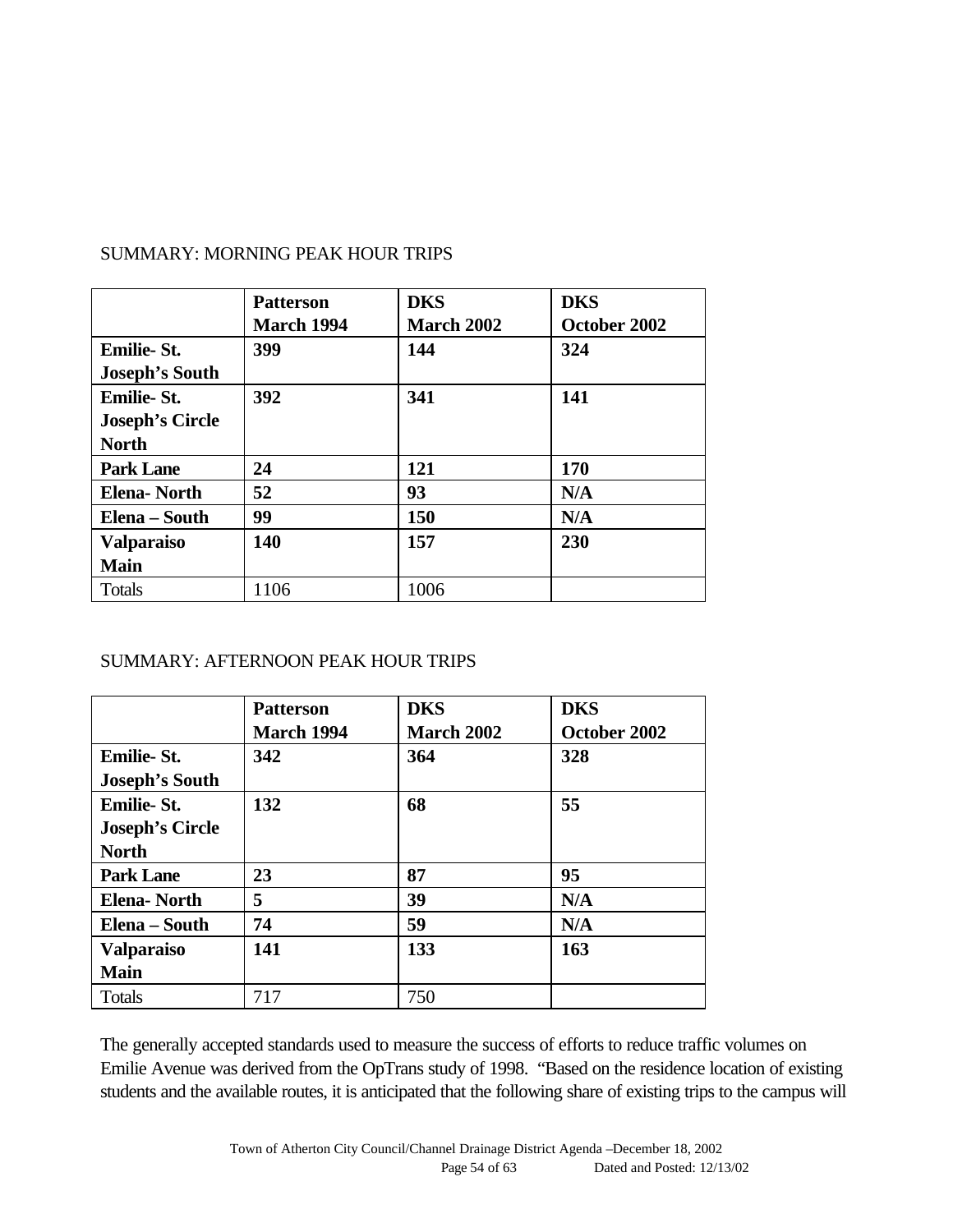be rerouted to the new access driveway:

- ß 90 percent of all Montessori School Students (or 15 percent of all trips)
- 70 percent of all St. Joseph's School students arriving/leaving via Valparaiso west of the new entrance (or 23 percent of all trips)
- ß 5 percent of all St. Joseph's School students arriving/leaving via Valparaiso east of the new entrance (or about 2 percent of all trips

In total, approximately 40 percent of all trips now accessing the site via Emilie will be diverted to the new access driveway. This represents a reduction of approximately 316 morning peak hour trips and 200 afternoon peak hour trips from Emilie."

## New Driveway Effect on Valparaiso Avenue

Both DKS Associates and Hexagon Transportation Consultants have noted that the addition of a new driveway onto Valparaiso could have disadvantages. DKS stated in their April 10, 2002 letter to Dr. Joseph Ciancaglini , Head of Sacred Heart Schools, "The new intersection would result in additional turning movements on and off Valparaiso which would result in queues." Hexagon stated in their October 11, 2002 to Neal Martin "The driveway opposite Arbor could encourage the use of Arbor Road, which would be undesirable, and it would introduce a point of additional potential turning movement conflicts. In our opinion, the benefits of the driveway are insufficient to outweigh these concerns."

## Safety

Accident records were secured from the Atherton Police Department for Emilie Avenue at Valparaiso for the years 1998 through October 2002. Only five accidents occurred on Emilie over the period. The accident history does not appear to point to a significant safety problem in the area.

## **CONCLUSION:**

It is Planning Staff's professional opinion that the evidence demonstrates congestion on Emilie has been substantially reduced, the traffic volume on Emilie has been reduced by over 40 percent when compared to 1994 levels, and that there has been a reduction of 326 morning peak hour trips and 91 afternoon peak hour trips. Therefore the objective of reducing congestion and reducing vehicle trips on Emilie has been met. Further, the Town's traffic consultants, City Engineer and Police Chief are of the opinion that the Valparaiso/Montessori School Driveway is no longer necessary or desirable. The Staff's conclusion is that the original condition related to further study of the need for and location of the driveway has been met and the conditions related to a driveway in the original Conditional Use Permit should be deleted.

An Initial Study and Draft Negative Declaration was prepared and circulated for public review prior to reconsideration of the Conditional Use Permit by the Planning Commission. That environmental document contains recommended mitigation measures for an alternative deleting any Montessori/Valparaiso driveway. Those mitigation measures have been incorporated as recommended conditions in the Draft Revised Conditional Use Permit Certificate.

## **ALTERNATIVES:**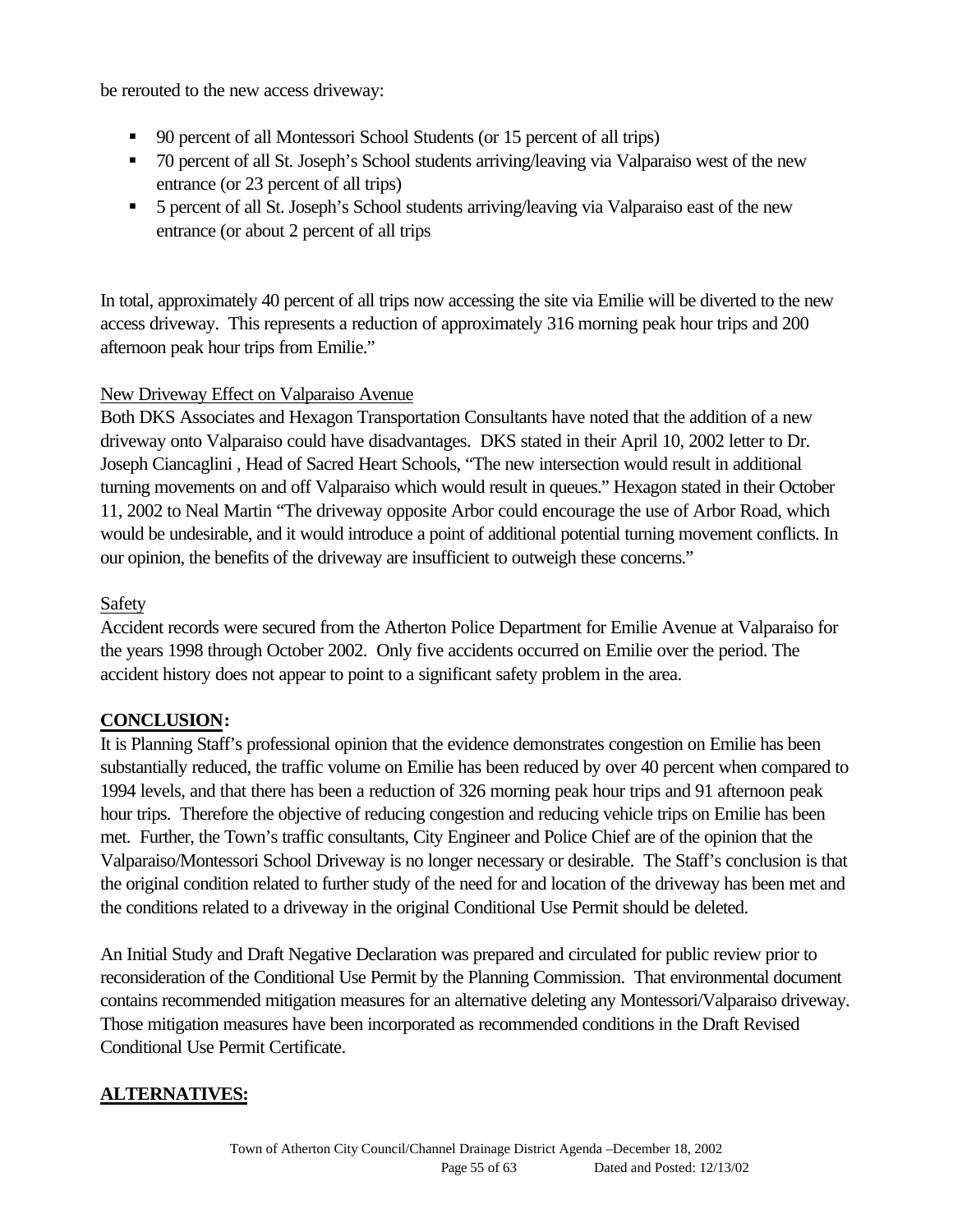The City Council could take the alternative actions listed below:

- 1. Retain the conditions as contained in the original Use Permit.
- 2. Require that the School install a driveway essentially as approved by the City Council on September 20, 2000.
- 3. Require that the School install a driveway in a different configuration.

#### **FISCAL IMPACT:**

The General Fund (Building Division) is charged with the cost of processing of this application. An appeal fee was paid for by the appellant.

#### **ENVIRONMENTAL IMPACT:**

An Initial Study and Draft Negative Declaration were prepared for the Sacred Heart Master Plan Project which includes a driveway component. That environmental document was circulated at least 21 days prior to November 7, 2002 in accordance with the California Environmental Quality Act. The City Council is required to consider the environmental document as part of its deliberations on this project.

## **FORMAL MOTION:**

I move that the City Council take the following actions related to the appeal of the Planning Commission decision concerning a proposed driveway at 150 Valparaiso:

- 1. Adopt the Draft Initial Study and Negative Declaration prepared for the Sacred Heart Schools Track, Tennis Court Construction and Internal Driveway Location Project- Revised dated August 30, 2002 and declare that they have considered that document in its deliberations concerning this matter.
- 2. Make the findings enumerated in the Staff report for the reasons noted in the Staff report.
- 3. Deny the appeal and uphold the decision of the Planning Commission to approve the modification to the Conditional Use Permit withholding the driveway condition and adding other conditions as stated in the Draft Conditional Use Permit Certificate.

Neal Martin, Town Planner

**Attachments:**

l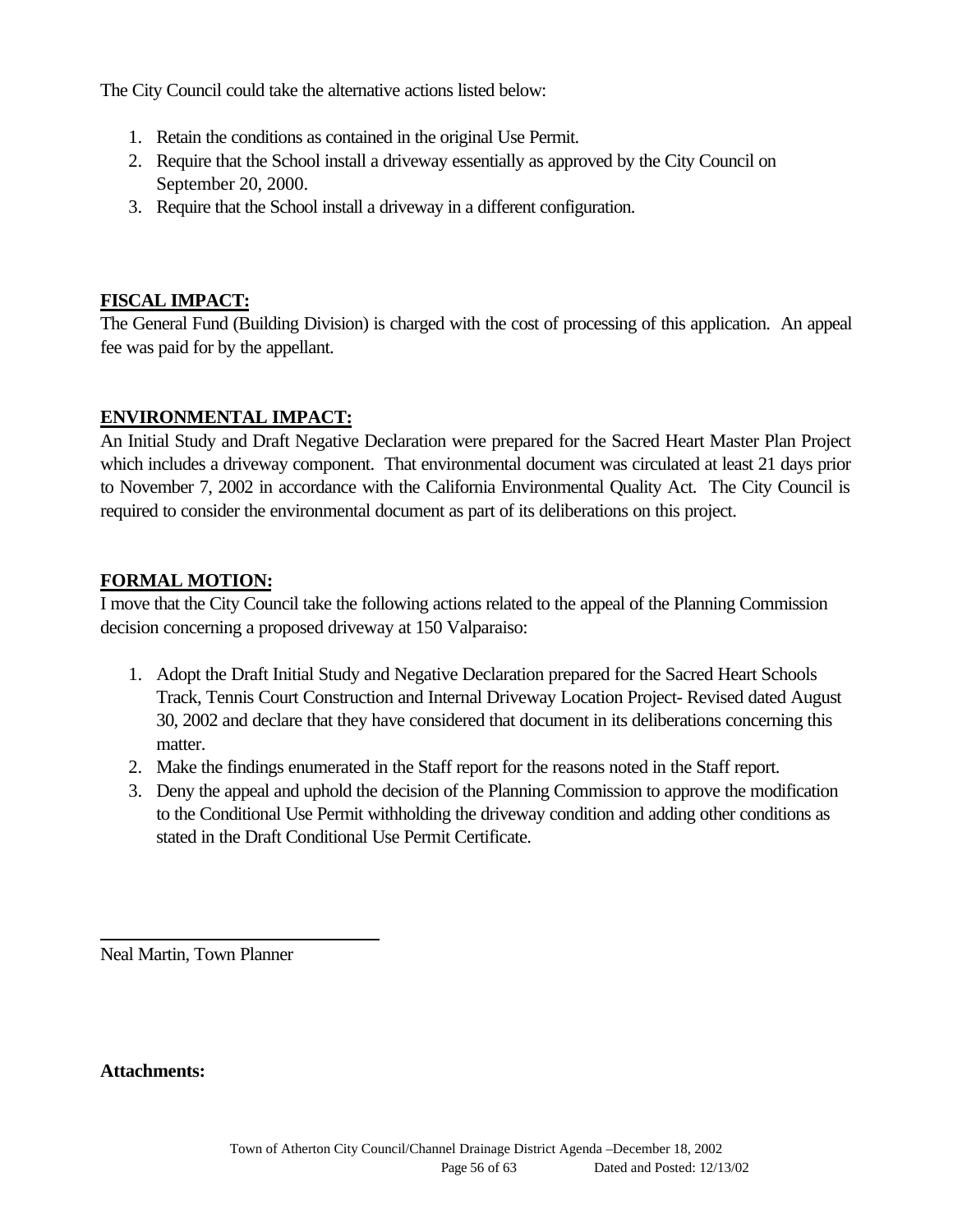- 1. Draft Conditional Use Permit Certificate
- 2. Letter of Appeal
- 3. Volume I Background/History of Sacred Heart Schools Montessori/St. Joseph's Driveway
- 4. Volume II Background/History of Sacred Heart Schools Montessori/St. Joseph's Driveway
- 5. Volume III Background/History of Sacred Heart Schools Montessori/St. Joseph's Driveway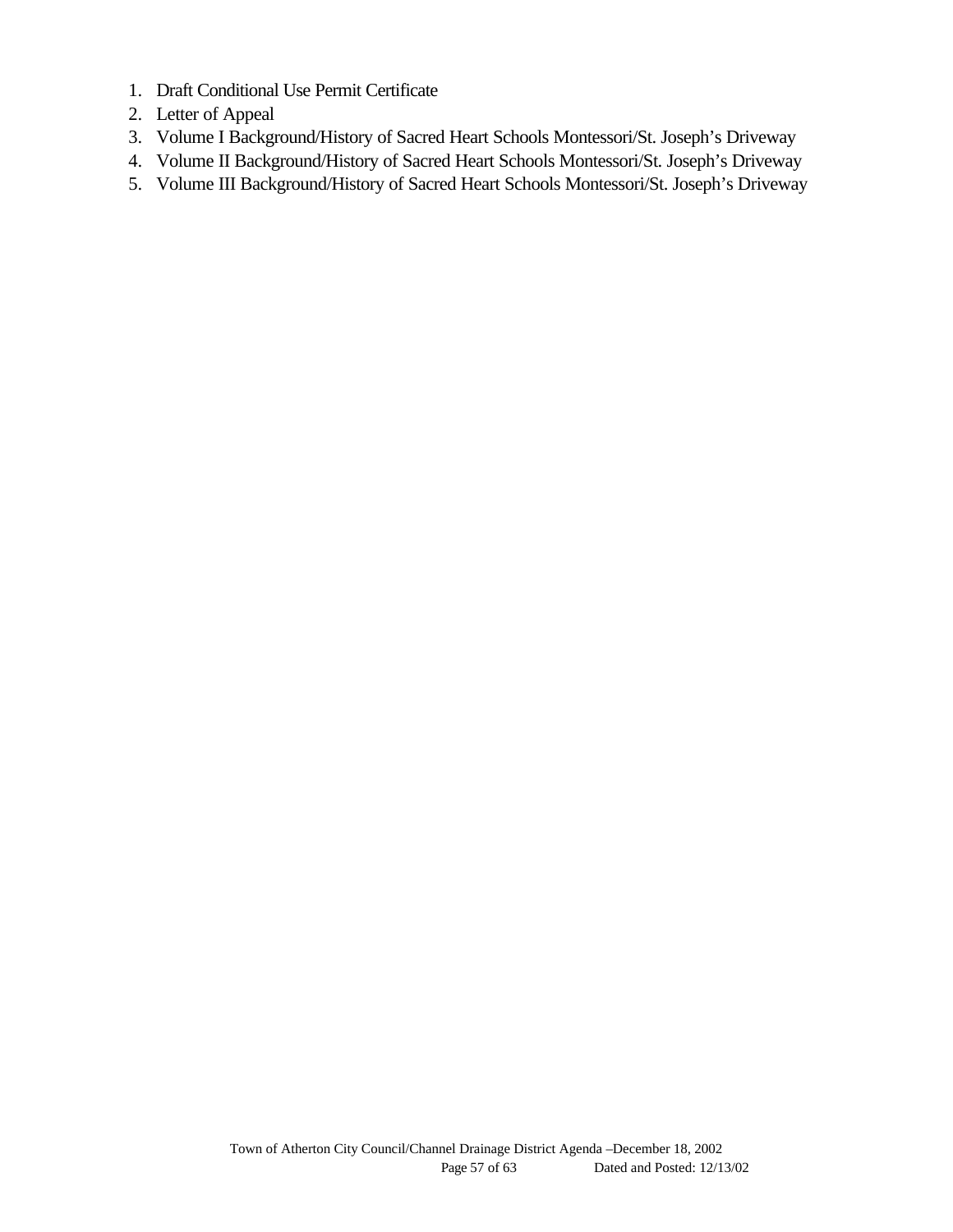

## **CITY COUNCIL STAFF REPORT**

## **TO: HONORABLE MAYOR AND CITY COUNCIL**

## **FROM: JIM ROBINSON, CITY MANAGER**

## **DATE: FOR THE MEETING OF DECEMBER 18, 2002**

## **SUBJECT: CONSIDERATION OF A PROPOSAL BY LINDENWOOD HOMES ASSOCIATION TO CONSTRUCT AN ENTRANCE GATE AT OAK GROVE AVENUE**

## **RECOMMENDATION:**

It is recommended that the City Council consider the request of the Lindenwood Homes Association to construct a "Gate" at Oak Grove in a similar manner as the gate that was completed at Frederick Avenue, and give appropriate direction to staff.

#### **BACKGROUND:**

The City Council, in January of 1994, approved construction of the Frederick Avenue Gate Columns. The work was funded by contributions from Lindenwood residents at a cost of approximately \$35,000. The Town of Atherton advertised for bids, administered the construction process, and accepted the improvements as complete in August of 1994. The Lindenwood Homes Association accepted responsibility for maintenance.

 At this time, the Lindendwood Homes Association is requesting that the Town consider participating again in the construction of a "Gate" at Oak Grove which will be designed to architecturally blend with the existing gates at James and Linden Avenues. The Association is requesting that the Oak Grove gate be constructed in the same arrangement that was utilized in the construction of the Fredrick Gate. (see attached letter from Alicia Seebold, President of the Lindenwood Homes Association).

Staff has met with Bob Huber of the Lindenwood Homes Association and discussed the process and schedule for consideration and approval of the Oak Grove Gate. This would include approval by the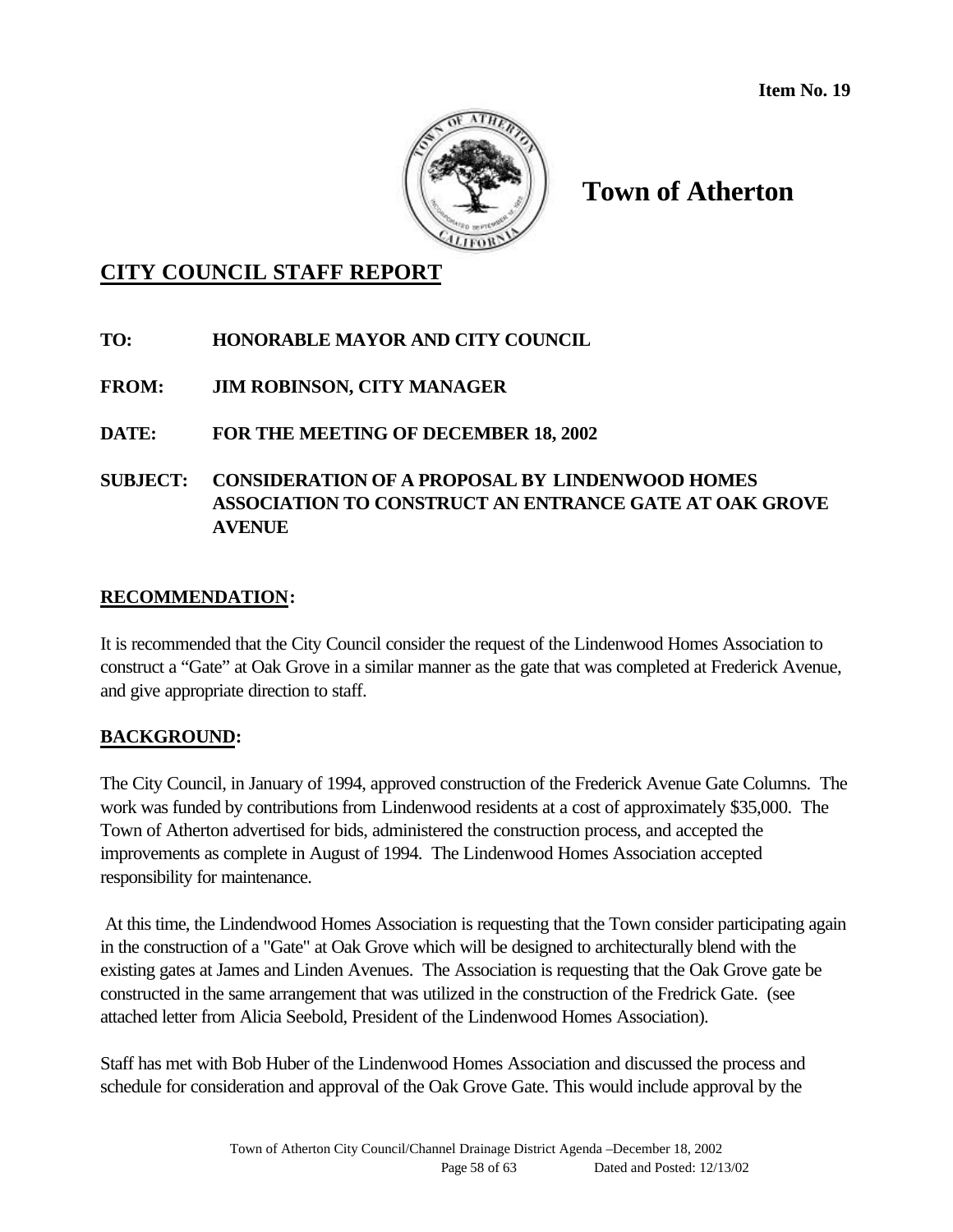Planning Commission, General Plan Committee, and ultimately the City Council. The City Attorney has advised that approval of such a gate would require an amendment to the existing encroachment ordinance since the gates do not comply with the current ordinance. The Attorney (see attached memo) has determined that this situation could be rectified by treating the Gates specifically within the ordinance.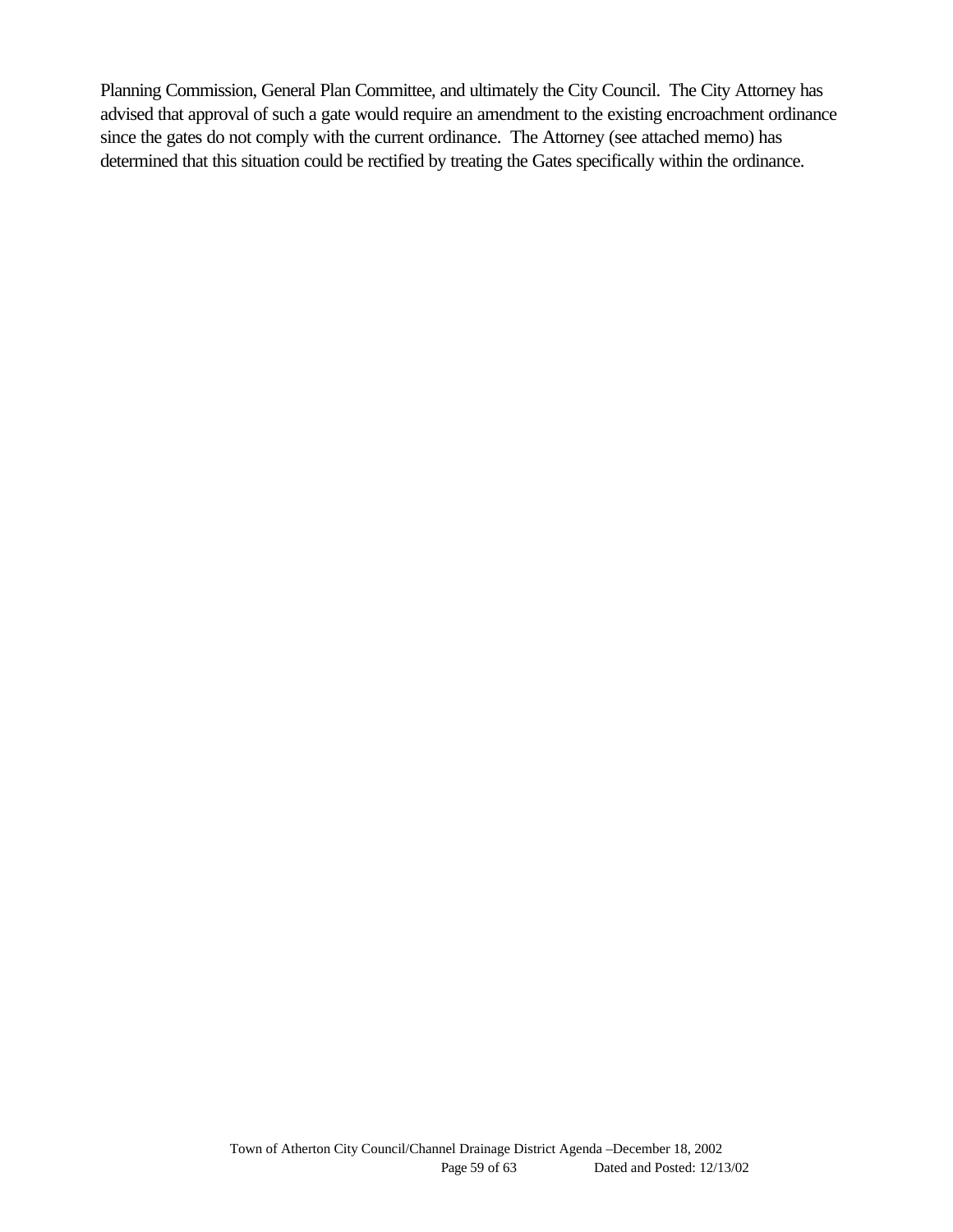

## **CITY COUNCIL STAFF REPORT**

**TO: HONORABLE MAYOR AND CITY COUNCIL**

**FROM: JIM ROBINSON, CITY MANAGER**

## **DATE: FOR THE MEETING OF DECEMBER 18, 2002**

## **SUBJECT: LEAGUE OF CALIFORNIA CITIES MAYORS AND COUNCIL MEMBERS INSTITUTE**

#### **RECOMMENDATION:**

Consider and possibly approve Council Member(s) attendance at the League of California Cities Mayors and Council Members Institute January 8-10 in Sacramento.

#### **BACKGROUND :**

Each year following elections, the League of California Cities sponsors a Mayors and Council Members Institute. The purpose of the Institute is to provide an orientation for newly elected council members dealing with the duties and limitations of the office. Topics include Ethics and the Public Trust, Conflicts of Interest, the Open Meeting Laws, the Brown Act, Working with Staff, Land Use Issues, Budgets and Working with the Media. This orientation is invaluable to new council members or a refresher for council veterans.

The League Institute program is being held in Sacramento, California January 8 -10, 2003. The cost for attendance is \$400.00 for registration plus any travel expenses. If the City Council wishes to attend, there are funds budgeted in the existing FY 2002-2003 Council travel and meetings budget.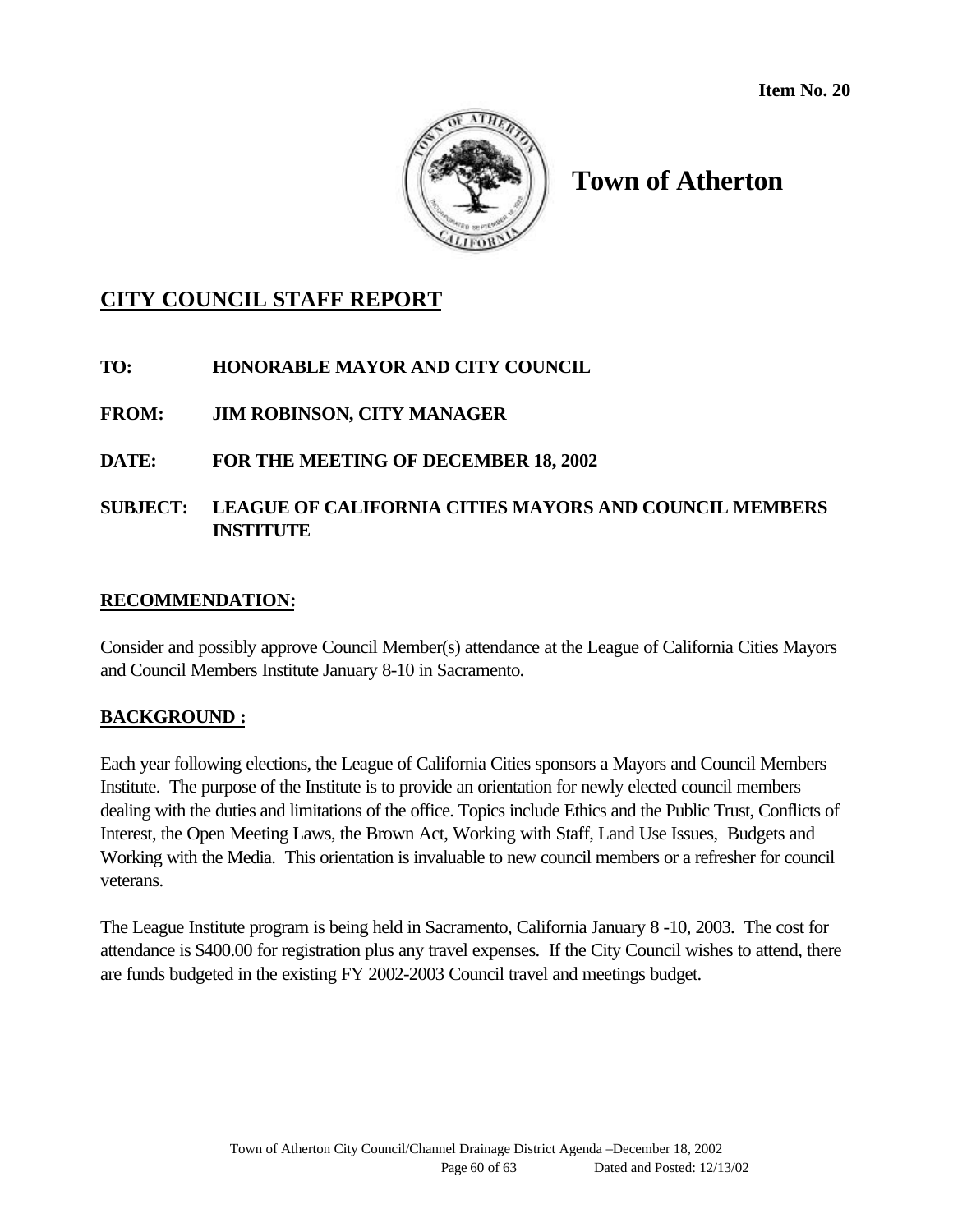

## **CITY COUNCIL STAFF REPORT**

- **TO: HONORABLE MAYOR AND CITY COUNCIL**
- **FROM: JIM ROBINSON, CITY MANAGER**
- **DATE: FOR THE MEETING OF DECEMBER 18, 2002**
- **SUBJECT: CONSIDER DEVELOPMENT OF A POLICY FOR NAMING TOWN BUILDINGS AND FACILITIES**

## **RECOMMENDATION:**

That the City Council discuss and determine if is appropriate to establish a City Council policy for the naming of Town buildings and facilities.

## **BACKGROUND:**

Periodically the City Council and/or Park and Recreation Commission will receive requests to "name" Park facilities or buildings to recognize individual contributors to the Town of Atherton. In July of 2000, the City Council considered and approved a request to rename the Carriage House in Holbrook Palmer Park, the Genevieve Merrill Carriage House. More recently, the Park and Recreation Commission has been asked to agendize a request from the Foundation to name the North Meadow the Henry Cartan III, North Meadow. The Park and Recreation Commission will consider this request at their January 2003 meeting.

Currently there are no policies established by the Town of Atherton regarding the naming of Park Facilities or Buildings. In only one instance the request was reviewed and approved by the City Council as noted above. If the City Council wishes to adopt a policy, it is requested that staff be directed to develop a draft for consideration at a future meeting. If adoption of a policy in the future is contemplated, it may also be appropriate to provide direction to staff regarding the naming request for the North Meadow.